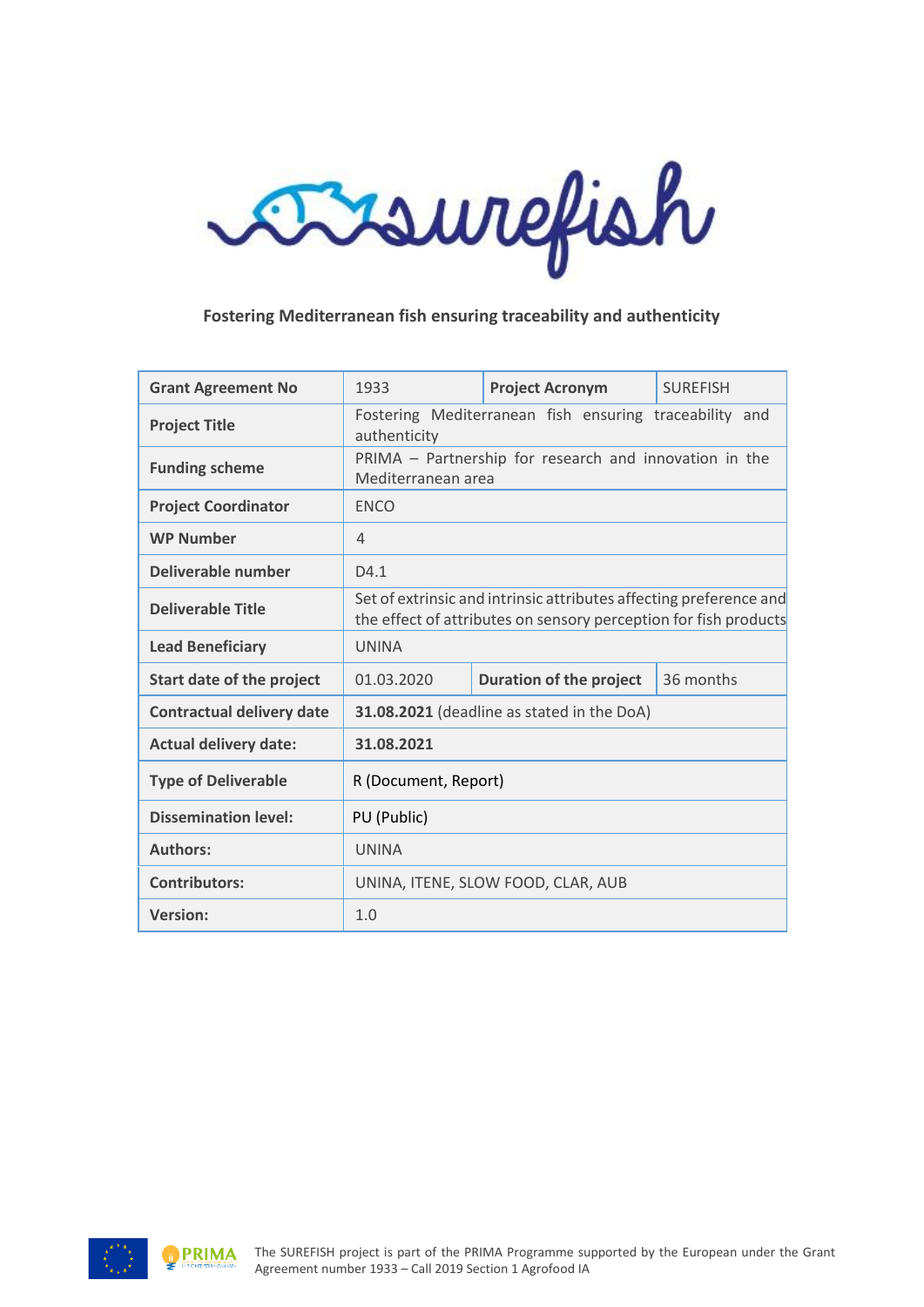

©2021 SUREFISH Consortium

The SUREFISH Consortium [\(http://www.surefish.eu/\)](http://www.surefish.eu/) grants third parties the right to use and distribute all or parts of this document, provided that the SUREFISH project and the document are properly referenced.

THIS DOCUMENT IS PROVIDED BY THE COPYRIGHT HOLDERS AND CONTRIBUTORS "AS IS" AND ANY EXPRESS OR IMPLIED WARRANTIES, INCLUDING, BUT NOT LIMITED TO, THE IMPLIED WARRANTIES OF MERCHANTABILITY AND FITNESS FOR A PARTICULAR PURPOSE ARE DISCLAIMED. EXCEPT WHAT SET FORTH BY MANDATORY PROVISIONS OF LAW IN NO EVENT SHALL THE COPYRIGHT OWNER OR CONTRIBUTORS BE LIABLE FOR ANY DIRECT, INDIRECT, INCIDENTAL, SPECIAL, EXEMPLARY, OR CONSEQUENTIAL DAMAGES (INCLUDING, BUT NOT LIMITED TO, PROCUREMENT OF SUBSTITUTE GOODS OR SERVICES; LOSS OF USE, DATA, OR PROFITS; OR BUSINESS INTERRUPTION) HOWEVER CAUSED AND ON ANY THEORY OF LIABILITY, WHETHER IN CONTRACT, STRICT LIABILITY, OR TORT (INCLUDING NEGLIGENCE OR OTHERWISE) ARISING IN ANY WAY OUT OF THE USE OF THIS DOCUMENT, EVEN IF ADVISED OF THE POSSIBILITY OF SUCH DAMAGE.

*Disclaimer: The content of this deliverable reflects only the authors' view and PRIMA Foundation is not responsible for any use that may be made of the information contained therein.*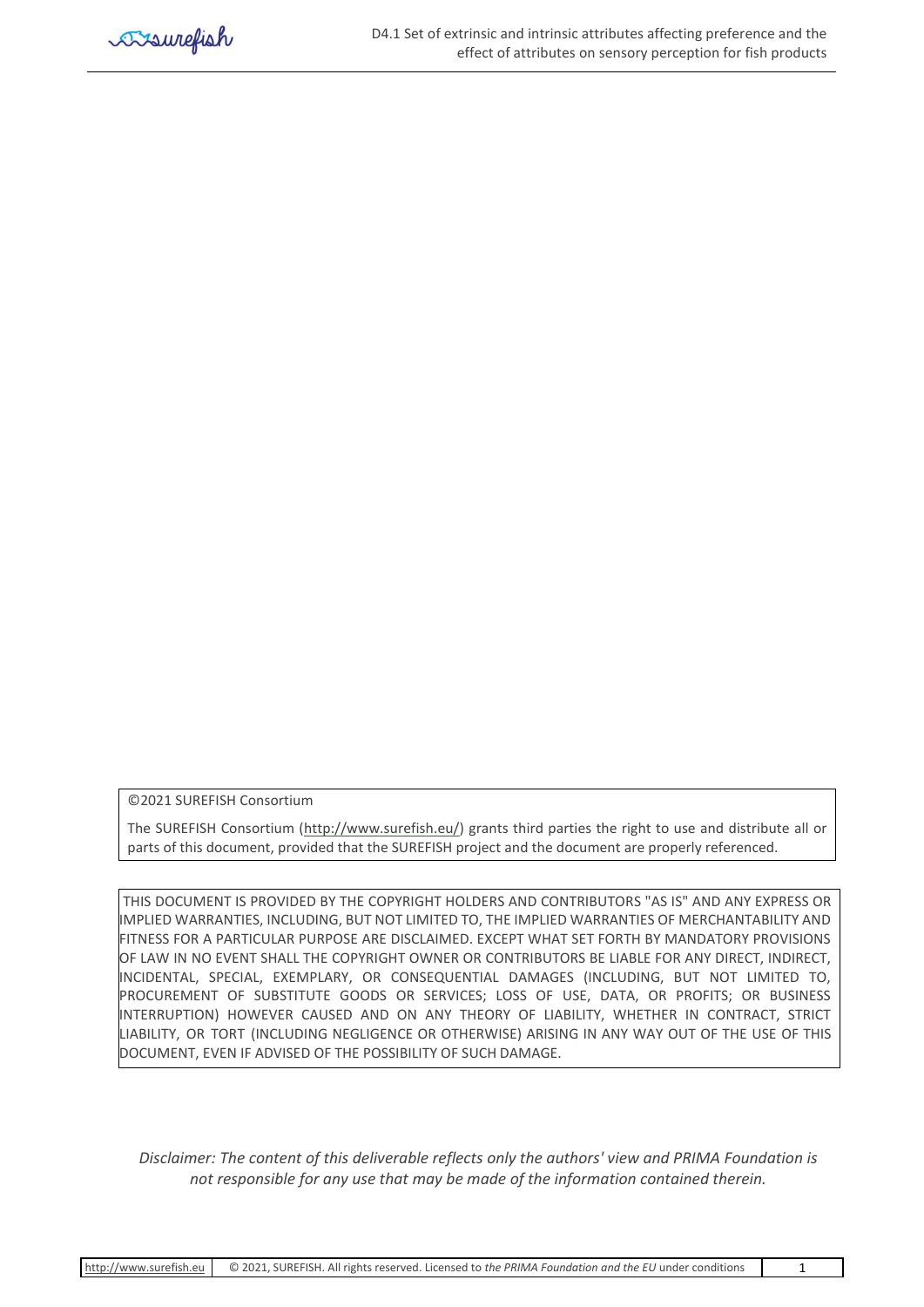# **History of changes**

# <span id="page-2-0"></span>**Table 1. History of changes**

| <b>Version</b> | <b>Author</b> | Date       | <b>Comments</b>            |
|----------------|---------------|------------|----------------------------|
| 0.1            | UNINA         | 01.06.2021 | ToC                        |
| 0.2            | UNINA         | 14.06.2021 | Chapter 2                  |
| 0.3            | UNINA         | 07.07.2021 | Chapter 3 and 4            |
| 0.4            | UNINA         | 30.07.2021 | Chapter 1 and 5            |
| 0.5            | UNINA         | 17.08.2021 | Version for partner review |
| 0.6            | UNINA         | 27.08.2021 | Version for coordinator    |
| 1.0            | <b>ENCO</b>   | 30.08.2021 | <b>Quality assessment</b>  |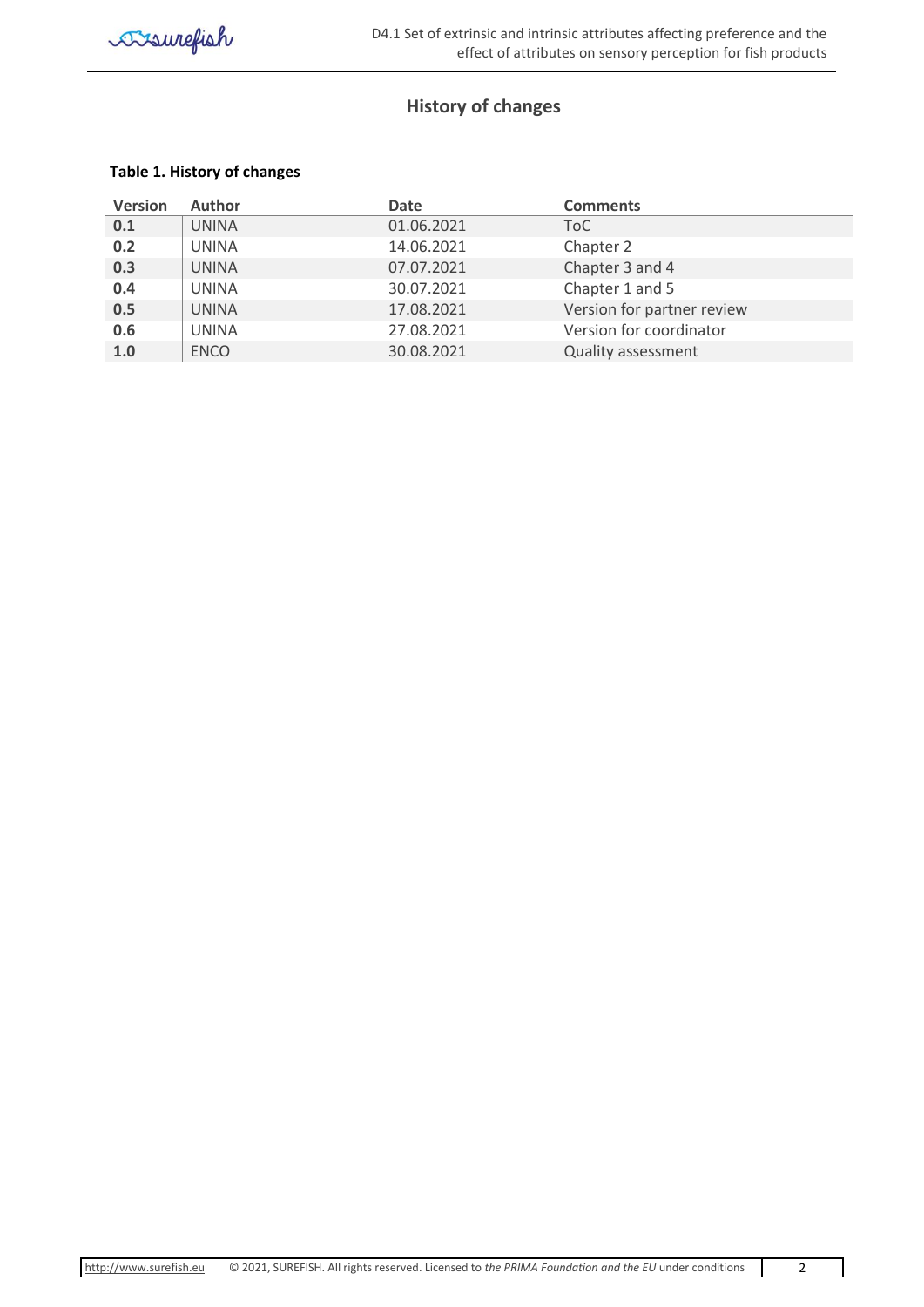# **Table of contents**

| 1. |                                                                                |  |
|----|--------------------------------------------------------------------------------|--|
| 2. |                                                                                |  |
|    |                                                                                |  |
|    |                                                                                |  |
|    |                                                                                |  |
|    |                                                                                |  |
|    |                                                                                |  |
|    | 2.6.                                                                           |  |
| 3. |                                                                                |  |
|    |                                                                                |  |
|    | 3.1.1. Impact of the sociodemographic cues on consumer choice of attributes 15 |  |
|    |                                                                                |  |
|    |                                                                                |  |
|    |                                                                                |  |
|    |                                                                                |  |
| 4. |                                                                                |  |
| 5. |                                                                                |  |
|    |                                                                                |  |
|    |                                                                                |  |
|    |                                                                                |  |
|    |                                                                                |  |
|    |                                                                                |  |

# **Index of Tables**

| Table 3: Variables applied in the Latent Class model Errore. Il segnalibro non è definito. |  |
|--------------------------------------------------------------------------------------------|--|
|                                                                                            |  |
|                                                                                            |  |
|                                                                                            |  |
|                                                                                            |  |
|                                                                                            |  |
|                                                                                            |  |
|                                                                                            |  |
|                                                                                            |  |
|                                                                                            |  |
|                                                                                            |  |
|                                                                                            |  |

 $\overline{3}$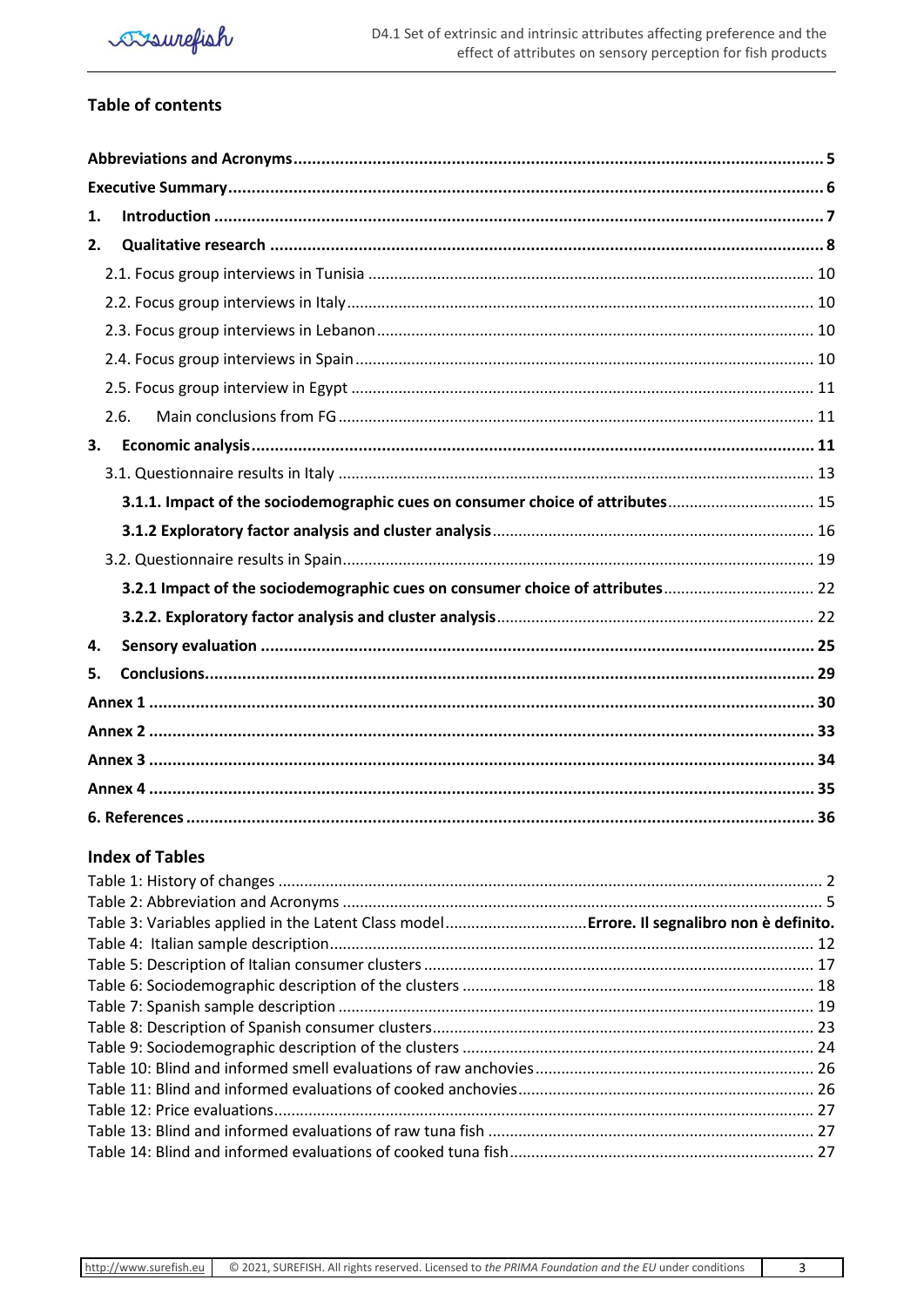

# **List of Figures**

| Figure 3: Eigenvalues of the new factors from the exploratory factor analysis Errore. Il segnalibro non è |  |
|-----------------------------------------------------------------------------------------------------------|--|
| definito.                                                                                                 |  |
|                                                                                                           |  |
| Figure 5: Respondent's classification based on the exploratory factor analysis scores  16                 |  |
|                                                                                                           |  |
|                                                                                                           |  |
|                                                                                                           |  |
|                                                                                                           |  |
|                                                                                                           |  |
|                                                                                                           |  |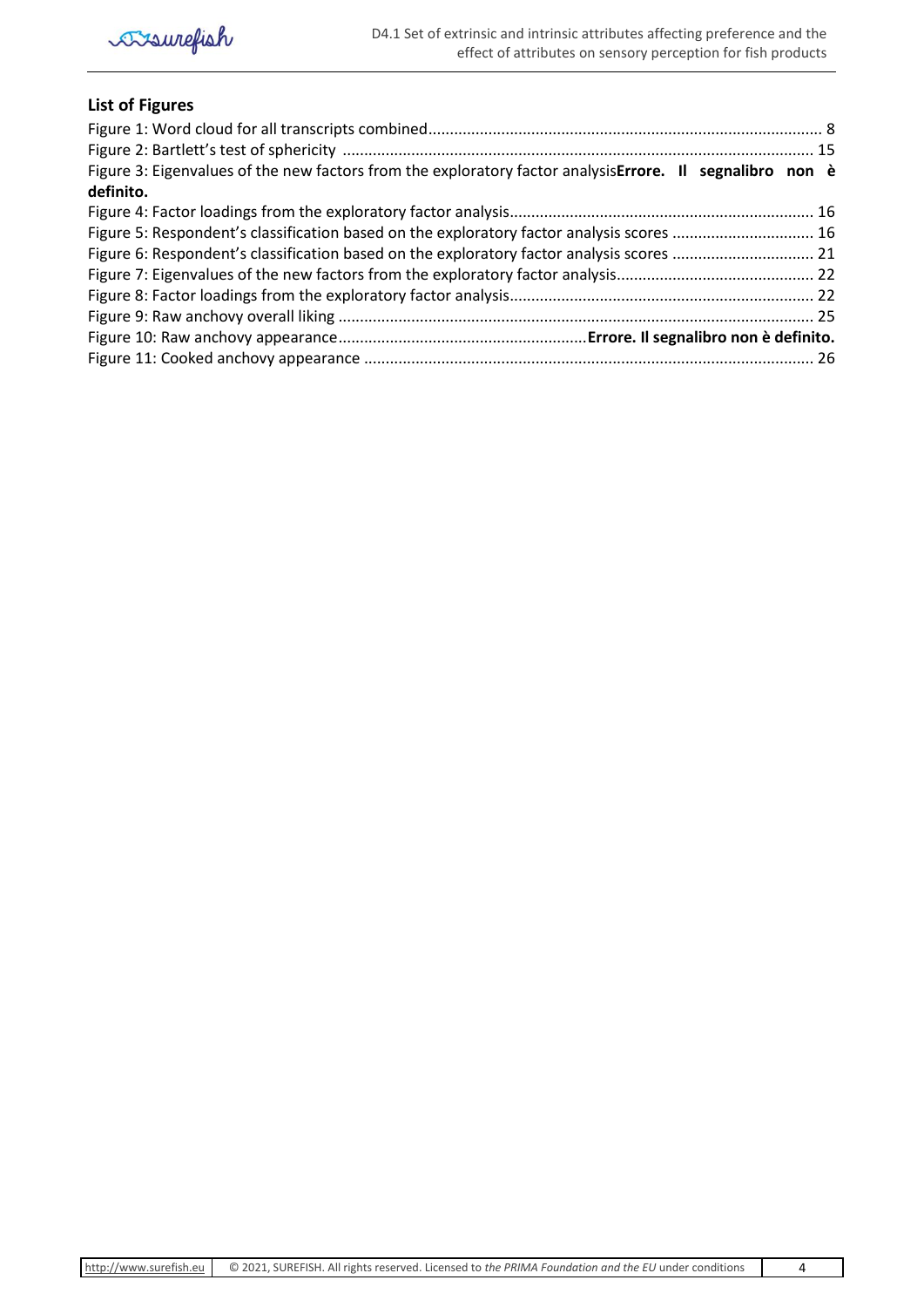

#### <span id="page-5-0"></span>**Abbreviations and Acronyms**

<span id="page-5-1"></span>

| <b>Abbreviation / Acronym</b> | <b>Description</b>                                                |
|-------------------------------|-------------------------------------------------------------------|
| <b>BW</b>                     | Best-worst scaling                                                |
| FG                            | <b>Focus Group interview</b>                                      |
| <b>MSC</b>                    | Marine Stewardship Council                                        |
| <b>PRIMA</b>                  | Partnership for research and innovation in the Mediterranean area |

#### **Table 2. Abbreviation and Acronyms**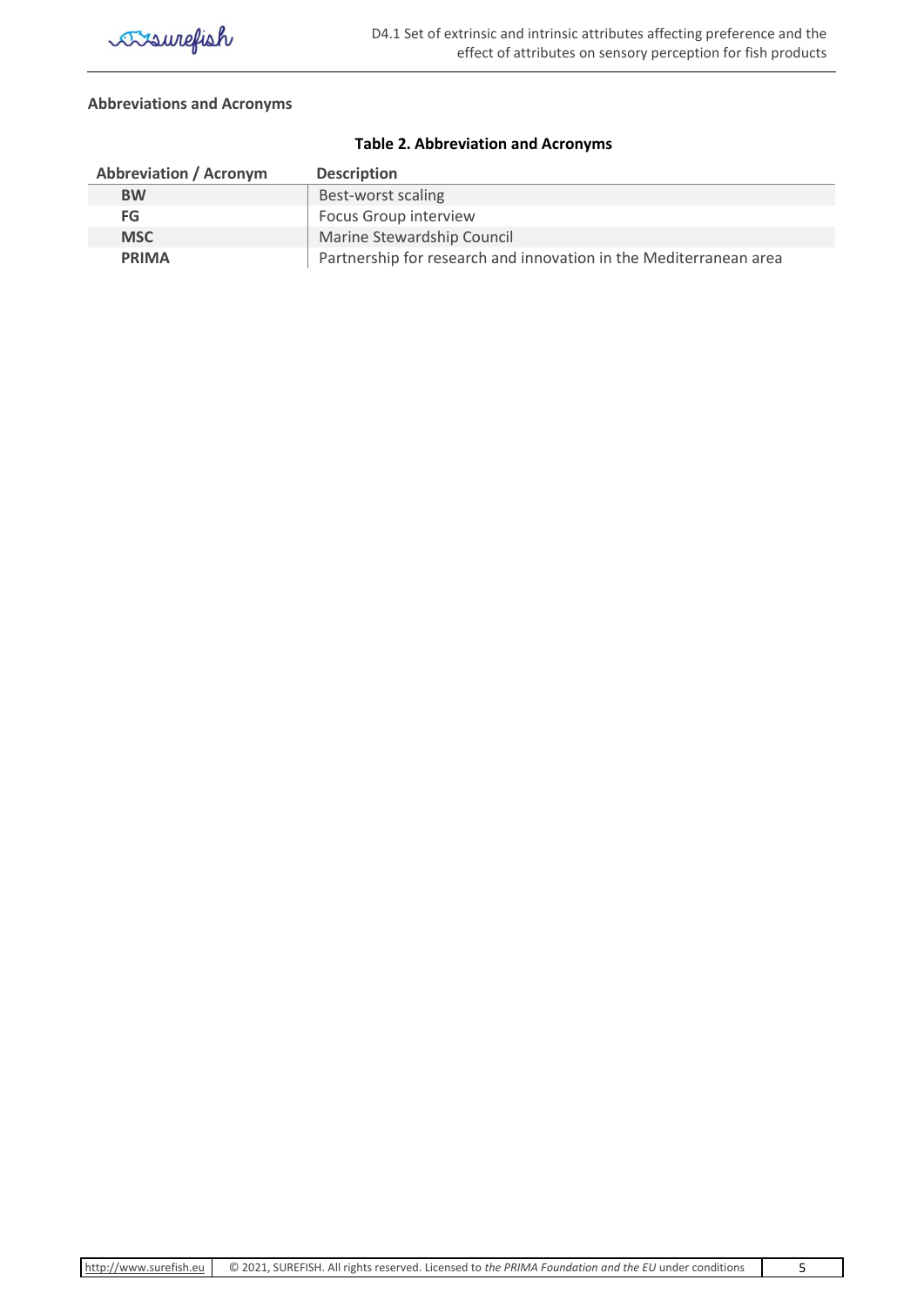

### <span id="page-6-0"></span>**Executive Summary**

The definition of extrinsic and intrinsic attributes affecting consumer preferences towards fish consumption was performed through three different approaches:

- FG interviews which were carried out into the different countries involved in the project;
- Economic analysis by means of a questionnaire online administered to both Italian and Spanish consumers;
- Sensory evaluation with Italian consumers.

Differences in fish species appreciation between countries and according to consumers' geographical location were found. A higher fish intake for participants from seaside areas was correlated with product availability, better supply chain, dietary habits, and traditions, whereas the behaviour of people living in internal areas was more sensitive to sensory and physical attributes, price, certification, lack of trust and freshness.

The Italian population was classified into four groups, based on the relative importance of extrinsic and intrinsic attributes on their fish consumption:

- *Label sensitive*;
- *Price sensitive*;
- *Sensory sensitive*, and
- *Wildly caught* sensitive people.

The Spanish population instead was classified into:

- *Catch area sensitive*;
- *Sensory sensitive*;
- *Price and freshness sensitive* and
- *Species sensitive* people.

The sensory evaluation performed with Italian consumers on red tuna and anchovies was useful to assess the effect of MSC label information on hedonic evaluation of fish.

In particular, the information on certification label improved the liking of both raw and cooked fish by consumers.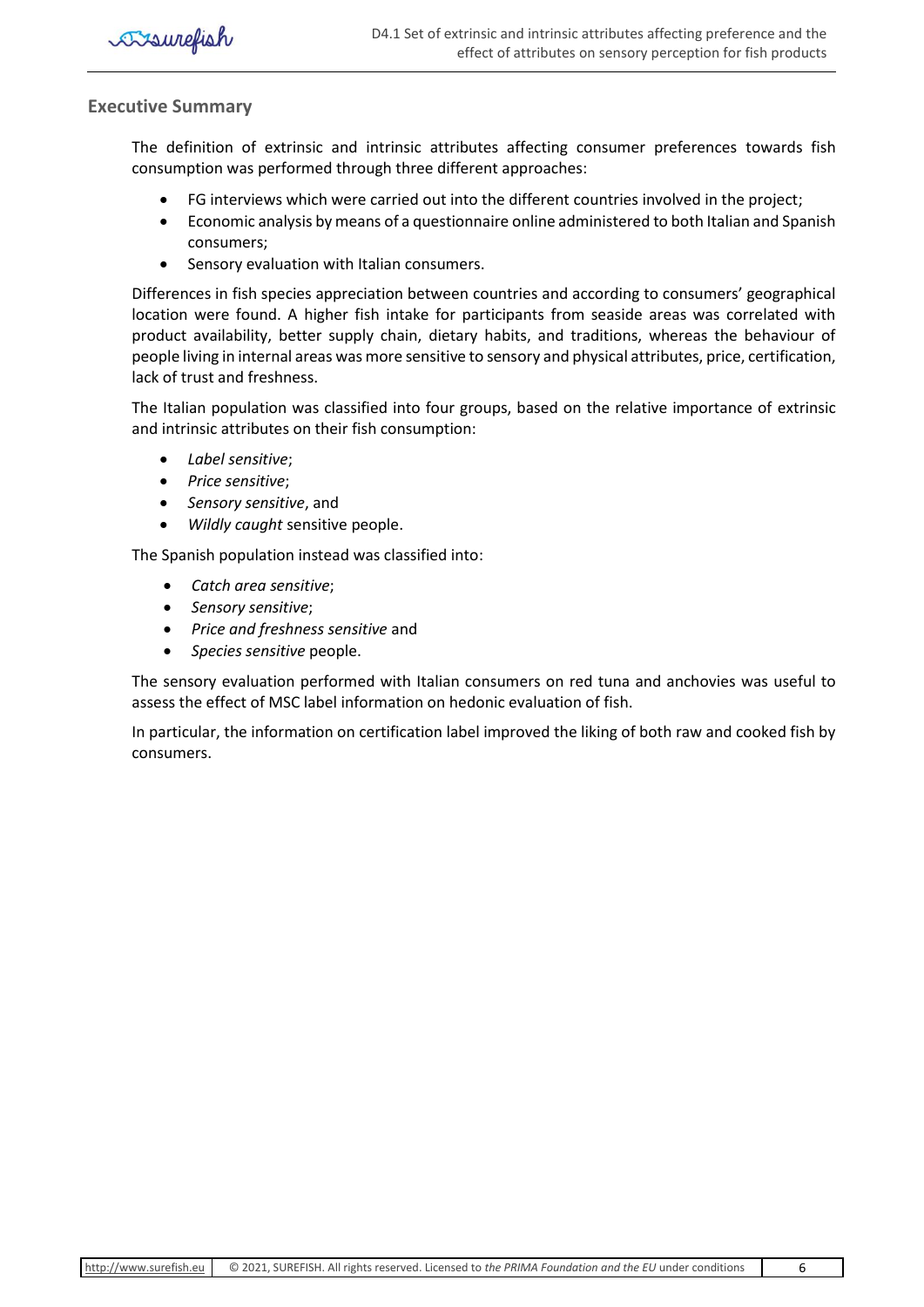# <span id="page-7-0"></span>**1. Introduction**

The definition of extrinsic and intrinsic attributes affecting consumer preferences was performed through three different but complementary experimental approaches.

The first one consisted of qualitative research; this approach was carried out by focus group interview.

UNINA team developed the protocol to conduct FG interviews which were carried out into the different countries involved in the project. Two focus group interviews were conducted into the different countries, each one with about ten respondents, to gather information about different perception, habits, and purchase decision for fish products.

The second approach consisted of an economic analysis. This approach was carried out exploiting the previous FG results. In particular, they were used by UNINA team to draft a questionnaire to gather information based on a large portion of the population from each European country involved in the project. The questionnaire was translated by ITENE team in Spanish language.

A big survey with about 1,000 consumers in each country (Italy and Spain) was conducted. The questionnaire, online administered to consumers, was used to measure the effect of psycho-attitudinal variables, risk perception trust and information in consumer decision process and, in general, on consumer behavior related to fish consumption.

Finally, sensory evaluation with consumers was conducted as third step in order to both evaluate the effect of intrinsic attributes on consumer acceptability and asses the effect of certification label on hedonic responses by consumers. This approach involved 54 people in sensory evaluation of two fish species (anchovies and red tuna) in three experimental contexts: blind, expected, and informed sessions.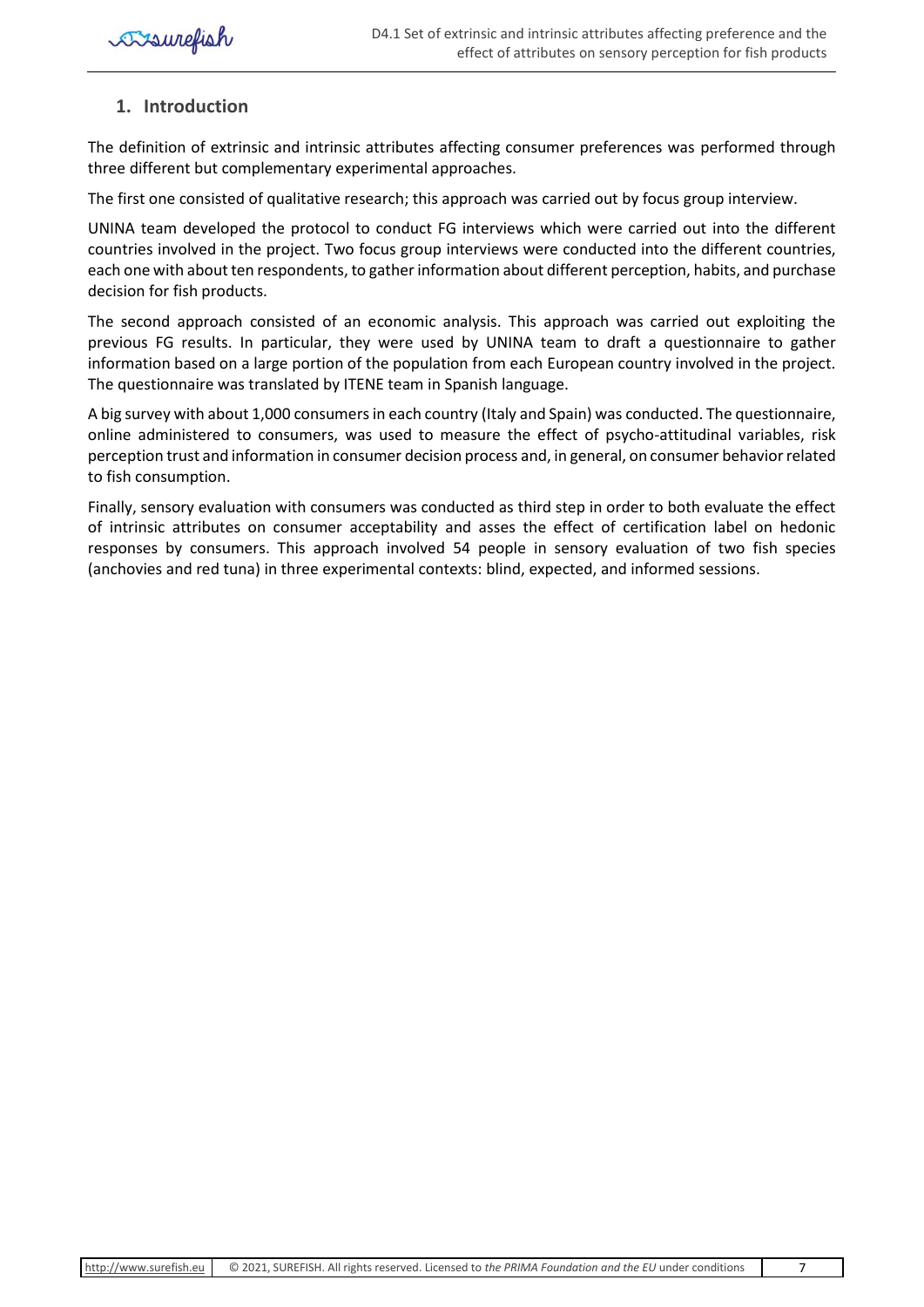# <span id="page-8-0"></span>**2. Qualitative research**

This activity, led by UNINA and performed in collaboration with ITENE, CLAR, AUB, and SLOW FOOD involved the collection of qualitative data through focus group interviews. Each country involved within the project (Italy, Spain, Egypt, Lebanon, and Tunisia) conducted two focus groups, one for the seaside and another one for the inland population, to gather different opinions regarding the perceptions of fish cues and their impact on the consumer's decision-making process.

To support the SUREFISH project, a comprehensive literature review was undertaken of previous publications that addresses consumer preferences and behaviour related to fish. Four general themes were identified to better structure the literature review: consumer intentions, attitudes, and preferences for fish consumption; price and willingness to pay (WTP) for fishing; fish certification and labelling; and fish traceability, value chain, and blockchain.

Based on a deep literature review and the objectives of this research, semi- structured open questions were gathered in a manual (see annex 1) and tested in Tunisia in August 2020. Questions were broadly grouped into 5 themes: fish preferences, trends and concerns about fish consumption, intrinsic cues that guide consumer's decision choice, extrinsic cues that guide consumer's decision choice and the correlation between all factors related to fish. Then, the focus group guide was calibrated and validated, followed by additional 8 sessions conducted across 5 countries.

Through a series of focus groups, this task aims to explore the impact of fish intrinsic and extrinsic cues' impact on consumer's perception and preferences within the Mediterranean basin. Specifically, the following questions will be addressed:

- What are the factors that define consumer's preferences, intentions, and purchase behaviour for fish in the Mediterranean region?
- Is there and how do consumers preferences and decision choice change from one country to another, and within the same country?

Nine focus group interviews were held in 5 Mediterranean countries: Italy and Spain representing the northern basin of the Mediterranean basin and Tunisia, Lebanon and Egypt representing the southern part. Particularly, two focus groups took place in each country, the first one with people living near the seaside and the second one with people living in internal areas except in Egypt where only one focus group with inland population took place.

The focus groups were conducted via web, due to the pandemic situation. A participatory approach was adopted for the conduction of the focus group in order to be able to capture people's opinions and point of view without any influence from the moderator. More specifically, the intervention of the moderator was limited to structure the conversation, explain some doubts regarding the objective of the discussion or better understand each of the participant's statements while keeping in mind the elaborated focus group format. Also, the moderator needs to use simple and understandable language that all participants can apprehend easily. Generally, the strategy used for finding focus group participants was to use social network and word of mouth.

The selection of participants relied on partners using their national institution's network and upon specific criteria to ensure the uniformity of the groups across countries. Mainly, participants had to be over 18 years old, partially, or totally responsible for the shopping, and the groups had to be formed by participants originating from the same geographical area, either near the sea or in inland areas.

The sample consists of 85 participants: 53% male and 47% female; 41% are originally from internal areas while 59% live near the seaside. 15% of participants were between 18 and 30 years old, followed by individuals between 41 and 50 (2%), 13% between 31 and 40 years old, 1% between 51 and 60 and only 1% over 60 years old. 67% of the participants did not answer the age question.

The participants from 5 Mediterranean countries were used both as one sample and according to the geographical location of each session to able to explore the differences in fish perception among consumers.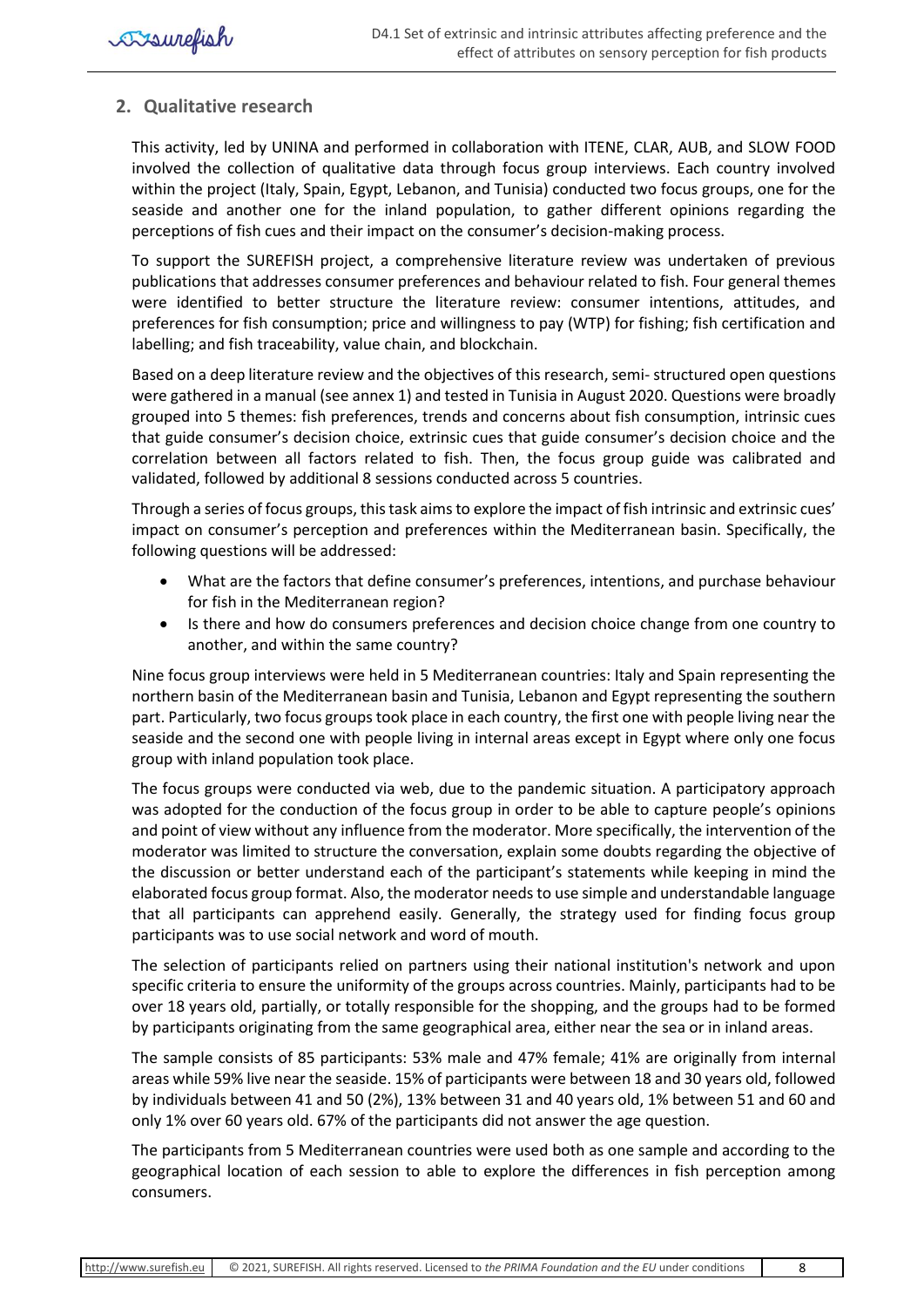All nine focus group discussions were audio-taped, video registered and carefully transcribed. The full transcripts of the discussions in English were used as input for the content analysis, which was performed with the qualitative research software tool Wordstat. Content analysis is a qualitative research tool to study the content of communication. This systematic and descriptive method is used to analyse words or phrases within a wider range of spoken or written communication. Initially, the focus groups transcripts were analysed throughout word and phrases count using Wordstat 2.0. Then, the focus group transcripts were analysed using grounded theory and inductive or deductive methods with an emphasis on emergent themes (Charmaz, 2011). Coding was performed based on the Model of the Quality Perception Process chosen to structure the findings of this research (Oude Ophuis & Van Trijp, 1995). The "classic approach" otherwise known as the "scissor-and-sort" technique, was used to cut up the printed transcripts, group similar quotes, and then assign the quotes to codes (Braun & Clarke, 2006; Felice D. Billups, 2003). Once the codes were established, they were put together into memos and the memos were subsumed into themes. The consistency, coherence, and distinctiveness of the themes were double-checked by the researchers. Also, word and phrases counts were preformed to extract the most relevant terms describing the main findings from the focus groups.

Generally, fish species consumers preferences were quite different among countries as fish species came up as an important factor. Species such as sardines, salmon sea bream, and red mullet were consumed by all participants due to their easy availability in local markets. A particular preference for stronger tasting fish was noticed in the inland areas of Tunisia and Italy compared to seaside areas where more neutral tasting fish such as salmon, grouper, red mullet were preferred.

In terms of intrinsic cues: taste, absence of spines, smell and general appearance guided the participants' choice as most of them leaned towards fish with a neutral taste, without spines and bones (or easily removable) and a pleasant general appearance that they linked with the brightness of the skin and eyes, the firmness of the flesh and with bloody gills. The nutritional aspect also came up as an important component when consuming fish as all participants agreed on it being a better source of protein than other types of meat. Convenience and easiness of preparation also are important as people leaned away from fresh fish due to its time-consuming cleaning process and limited recipes options (figure 1).

Regarding the extrinsic ones: origin, catch area and production method were noticed to be the important cues, As the majority had a strong preference for local fish compared to the imported alternatives. Wildly caught versus the farmed one and fresh-non processed products versus transformed or ready to eat alternatives such as fillets, nuggets, and fish fingers.

Trust issues whether in fishmongers or quality control institutions impacted participants' perception of the product. In fact, participants who believed that regulations and norms are well respected in their country (case of Italy) had more trust compared to Tunisia and Lebanon were people did not have faith in the given guarantees regarding the quality of the product.



**Figure 1.** Word cloud for all transcripts combined (source: personal elaboration, 2021)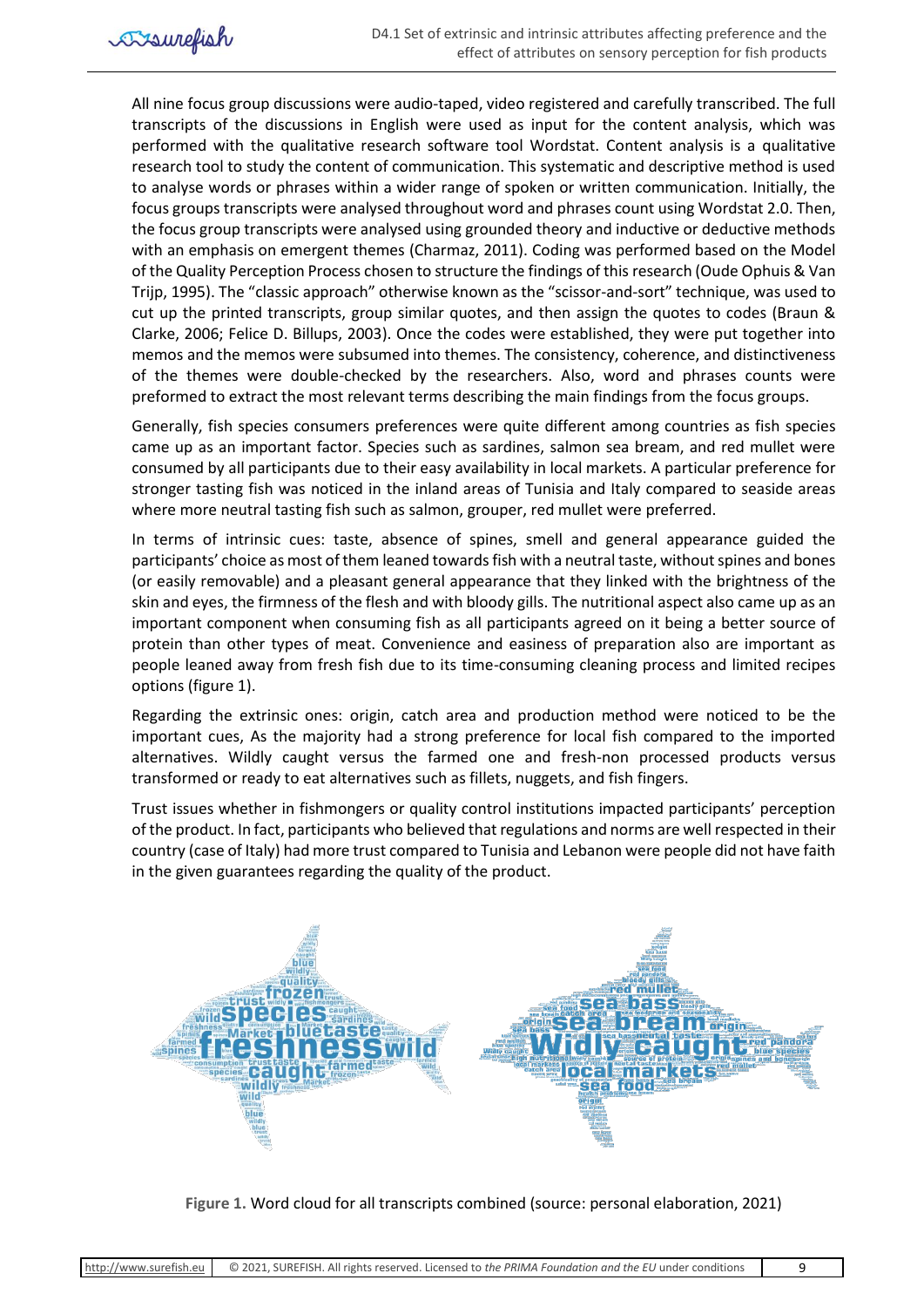## <span id="page-10-0"></span>**2.1. Focus group interviews in Tunisia**

Regarding Tunisian participants, fish intake was quite different between the in land and seaside participants, as people living near the sea consumed more fish (with some people eating daily) compared to the others not only due to a higher availability and appreciation of the nutritional benefits of the product, but also due to their dietary habits since a young age. In fact, people living near the seaside stated a preference for fish with neutral taste, that is fresh, seasonal, and wildly caught compared to people living in internal areas where stronger and oiler fish meats (sardines, mackerel and seas bass) were preferred. Price and freshness were noticed to be the key determinant elements of consumer's purchase, participants linked the price with freshness (an expensive fish is fresher and of a better quality than the cheap one) and defined freshness based on the sensory and physical attributes of the product. Trust issues also emerged in the inland session, as all participants did not trust fishmongers and unfamiliar brands. In addition, factors linked to the consumer, age, marital status, and past experiences defined consumers' behaviour as people with young age did not have enough knowledge to distinguish fresh fish and older people had a higher appreciation for the product for its health benefits. Finally, people who were married and with larger households leaned toward cheaper fish such as sardines and farmed fish to satisfy their families' needs.

### <span id="page-10-1"></span>**2.2. Focus group interviews in Italy**

Regarding Italy, consumers leaned more toward fish with a neutral taste, especially on the seaside (for example sea bream). However, the extrinsic cues are mainly guiding consumer's choice in Italy. More precisely, origin, catch area, production method and freshness defined consumer' purchase intention. Italians generally preferred fresh wild caught fish compared to farmed, frozen and transformed products such as fillets, fish fingers. Still, all respondents agreed on frozen fish as an essential part of their fish intake not due to its convenience of use since it is already cleaned and ready to cook, but also for its easier availability.

### <span id="page-10-2"></span>**2.3. Focus group interviews in Lebanon**

In the case of Lebanon, unlike Tunisia and Italy, consumers' choice was mainly dependent on the health risks associated with fish consumption, The pollution and the information in mass media about food security scandals in the country created a lack of trust for locally caught fish, all participants living either near the seaside and internal areas leaned toward imported certified fish. Price was the second major barrier to fish consumption whether in land or near the sea, participants stated that their fish consumption was affected not only by the pandemic situation and the inflation of prices but to fish perceived as a luxury product that is more expensive than other meats. No differences in species preferences emerged between the inland and seaside participants as all leaned toward big fish such as salmon, grouper, and swordfish, without spines and bines and easy to prepare. However, it was noted that the seaside participants preferred stronger and oiler fish species such as sardines and mackerel, but they considered their level of consumption as low due to market unavailability. Dietary habits and traditions were found to define consumers' behaviour. The area of provenance, their parents' choice and past experiences shaped the participants' current behaviour.

### <span id="page-10-3"></span>**2.4. Focus group interviews in Spain**

Regarding Spain, the preference for fish species by participants was quite homogeneous. All Spanish consumers leaned toward salmon (smoked or fresh), tuna (fresh or canned), cod (fresh or frozen), sea bass (fresh or frozen), gilt-head bream (fresh), swordfish (fresh), sole, pompano, withing. Besides, they often eat other types of canned fish: such as anchovy, sardines, or mackerel. Physical and sensorial attributes, mainly the overall appearance, colour, brightness of eyes and skin, bloody gills, smooth texture and lack of fish bones were the main cues used by these participants to make their decision. Convenience, mainly the preparation time, was correlated with the physical attributes of fish. Bigger fish with no bones and spines was considered easier to prepare and more adapted to various recipes compared to small size fish. Country of origin is considered also as a major factor that impacts consumer decision. However, the lack of information, the absence of traceability or trust issues makes it hard for consumers to satisfy their requisitions in terms of information about their purchase. Price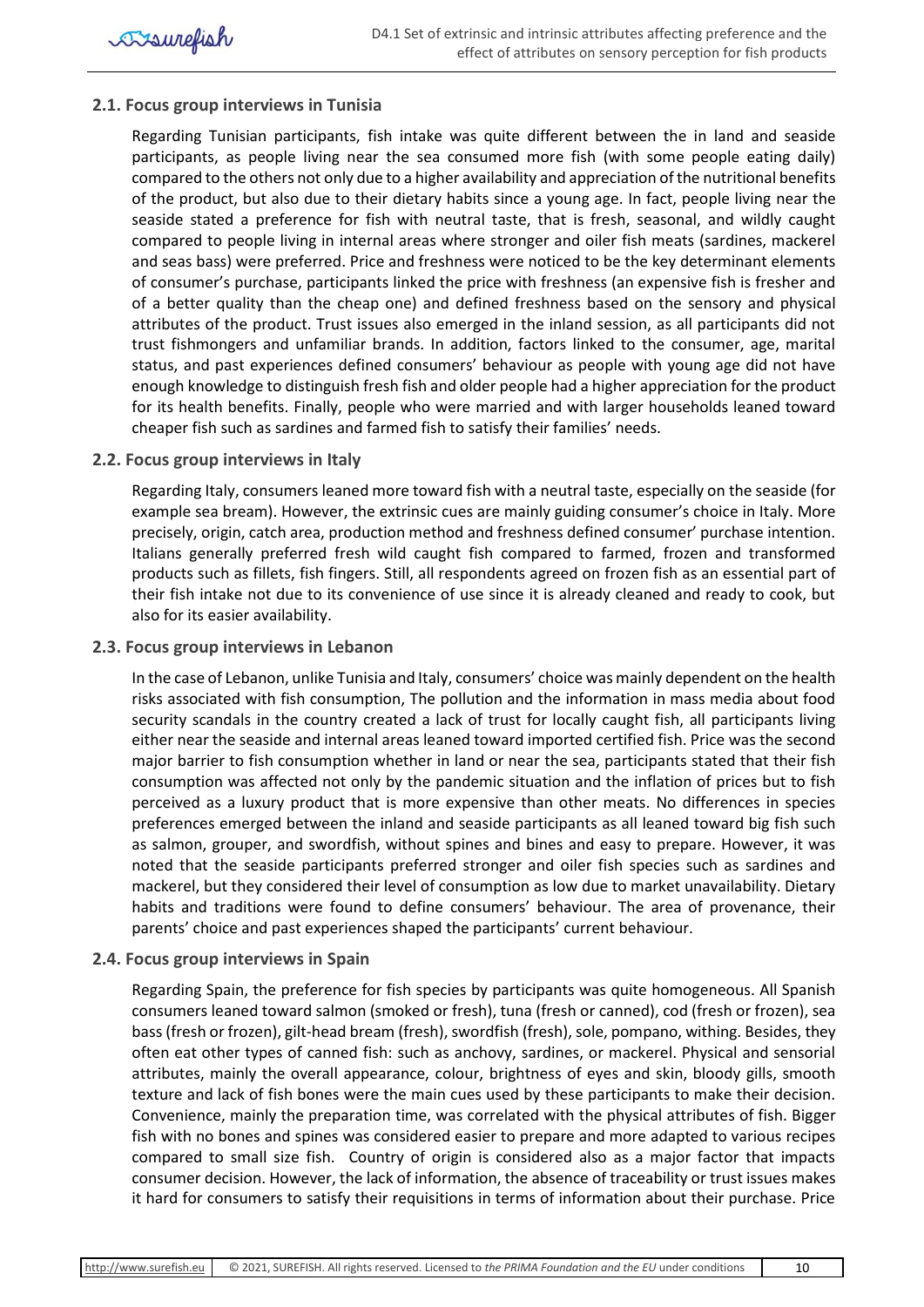was mainly a key factor for people living in inland areas, a tight budget and large families are a barrier to include more fish in daily diet as it is perceived as a luxury product. Packaging represents a barrier to fish buyers as Spanish consumers agree on minimizing waste as much as possible for convenience reasons but also for less pollution and more eco-friendly attitude.

## <span id="page-11-0"></span>**2.5. Focus group interview in Egypt**

At last, for Egypt, a particular preference for tilapia was noticed. Egyptians leaned towards fish with a neutral taste, low fat, high nutritional value (omega 3 and phosphorus), without spines and easy to prepare due to the increasing number of women in labour force. Fresh fish was the most preferred in terms of production method. However, Egyptian participants still consumed salted or smoked fish such as red mullet. Additionally, consumers were concerned about the quality and safety of fish, and they linked freshness with a longer shelf life and the origin of the products. Price also was considered as a major factor for fish freshness as most participants considered expensive fish to have better physical and sensorial attributes than the cheaper option. Also, price was considered a barrier to include more fish in their diets as it is seen as a luxury good that is inaccessible daily. Fish consumption also differs according to the participants living are as people living near the seaside consumed it at least 3 times per week, while those living in big cities consumed it once a week on average. In contrast, those living near the desert did not consume fish at all, as it is not considered a part of their diet.

### <span id="page-11-1"></span>**2.6. Main conclusions from FG**

Overall, the majority of participants had no clear understanding of the differences between the terms sea food, finfish and shellfish and tended to consider all seafood products as fish, one exception was noticed in the seaside session in Tunisia where people knew the differences between finfish and shellfish but tended to englobe all under sea food for easier communication. Then, differences in fish species appreciation between countries and according to consumers' geographical location were noted as people living near the seaside preferred fish with neutral taste, a lot of meat, without a smell compared to those living in internal areas. A higher fish intake for participants from coastal areas was correlated with product availability, better supply chain, dietary habits, and traditions. Moreover, the behaviour of people living in internal areas was more sensitive to sensory and physical attributes, price, certification, lack of trust and freshness compared to those living near the seaside where origin, catch area, production method and healthiness were the main drivers of fish intake. Besides, knowledge, age, marital status, and number of individuals in a household contributed to a change in consumer's perception of fish.

This work has few limitations; mainly the sample population does not allow us to project our findings across the general population so a future quantitative approach-based study could be conducted to validate our results.

# <span id="page-11-2"></span>**3. Economic analysis**

Based on the results of the focus group above, the latter were used to draft a survey aiming to gather information based on a large portion of the population from each country involved in the project. UNINA team constructed a questionnaire guide (see annex 2), that was translated and sent to the other research partners. The purpose of the survey is to reach 1000 fish consumers, either involved or not in the purchase process, to determine consumer preferences regarding the extrinsic/intrinsic fish characteristics and their impact on the consumer's decision-making process. A representative sample of the relevant population was collected considering socio-demographic patterns to ensure an accurate representation of the population of interest (see table 3).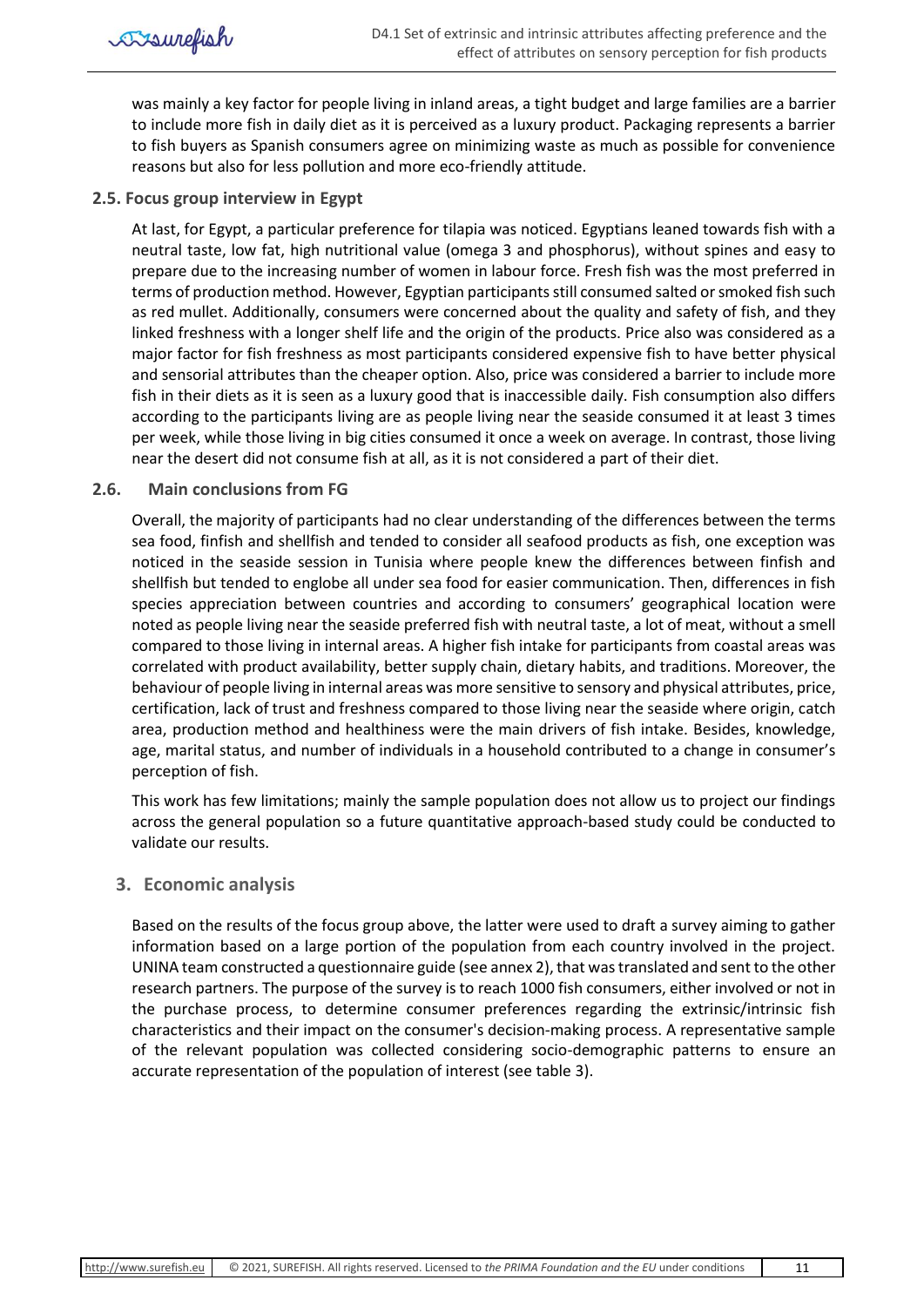| <b>Variables</b>                                | <b>Type</b> | Coding                                                                                                                                     |
|-------------------------------------------------|-------------|--------------------------------------------------------------------------------------------------------------------------------------------|
| <b>Area of living</b>                           | Categorical | 1–4 (1 = Seaside area, 2 = Near the seaside, 3 = Inland area,<br>$4 =$ Mounting area)                                                      |
| <b>Gender</b>                                   | Dummy       | $(1 =$ Female, $2 =$ Male)                                                                                                                 |
| Age range                                       | Categorical | $1-4$ (1 = 18-29, 2 = 30-44, 3 = 45-54, 4 = 55-70)                                                                                         |
| <b>of</b><br><b>Number</b><br>household members | Continuous  | $1 - 10$                                                                                                                                   |
| <b>Children</b>                                 | Dummy       | $(1 = No, 2 = Yes)$                                                                                                                        |
| Number of children<br>per household             | Continuous  | $0 - 6$                                                                                                                                    |
| <b>Education</b>                                | Categorical | 1-5 (1 =Secondary school diploma, 2 = High School<br>Diploma, 3 = Bachelor's Degree, 4 = Master, 5 = PhD)                                  |
| Profession                                      | Categorical | 1–6 (1 = Freelancer, 2 = Employee, 3 = Worker, 4 = None,<br>$5 = Student, 6 = Others$ )                                                    |
| <i>Income</i>                                   | Categorical | $1-6$ (1 = Bellow 20.000, 2 = 20.000-40.000, 3 = 40.000-<br>60.000, 4 = 60.000-100.000, 5 = Above 100.000, 6 = 1<br>prefer not to respond) |

#### **Table 3.** Variables applied in the Latent Class model

The survey focused on:

- The overall fish consumption.
- The most and the least preferred fish features (Best-Worst analysis).
- The purchase behaviour.
- The importance of traceability and sustainability.
- The importance of quality label.
- The new trends of fish consumption (sushi consumption).
- the psycho-attitudinal characteristics of the interviewee (Trust, Food Neophobia, Food Choice, descriptive and dynamic rules, meat attach).
- general information of the participant.

Particularly, the best-worst (BW) scaling method was used to reveal the importance of cues that were found relevant in the qualitative research. The current BW scaling experiment had a balanced incomplete block design (13,4,4,1), i.e., 13 items (Appendix 2) divided into 13 choice sets with four items each, and every attribute appearing 4 times in the choice sets. Balanced refers to each item occurring the same number of times. All 13 items were fish-related attributes. Respondents were asked to choose between the fish attributes depending upon what they considered to be most (and least) important in their choice of fish. Then, the number of times each attribute was indicated as best (B), most important, and worst (W), least important, were used to calculate the BW score by subtracting the number of times the attribute was selected.

Overall, two databases were collected for Spain and Italy. For Italy, 1003 questionnaires have been collected while 1000 were collected in Spain.

A general description of the collected data was performed using descriptive statistics methods. Then, we analyzed the 13 attributes based on the sociodemographic cues to see whether they define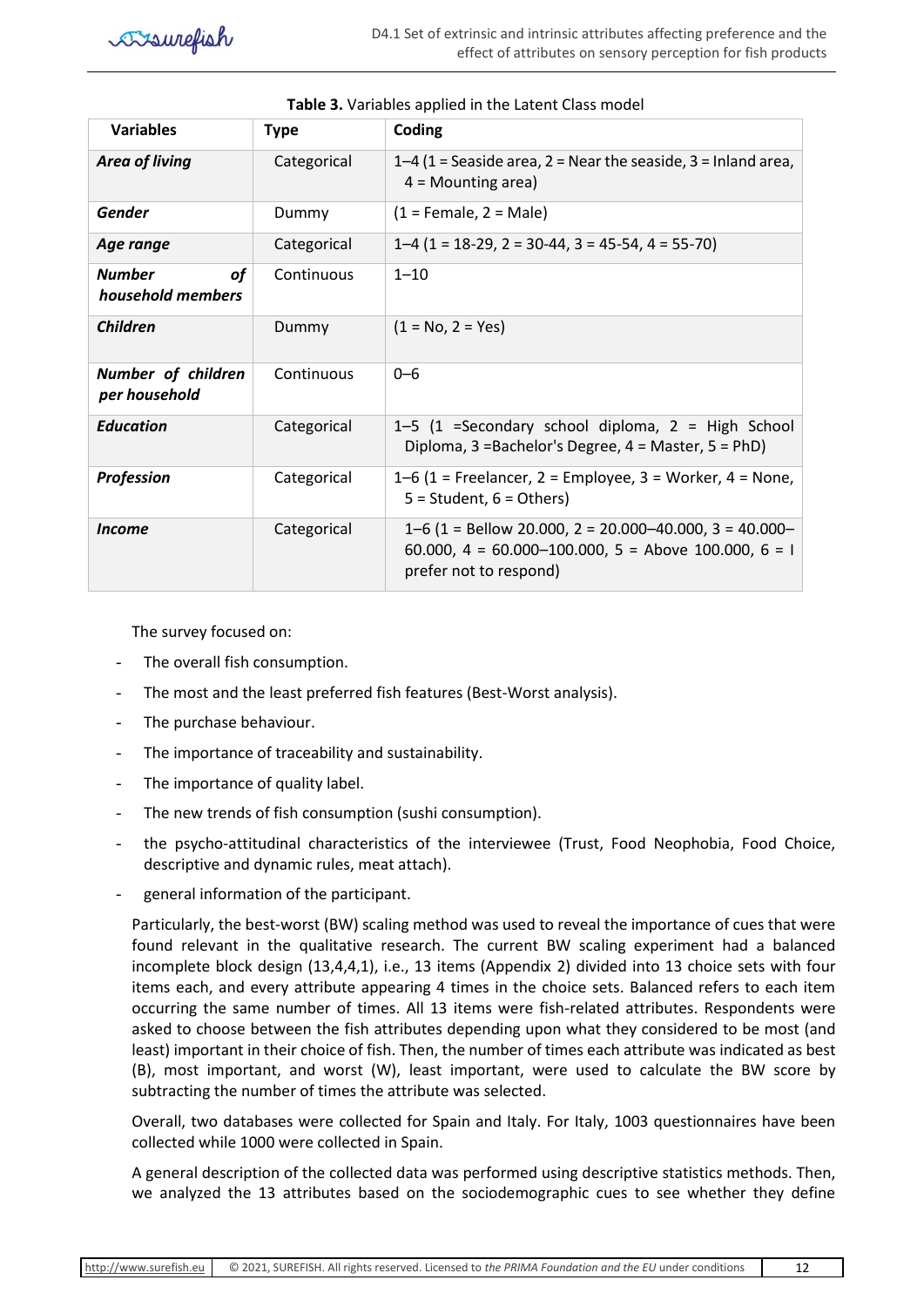

consumer fish preferences. After that, we used a Latent Class Clustering Model, or Latent Class Analysis (LCA). Clustering the sample using this method allows for further analysis of the underlying heterogeneity in attribute importance among respondents and reveals patterns that can be used by industries and policy makers.

## <span id="page-13-0"></span>**3.1. Questionnaire results in Italy**

For Italy (table 4), the survey has been filled by 50.4% females and 49.6% males. The 29.7% were between 55 and 77 years old, followed by the 28.4% between 30 and 40 years old, the 24% between 45 and 54 and the 17.8% between 18 and 29 years old. The 53% of the respondents are holders of high school diploma, the 29.7% are bachelor's degrees holders, the 10.6% for secondary school diploma holders and consecutively, the 3.2% and 3.5% are masters and PhD holders. The 39.9% of the respondents is made by employees, the 19.7% by unemployed, the 11.3% by freelancers, the 7.6% by students, while the 9.9% has a different profession from the one mentioned above. For the living area, the 51.4% of the respondents live in internal areas, the 21.4% and the 21.1% live, respectively, in seaside cities or near the seaside while only the 6% lives in mounting areas. The 78.2% of the respondents does not have kids, the remaining 21.8% has mainly 1 kid under 12 years old within the household. Regarding food orientation, the 82.9% is made by omnivores, the 6.2% by pescatarians, the 5.5% by flexitarians, the 2.1% by vegetarians, the 0.7% by vegans, while the 2,7% has a particular diet related to personal food allergies and personal preferences.

| <b>Variable</b>          | Code                    | of<br><b>Number</b><br>individuals | Percentage |
|--------------------------|-------------------------|------------------------------------|------------|
| <b>Gender</b>            |                         |                                    |            |
| Female                   | $\mathbf{1}$            | 506                                | 50.4       |
| Male                     | $\overline{2}$          | 497                                | 49.6       |
| Age class                |                         |                                    |            |
| 18-29                    | $\mathbf{1}$            | 179                                | 17.8       |
| 30-44                    | $\overline{2}$          | 285                                | 28.4       |
| 45-54                    | 3                       | 241                                | 24.0       |
| 55-70                    | 4                       | 298                                | 29.7       |
| <b>Educational level</b> |                         |                                    |            |
| Secondary school diploma | $\mathbf{1}$            | 106                                | 10.6       |
| High school diploma      | $\overline{2}$          | 532                                | 53.0       |
| <b>Bachelor's degree</b> | 3                       | 298                                | 29.7       |
| Master                   | $\overline{4}$          | 32                                 | 3.2        |
| PhD                      | 5                       | 35                                 | 3.5        |
| Job                      |                         |                                    |            |
| Freelancer               | $\mathbf{1}$            | 113                                | 11.3       |
| Employee                 | $\overline{2}$          | 400                                | 39.9       |
| Worker                   | 3                       | 117                                | 11.7       |
| <b>None</b>              | $\overline{\mathbf{4}}$ | 198                                | 19.7       |

**Table 4.** Italian sample description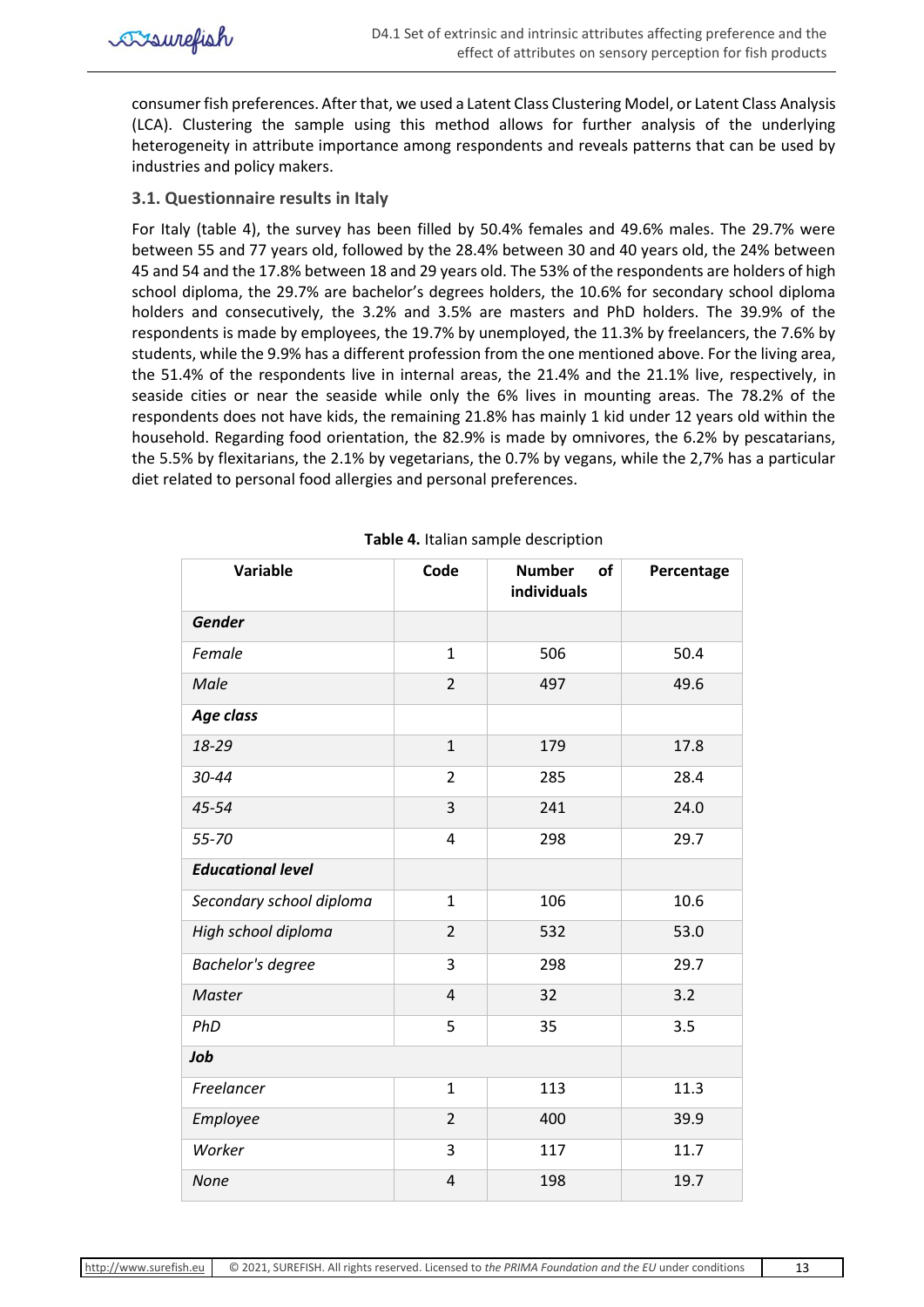

| <b>Student</b>                  | 5              | 76             | 7.6   |  |  |  |
|---------------------------------|----------------|----------------|-------|--|--|--|
| <b>Others</b>                   | 6              | 99             | 9.9   |  |  |  |
| <b>Revenue level</b>            |                |                |       |  |  |  |
| $<$ 20.000€                     | $\mathbf{1}$   | 271            | 27.0  |  |  |  |
| 20.000-40.000€                  | $\overline{2}$ | 408            | 40.7  |  |  |  |
| 40.000-60.000€                  | 3              | 126            | 12.6  |  |  |  |
| 60.000-100.000€                 | 4              | 41             | 4.1   |  |  |  |
| >100.000 €                      | 5              | 12             | 1.2   |  |  |  |
| Prefer to not respond           | 6              | 145            | 14.5  |  |  |  |
| <b>Area of living</b>           |                |                |       |  |  |  |
| Seaside city                    | $\mathbf{1}$   | 215            | 21.4  |  |  |  |
| Near the seaside                | $\overline{2}$ | 212            | 21.1  |  |  |  |
| Internal area                   | 3              | 516            | 51.4  |  |  |  |
| Mounting area                   | $\pmb{4}$      | 60             | 6.0   |  |  |  |
| Number of members per household |                |                |       |  |  |  |
| $\mathbf{1}$                    |                | 83             | 8.3   |  |  |  |
| $\overline{2}$                  |                | 266            | 26.5  |  |  |  |
| $\ensuremath{\mathsf{3}}$       |                | 288            | 28.7  |  |  |  |
| $\boldsymbol{4}$                |                | 305            | 30.4  |  |  |  |
| 5                               |                | 53             | 5.3   |  |  |  |
| 6                               |                | 6              | 0.6   |  |  |  |
| 7                               |                | $\mathbf 1$    | 0.1   |  |  |  |
| 8                               |                | $\mathbf{1}$   | 0.1   |  |  |  |
| Kids                            |                |                |       |  |  |  |
| No                              | $\mathbf{1}$   | 784            | 78.2  |  |  |  |
| Yes                             | $\overline{2}$ | 219            | 21.8  |  |  |  |
| Number of kids per household    |                |                |       |  |  |  |
| 0                               |                | 8              | 0.8   |  |  |  |
| $\mathbf{1}% _{T}$              |                | 145            | 14.5  |  |  |  |
| $\overline{2}$                  |                | 62             | $6.2$ |  |  |  |
| $\mathfrak{Z}$                  |                | $\overline{2}$ | 0.2   |  |  |  |
| $\pmb{4}$                       |                | $\mathbf{1}$   | 0.1   |  |  |  |
| 6                               |                | $\mathbf 1$    | 0.1   |  |  |  |
| (Empty)                         |                | 784            | 78.2  |  |  |  |
| <b>Food orientation</b>         |                |                |       |  |  |  |
| Vegetarian                      | $\mathbf 1$    | 21             | 2.1   |  |  |  |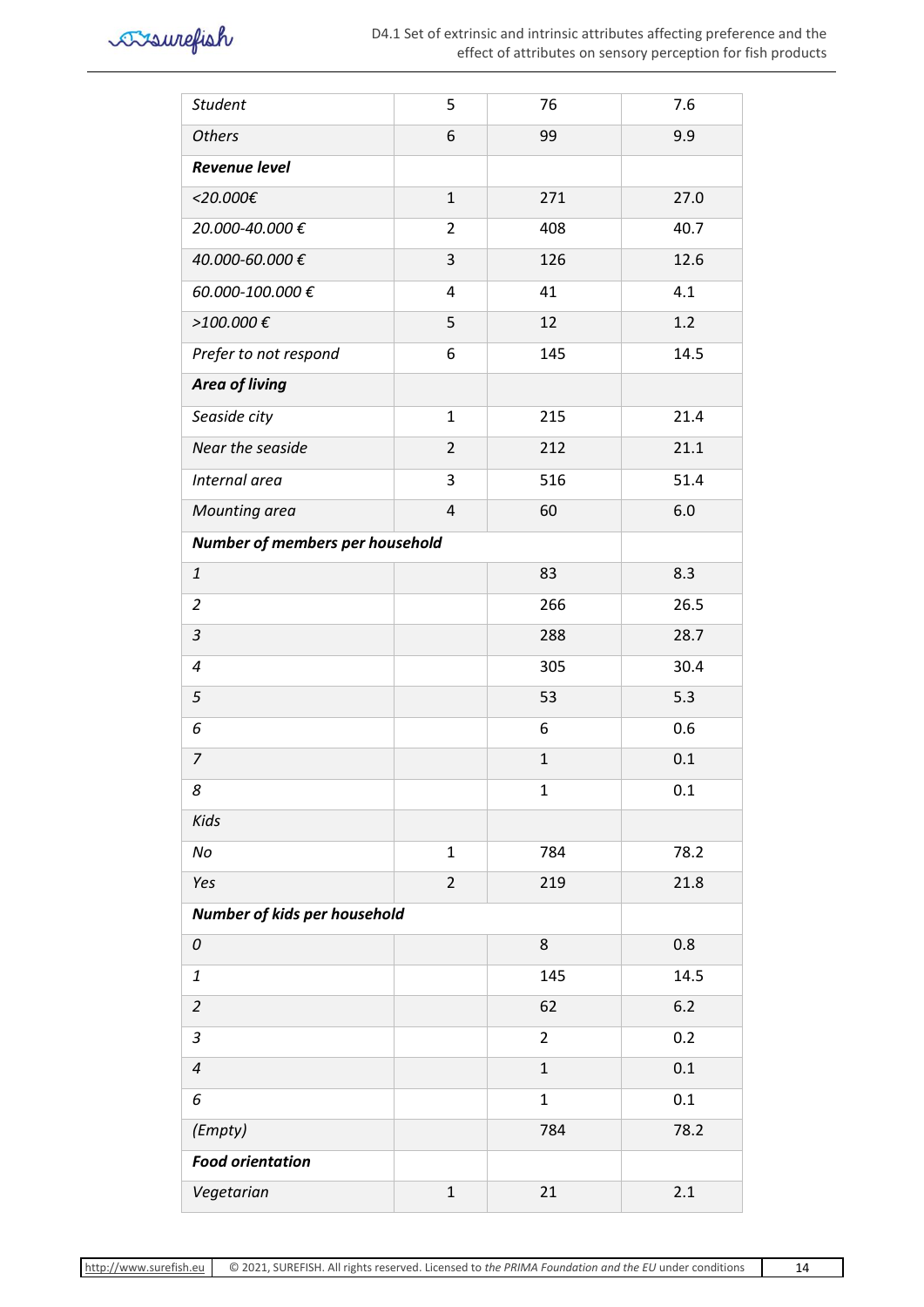

| Vegan           | $\mathcal{P}$ |      | 0.7   |
|-----------------|---------------|------|-------|
| <b>Omnivore</b> | 3             | 831  | 82.9  |
| Flexitarian     | 4             | 55   | 5.5   |
| Pescatarian     | 5             | 62   | 6.2   |
| <b>Others</b>   | 6             | 27   | 2.7   |
| <b>Total</b>    |               | 1003 | 100.0 |

The survey results have shown that Italian consumers like fish as food, with an average overall liking score of 8 (on a Likert scale of 1-9). 806 really like fish, 162 consumers partially prefer fish, and 35 do not like fish. Most of the respondents eat fish once a week or twice a week, only a few (almost 80 people) consume it less than once a month. The most common bought species are tuna, follow by salmon, cod, sea bream, anchovies, sea bass, mackerel, grouper, and tilapia. Mediterranean origin of the fish is preferred (average point of 6 on a Likert scale of 1-7). Participants usually buy fresh fish from supermarkets or fishmongers, as well as canned or frozen alternatives. During the purchase process, Italians take into consideration the advice of their trusted seller (average point of 5 on a Likert scale of 1-7), but a lot of them personally evaluate fish freshness considering the brightness of the eyes, the smell, the skin color, while only few of them consider the redness of the gills and the seasonality. Most of the interviewees consider traceability as an important cue for fish products (average point of 6 on a Likert scale of 1-7). Instead, the best known and most purchased quality certification label is MSC (Marine Stewardship Council).

Regarding new fish trends, almost half of consumers eat sushi once a month, most of them started to eat it in the last 5 years, this may be due to the popularity of ethnic food especially among new generations.

### <span id="page-15-0"></span>**3.1.1. Impact of the sociodemographic cues on consumer choice of attributes**

Regarding the sociodemographic cues, fish labelling, fish species and the smell are respectively significant at the levels of 0.01, 0.05 and 0.001 for gender. Females care more than males regarding fish labelling and smell, while males pay more attention to fish species when making their decision. People who are older had more interest in freshness the production method (fresh, frozen, unfrozen), taste and cleanliness as the t-test for different age groups was found significant when comparing the oldest (55-70) and youngest group (18-29). The area of living was found to be significant for price, type of production, seasonality, catch area and taste. People who live in seaside or near the seaside areas are less sensitive to price, type of production, farmed fish, and taste than those living in internal or mountain areas. Regarding jobs: workers were found to be less sensitive than employees to fish labelling. Others who did not specify their jobs were found to be more sensitive to fish species compared to freelancers. In contrast, others were found to be more sensitive to freshness compared to the freelancers and employees. Concerning farmed fish, others were less sensitive compared to freelancers, workers, and students. For the cleanliness, others were less sensitive than freelancers, employees, workers, and students. Education was found to be significant for fish labelling, fish species, freshness, and smell. The more educated are more sensitive to fish labelling, fish species, smell, and freshness. Income also was found to be relevant in defining the importance of fish cues as with higher incomes we found more caring about whether fish was farmed or not, about the seasonality, and less price sensitiveness. The number of family members negatively affects fish species, freshness and the type of production, and families become less sensitive to cleaned products. The presence of children impacts the catch area and freshness attribute as people with kids give more attention to these two attributes than other households without kids.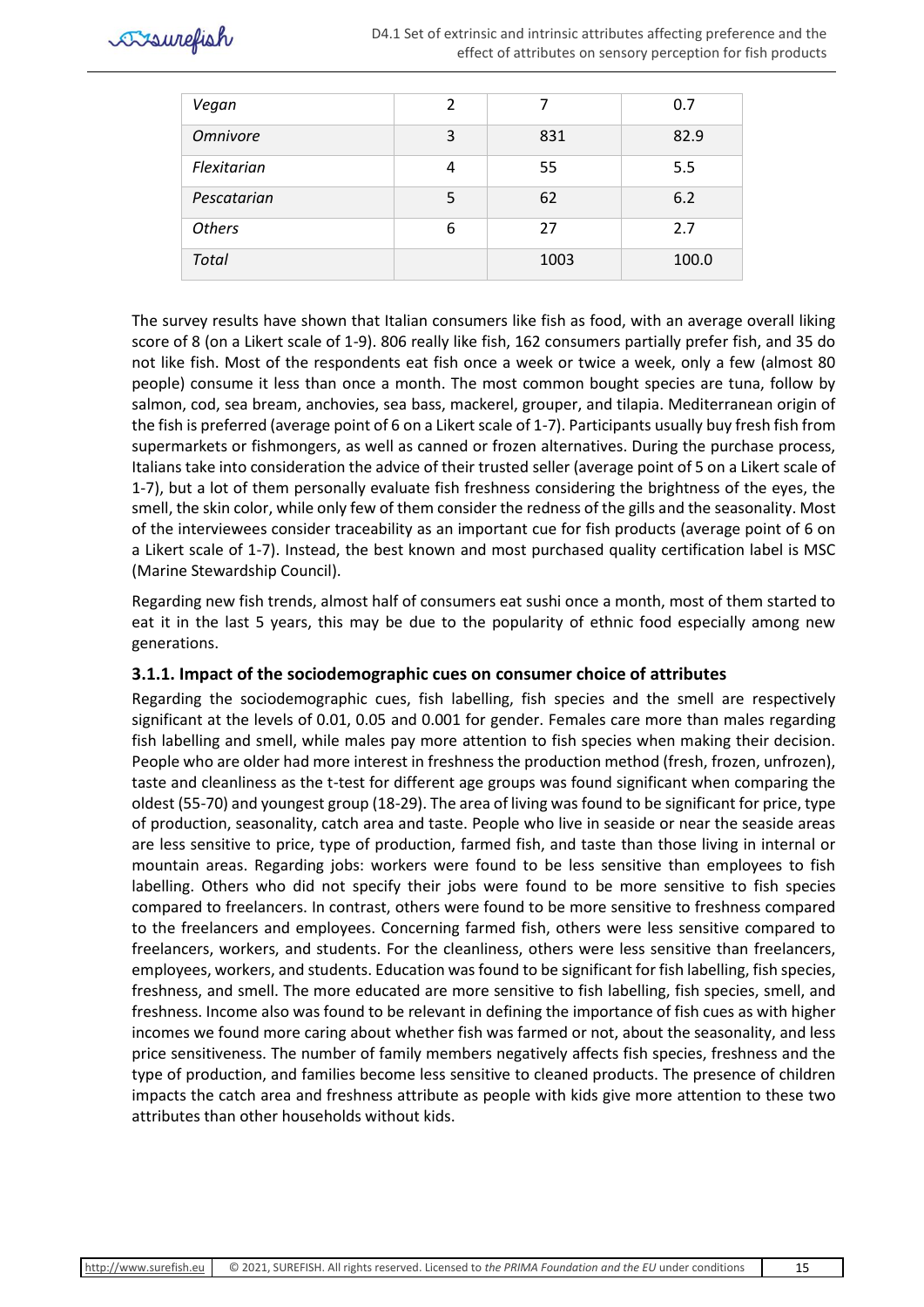

## <span id="page-16-0"></span>**3.1.2 Exploratory factor analysis and cluster analysis**

Throughout the exploratory factor analysis, we analysed which of the attributes do contribute the most in explaining the consumer behaviour. A Bartlett's test of sphericity (figure 2) was performed, the pvalue of 0.000 indicates significancy.



**Figure 2.** Bartlett's test of sphericity

The exploratory factor analysis revealed that the 3 first new factor loadings are able to explain the 72.88% of the variance (figure 3). The first factor is mainly dependent on the smell (0.5868) and wild caught attribute (-0.6483). The second factor depends on the type of production (-0.7451) and the sustainability characteristics of fish (0.3232). Lastly, the third factor depends on fish labelling (-0.6664) and the freshness of the product (0.5022) (figure 4).



**Figure 3.** Eigenvalues of the new factors from the exploratory factor analysis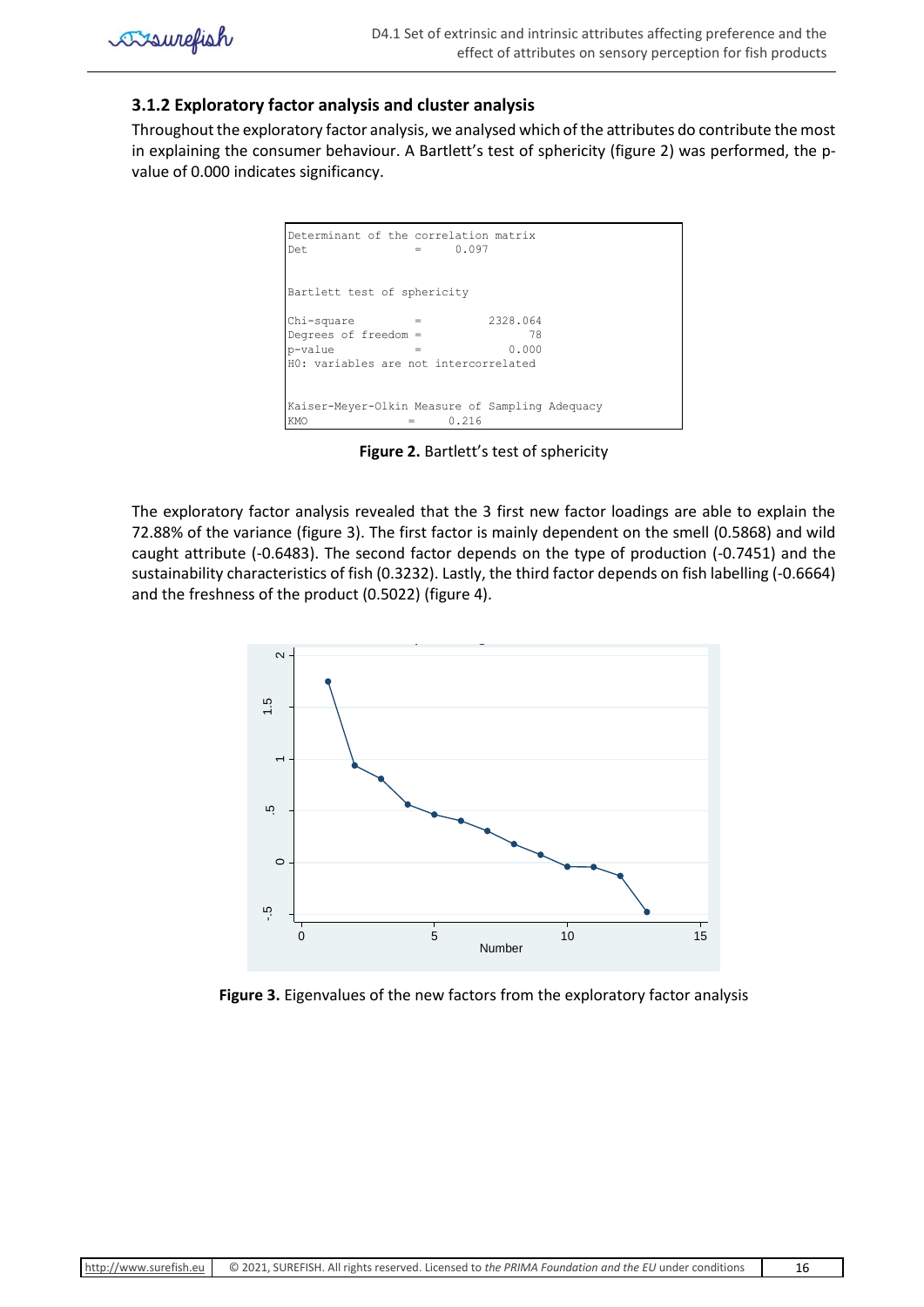



**Figure 4.** Factor loadings from the exploratory factor analysis

Then, the classification of the respondents was carried out using the table of factorial coordinates of the questionnaires. The classification tree makes it possible to separate our sample into homogeneous groups having the greatest possible difference of inter-class inertia and the minimum of intra-class inertia variation (Figure 5). The classification tree suggests cutting the tree into 4 groups and assigning everyone its class number.



**Figure 5**. Respondent's classification based on the exploratory factor analysis scores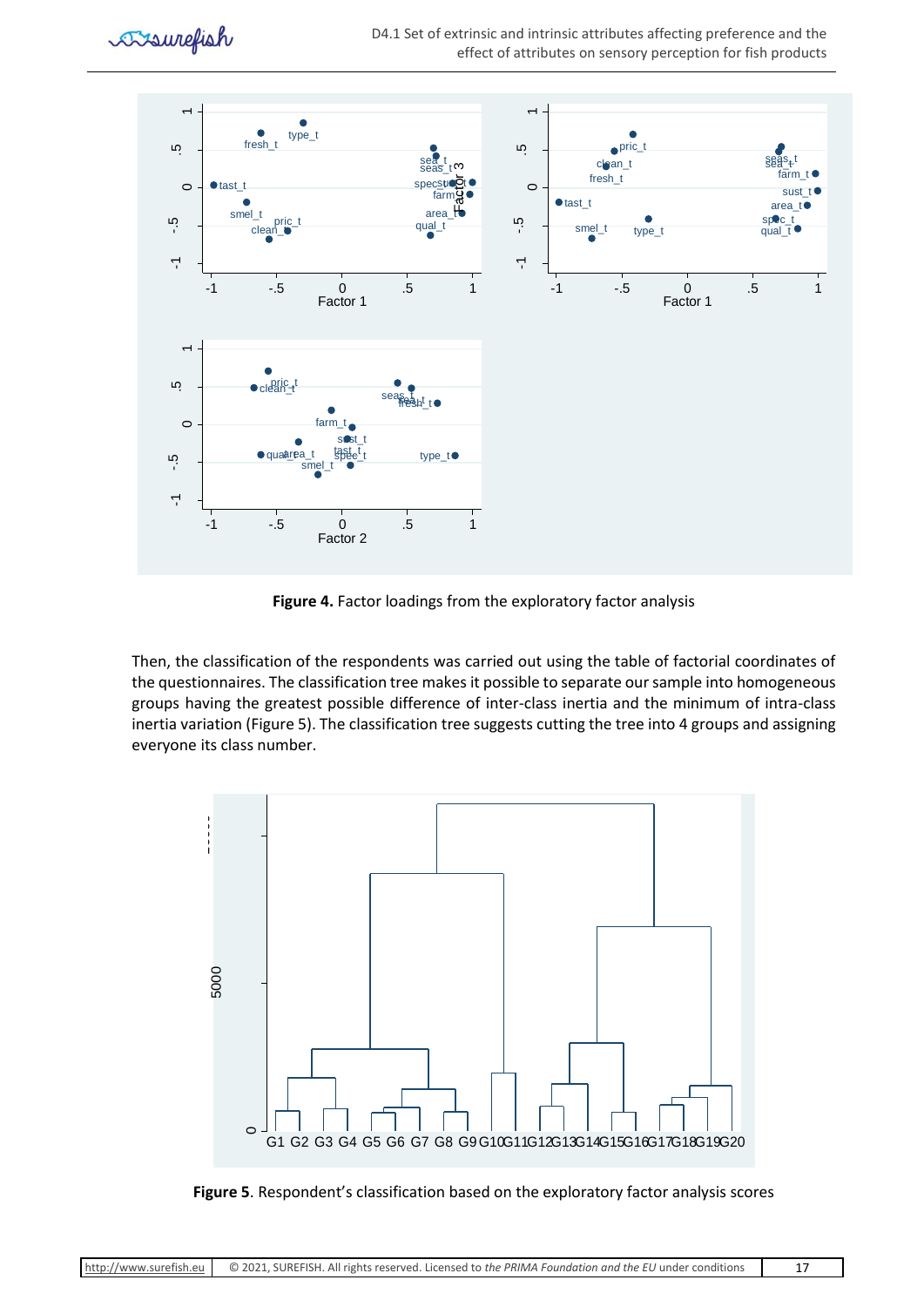We, then, compared the means of each variable between each class to determine the characteristics of each group (Table 5). 3 out of the 4 classes cared about fish freshness while only the first one was less affected by this cue during their decision making. The first group, label sensitive (19.54% of the sample), valued fish labelling in first place (1.596939), followed by smell (2.122449), while they were less interested in cleanliness (-0.7295918) and whether fish is farmed or not (-1.045918). The consumers in this group were mainly with less kids compared to others. The second group, price sensitive (19.94% of the sample), were sensitive to price in the first place with a negative coefficient (- 3.90378), followed by cleanliness (-1.917526), while they were more interested in mostly freshness (2.914089) and smell (1.525773). Price-sensitive consumers were primarily women, elderly people, and those with many children. The third group of consumers, sensory sensitive consumers (31.5% of the sample), were mostly affected by the smell (3.936709), and taste (1.585443), and were less affected by catch area (-1.955696) and fish species (-1.623418). this group was mainly made by male respondents. Lastly, the fourth group of consumers, the wild caught sensitive group (19.14% of the sample), was mostly affected by whether fish was wildly caught or not (1.78), and by the sustainability cues (1.245), and was less affected by the catch area (-1.355) and fish species (-1.56) during their decision making (table 6).

| <b>Cluster</b>                          | $\mathbf{1}$             | $\overline{2}$           | 3                          | 4                                |
|-----------------------------------------|--------------------------|--------------------------|----------------------------|----------------------------------|
| Number of<br>respondents<br>per cluster | 196                      | 200                      | 316                        | 291                              |
| Name of the<br>cluster                  | Label sensitive<br>group | Price sensitive<br>group | Sensory sensitive<br>group | Wildly caugth<br>sensitive group |
| $qual_t$                                | 1.596939                 | $\mathbf{1}$             | 0.4525316                  | 0.725                            |
| $spec_t$                                | $-0.5102041$             | $-0.6872852$             | $-1.623418$                | $-1.56$                          |
| area_t                                  | $-0.4693878$             | $-0.9003436$             | $-1.955696$                | $-1.355$                         |
| fresh t                                 | $-0.7346939$             | 2.914089                 | $\overline{4}$             | 3.26                             |
| $prior_t$                               | 0.2653061                | $-3.90378$               | 1.316456                   | 1.12                             |
| $type_t$                                | $-0.3316327$             | 0.7285223                | 0.4810127                  | 0.135                            |
| sust_t                                  | 1.061224                 | 1.371134                 | 0.7183544                  | 1.245                            |
| $sea$ t                                 | $-0.0663265$             | 0.9793814                | $-0.4525316$               | 1.78                             |
| seas_t                                  | $-0.4846939$             | $-0.3024055$             | $-0.6139241$               | $-0.235$                         |
| farm_t                                  | $-1.045918$              | $-1.140893$              | $-1.550633$                | $-1.045$                         |
| $clean_t$                               | $-0.7295918$             | $-1.917526$              | $-0.7278481$               | $-1.27$                          |
| tast_t                                  | 0.7397959                | 0.862543                 | 1.585443                   | 0.895                            |
| smel_t                                  | 2.122449                 | 1.525773                 | 3.936709                   | $-0.52$                          |

**Table 5.** Description of Italian consumer clusters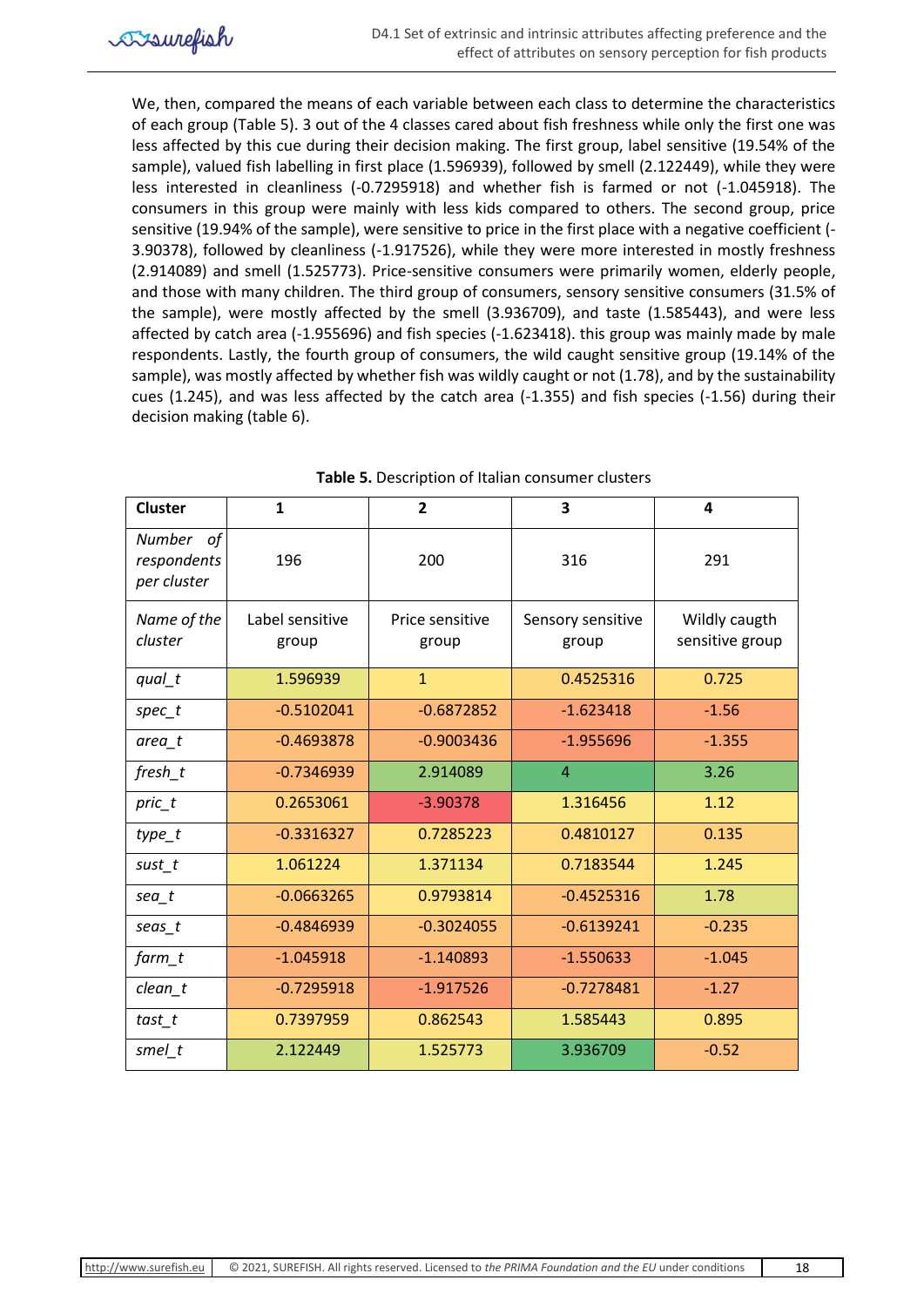| <b>Cluster</b>                          | $\mathbf{1}$             | $\overline{2}$           | 3                          | 4                               |
|-----------------------------------------|--------------------------|--------------------------|----------------------------|---------------------------------|
| Number of<br>respondents per<br>cluster | 196                      | 200                      | 316                        | 291                             |
| Name of the<br>cluster                  | Label sensitive<br>group | Price sensitive<br>group | Sensory<br>sensitive group | Wildly catch<br>sensitive group |
| Gender                                  | 0.494898                 | 0.5189003                | 0.5506329                  | 0.42                            |
| Age range                               | 2.545918                 | 2.725086                 | 2.594937                   | 2.76                            |
| Geo                                     | 2.454082                 | 2.381443                 | 2.477848                   | 2.35                            |
| Education                               | 2.464286                 | 2.305842                 | 2.341772                   | 2.365                           |
| Job                                     | 2.877551                 | 3.089347                 | 3.006329                   | 3.085                           |
| <i>Income</i>                           | 2.637755                 | 2.687285                 | 2.468354                   | 2.4                             |
| Family                                  | 2.97449                  | 3.006873                 | 3.018987                   | 3.015                           |
| Kids                                    | 1.704082                 | 1.776632                 | 1.800633                   | 1.835                           |
| Diet                                    | 3.255102                 | 3.24055                  | 3.151899                   | 3.215                           |

## **Table 6.** Sociodemographic description of the clusters

And finally, ANOVA tests were performed to verify the significance of the sociodemographic cues between the different consumers groups (Annex 3). Only the presence or absence of kids within the households (F-test=0.0199), was found to be significant amongst the different classes.

### <span id="page-19-0"></span>**3.2. Questionnaire results in Spain**

For Spain, the survey has been filled by 50.3% males and 49.7% males. The 35.0% were between 55 and 77 years old, followed by the 26.1% between 30 and 40 years old, the 15% are between 45 and 54 and the 23.9% are between 18 and 29 years old. The 39.4% of the respondents are holders of high school diploma, the 37.8% are bachelor's degrees holders, the 11% for secondary school diploma holders and consecutively, the 11.8% are masters and PhD holders. The 39.5% of the respondents is made by employees, the 20.7% by unemployed, the 8.4% by freelancers, the 9.7% by students, while the 10.8% has a different profession from the one mentioned above. For the living area, the 40.7% of the respondents live in internal areas, the 32.2% and the 22.7% live, respectively, in seaside cities or near the seaside while only the 4.4% lives in mounting areas. The 33% of the respondents does not have kids, the remaining 67% has mainly between 2 and 4 kids under 12 years old within the household. Regarding food orientation, the 54.2% is made by omnivores, the 3.6% by pescatarians, the 11% by flexitarians, the 2.8% by vegetarians, the 1% by vegans, while the 27.4% has a particular diet related to personal food allergies and personal preferences (table 7).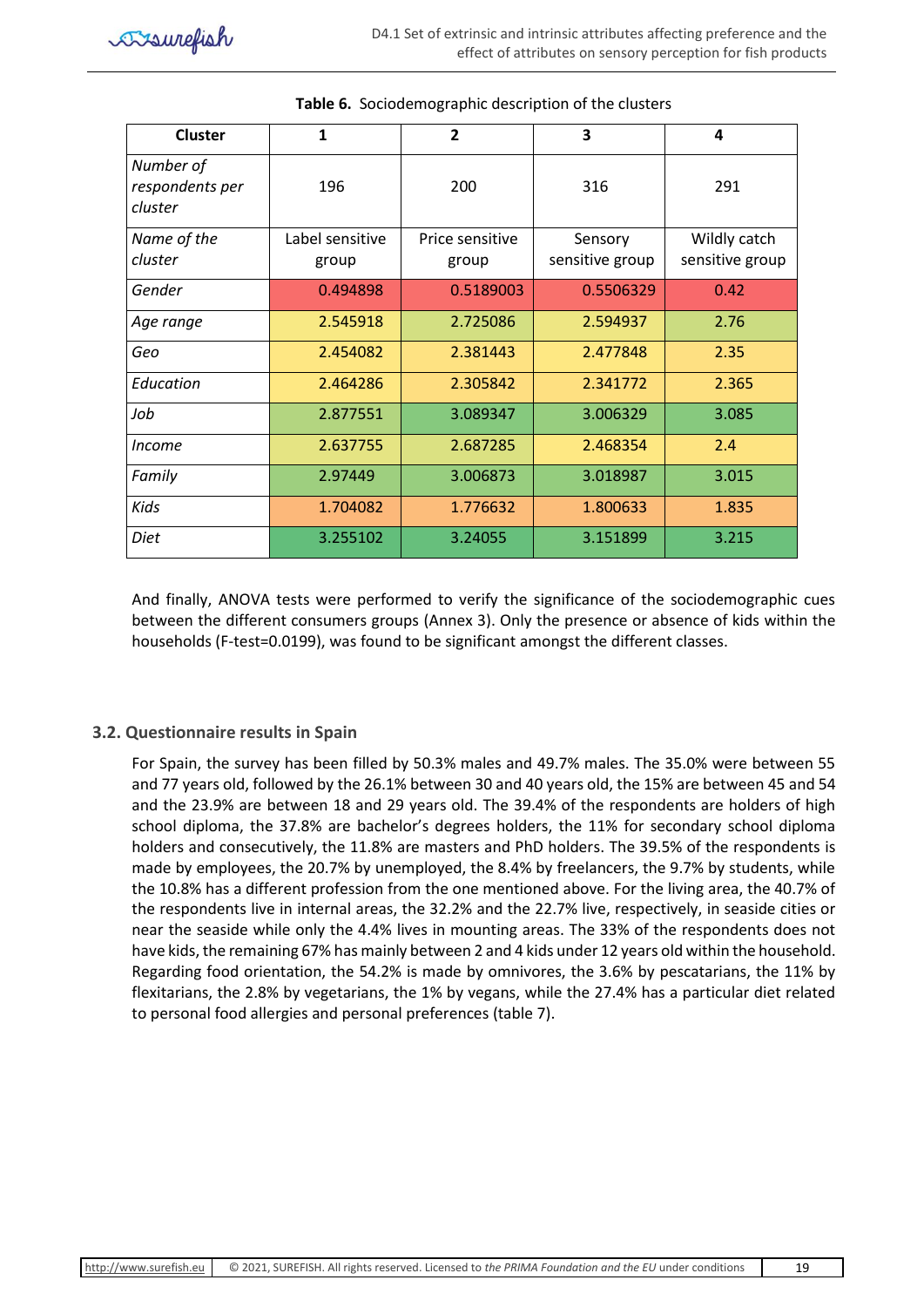| Variable                        | Code                     | <b>Number of</b><br>individuals | Percentage |
|---------------------------------|--------------------------|---------------------------------|------------|
| Gender                          |                          |                                 |            |
| Female                          | $\mathbf{1}$             | 497                             | 49.7       |
| Male                            | $\overline{2}$           | 503                             | 50.3       |
| Age class                       |                          |                                 |            |
| 18-29                           | $\mathbf{1}$             | 239                             | 23.9       |
| 30-44                           | $\overline{2}$           | 261                             | 26.1       |
| 45-54                           | 3                        | 150                             | 15.0       |
| 55-70                           | 4                        | 350                             | 35.0       |
| <b>Educational level</b>        |                          |                                 |            |
| Secondary school diploma        | $\mathbf{1}$             | 110                             | 11.0       |
| High School Diploma             | $\overline{2}$           | 394                             | 39.4       |
| <b>Bachelor's Degree</b>        | 3                        | 378                             | 37.8       |
| Master or PHD                   | $\overline{\mathcal{L}}$ | 118                             | 11.8       |
| Job                             |                          |                                 |            |
| Freelancer                      | $\mathbf{1}$             | 84                              | 8.4        |
| Employee                        | $\overline{2}$           | 395                             | 39.5       |
| Worker                          | 3                        | 107                             | 10.7       |
| Unemployed                      | 4                        | 209                             | 20.9       |
| Student                         | 5                        | 97                              | 9.7        |
| <b>Others</b>                   | 6                        | 108                             | 10.8       |
| <b>Revenue level</b>            |                          |                                 |            |
| <20.000€                        | 1                        | 311                             | 31.1       |
| 20.000-40.000€                  | $\overline{2}$           | 413                             | 41.3       |
| 40.000-60.000€                  | 3                        | 135                             | 13.5       |
| 60.000-100.000€                 | $\overline{4}$           | 52                              | 5.2        |
| >100.000€                       | 5                        | 16                              | 1.6        |
| Prefer not to respond           | 6                        | 73                              | 7.3        |
| Area of living                  |                          |                                 |            |
| Seaside city                    | $\mathbf{1}$             | 322                             | 32.2       |
| Near the seaside                | $\overline{2}$           | 227                             | 22.7       |
| Internal area                   | 3                        | 407                             | 40.7       |
| Mounting area                   | 4                        | 44                              | 4.4        |
| Number of members per household |                          |                                 |            |

#### **Table 7.** Spanish sample description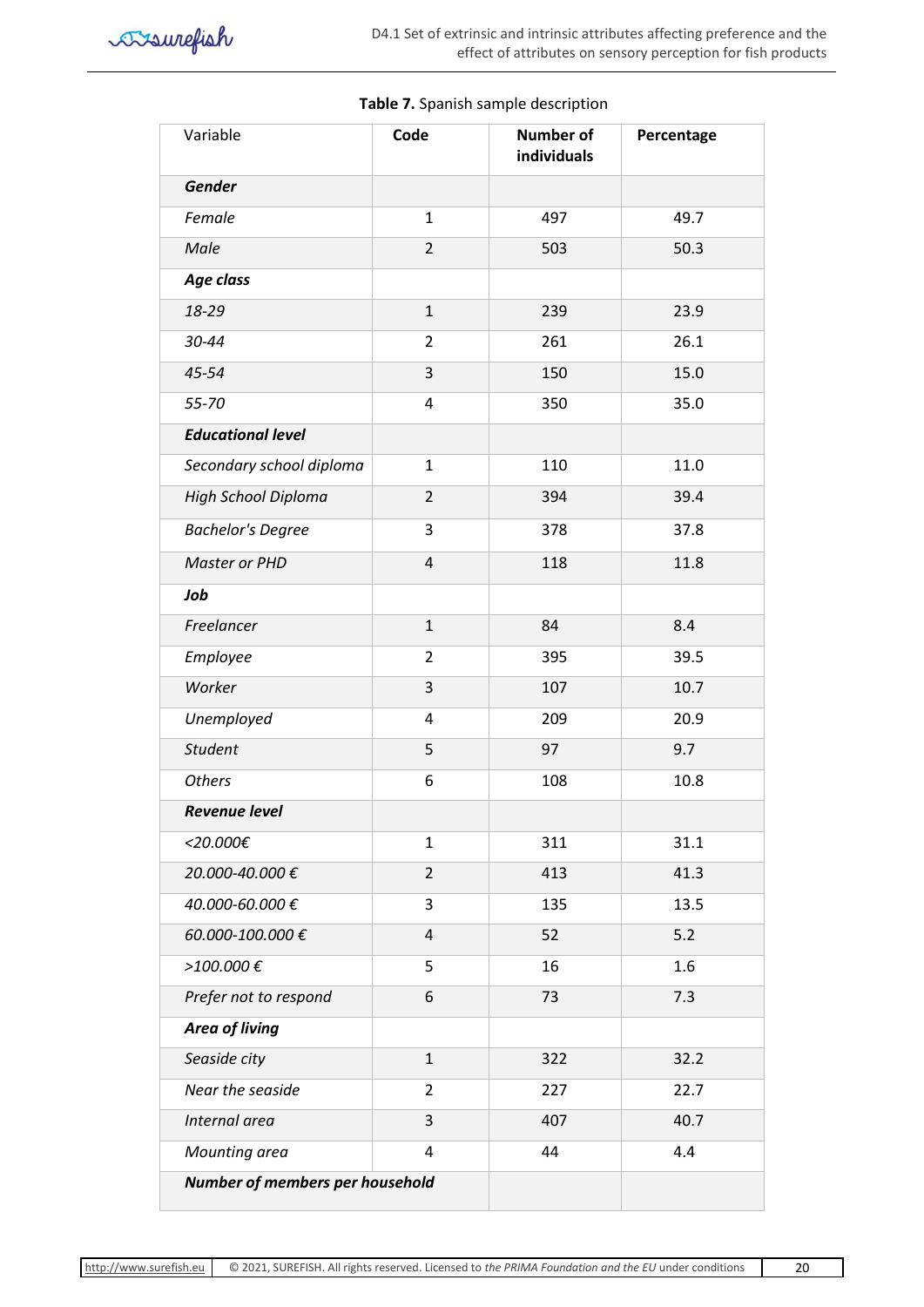

| 0                         |                              | $\mathbf 1$    | $0.1\,$ |  |  |
|---------------------------|------------------------------|----------------|---------|--|--|
| $\it 1$                   |                              | 80             | 8.0     |  |  |
| $\overline{2}$            |                              | 269            | 26.9    |  |  |
| $\mathfrak{Z}$            |                              | 290            | 29.0    |  |  |
| $\pmb{4}$                 |                              | 269            | 26.9    |  |  |
| 5                         |                              | 61             | 6.1     |  |  |
| $\epsilon$                |                              | 19             | 1.9     |  |  |
| $\boldsymbol{7}$          |                              | 6              | 0.6     |  |  |
| 8                         |                              | $\overline{2}$ | 0.2     |  |  |
| 9                         |                              | $\mathsf 3$    | 0.3     |  |  |
| <b>Kids</b>               |                              |                |         |  |  |
| $\it No$                  | $\mathbf{1}$                 | 330            | 33.0    |  |  |
| Yes                       | $\overline{2}$               | 670            | 67.0    |  |  |
| Total                     |                              | 1000           | 99.7    |  |  |
|                           | Number of kids per household |                |         |  |  |
| $\ensuremath{\mathbf{1}}$ |                              | 213            | 21.3    |  |  |
| $\overline{2}$            |                              | 97             | 9.7     |  |  |
| $\mathfrak{Z}$            |                              | 15             | 1.5     |  |  |
| $\pmb{4}$                 |                              | 3              | 0.3     |  |  |
| 5                         |                              | $\mathbf 1$    | $0.1\,$ |  |  |
| 9                         |                              | $\mathbf 1$    | $0.1\,$ |  |  |
| (Empty)                   |                              | 670            | 67.0    |  |  |
| <b>Food orientation</b>   |                              |                |         |  |  |
| Vegetarian                | $\mathbf{1}$                 | 28             | 2.8     |  |  |
| Vegan                     | $\overline{2}$               | 10             | $1.0\,$ |  |  |
| Omnivore                  | 3                            | 542            | 54.2    |  |  |
| Flexitarian               | 4                            | 110            | 11.0    |  |  |
| Pescatarian               | 5                            | 36             | 3.6     |  |  |
| <b>Others</b>             | 6                            | 274            | 27.4    |  |  |

The survey results have shown that Spanish consumers like fish as food, with an average overall liking score of 7 (on a Likert scale of 1-9), in particular, 751 really like fish, 198 consumers partially prefer fish, and 51 do not like fish. Most of the respondents eat fish once a week or twice a week, only 22 people consume it less than once per month. The most common bought species are tuna, salmon, cod, sea bass, anchovies, mackerel, sea bream, tilapia and grouper. Mediterranean origin of the fish is important (average point of 5 on a Likert scale of 1-7). Participants usually buy fresh or canned fish from supermarkets, during the purchasing process, they gladly evaluate the opinion of their trusted seller (average point of 6 on a Likert scale of 1-7), but most of the Spanish personally evaluate the fish freshness; they focus the attention on the smell, the skin color, the eyes, and the texture of the fish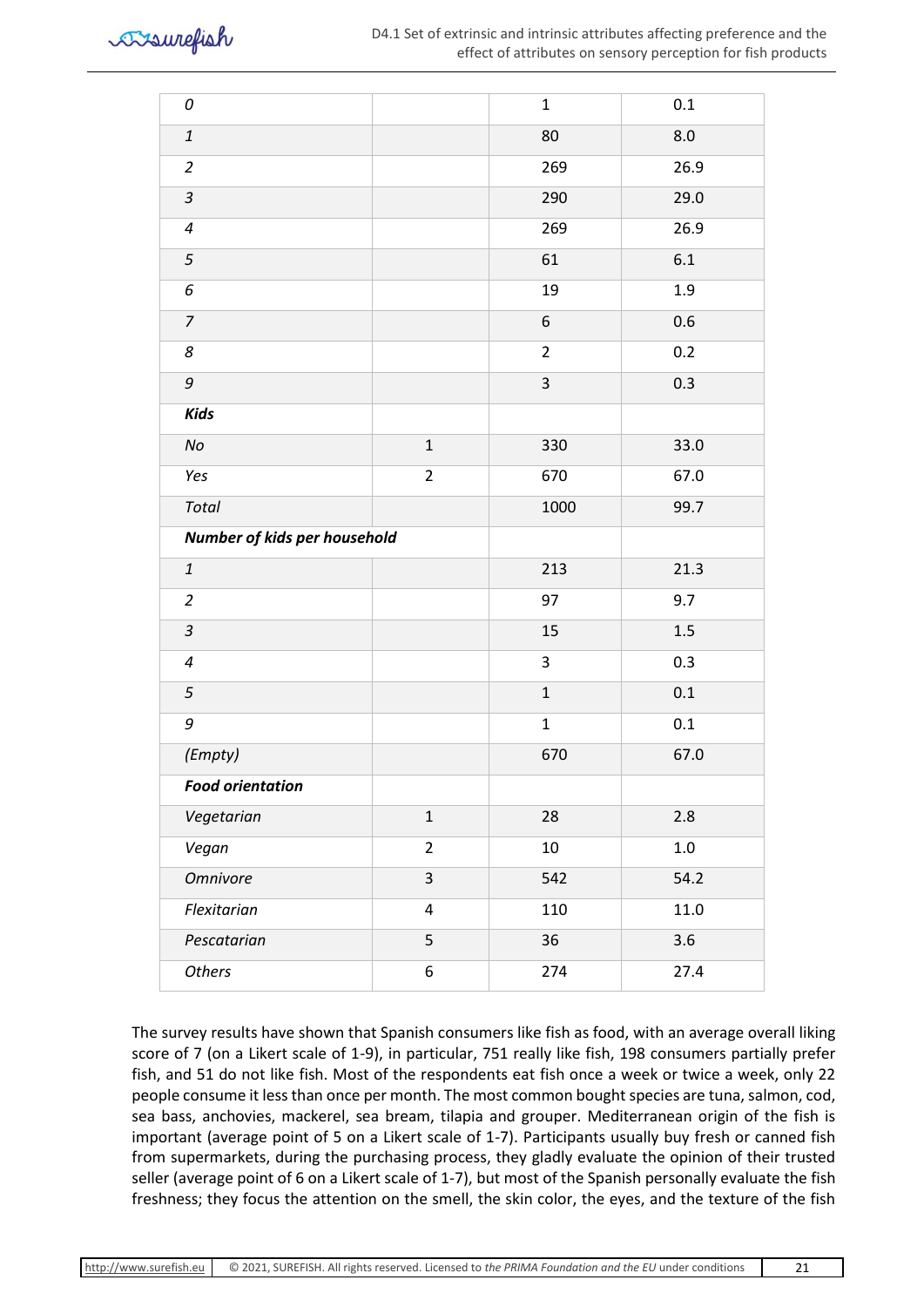

species. Fish traceability is important for Spanish (average point of 5 on a Likert scale of 1-7). Whereas the most known and the most purchased quality certification label is MSC (Marine Stewardship Council).

Regarding new fish trends, almost half of consumers eat sushi from one to three times per month. Like the Italian trend, a lot of Spanish, started to eat fish in the last five years.

## <span id="page-22-0"></span>**3.2.1 Impact of the sociodemographic cues on consumer choice of attributes**

Regarding the sociodemographic cues, farmed fish attribute and fish species are respectively significant at the levels of 0.05, and 0.01 for gender. Females care more than males regarding fish species, and whether fish is farmed or not when making their decision. People who are older had more interest in fish labelling and farmed attributes, and were less interested regarding freshness and seasonality, as the t-test for different age groups was found significant when comparing the oldest (55- 70) and youngest group (18-29). The area of living was found to be significant for fish species, catch area, farmed, and cleanliness. People who live in seaside or near the seaside areas are more sensitive to fish species, and cleanliness, while they were less sensitive to catch area than those living in internal or mountain areas. Regarding jobs: fish labelling had a higher impact on freelancer's choice compared to students. Employees were found to be more sensitive to fish species compared to workers. In contrast, Unemployed were found to be more sensitive to the type of production compared to the freelancers. Others, who did not specify their jobs, gave less interest to the sustainability attribute compared to unemployed respondents. Concerning the seasonality, students, workers, and employees were more interested about fish seasonality compared to freelancers, unemployed and others.

Concerning farmed fish, others were more sensitive compared to freelancers, unemployed respondents, and students. For the cleanliness, others were more sensitive than students, employees, workers, and students. Education was found to be significant for farmed fish, and taste. The more educated are more sensitive to farmed fish, and taste attributes. Income also was found to be relevant in defining the importance of fish cues as with higher incomes we found more caring about the price, the seasonality, and less sensitive about the taste. The number of family members negatively affects fish labelling, seasonality and price, and families become less sensitive to the type of production. The presence of children impacts fish labelling, freshness, whether fish is farmed or not, cleanliness and taste attributes as people with kids give more attention to these two attributes than other households without kids.

# <span id="page-22-1"></span>**3.2.2. Exploratory factor analysis and cluster analysis**

Throughout the exploratory factor analysis, we analysed which of the attributes do contribute the most in explaining the consumer behaviour. A Bartlett's test of sphericity was performed, the p-value of 0.000 indicates significancy (figure 6).

```
KMO = 0.286Kaiser-Meyer-Olkin Measure of Sampling Adequacy
H0: variables are not intercorrelated
p-value = 0.000Degrees of freedom = 78
Chi-square = 2576.341
Bartlett test of sphericity
Det = 0.075
Determinant of the correlation matrix
```
**Figure 6.** Respondent's classification based on the exploratory factor analysis scores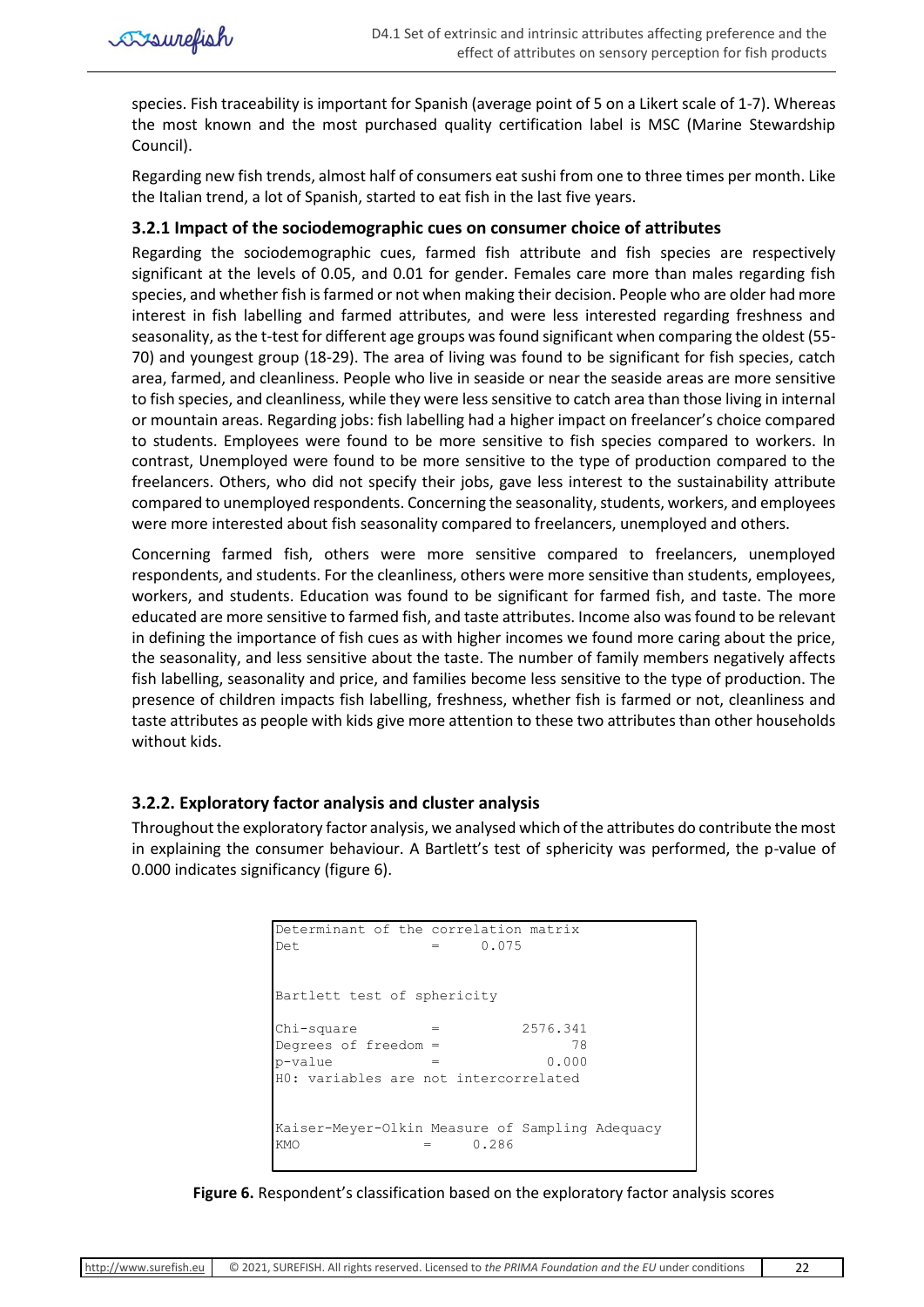The exploratory factor analysis revealed that the 3 first new factor loadings can explain the 76.9% of the variance (figure 7). The first factor is mainly dependent on the type of production ((-0.8124) and sustainability attribute (0.4078). The second factor depends on the price (0.7125) and the sustainability characteristics of fish (-0.5411). Lastly, the third factor depends on fish labelling (-0.7161) and the freshness of the product (0.4908) (figure 8).



**Figure 7.** Eigenvalues of the new factors from the exploratory factor analysis



**Figure 8.** Factor loadings from the exploratory factor analysis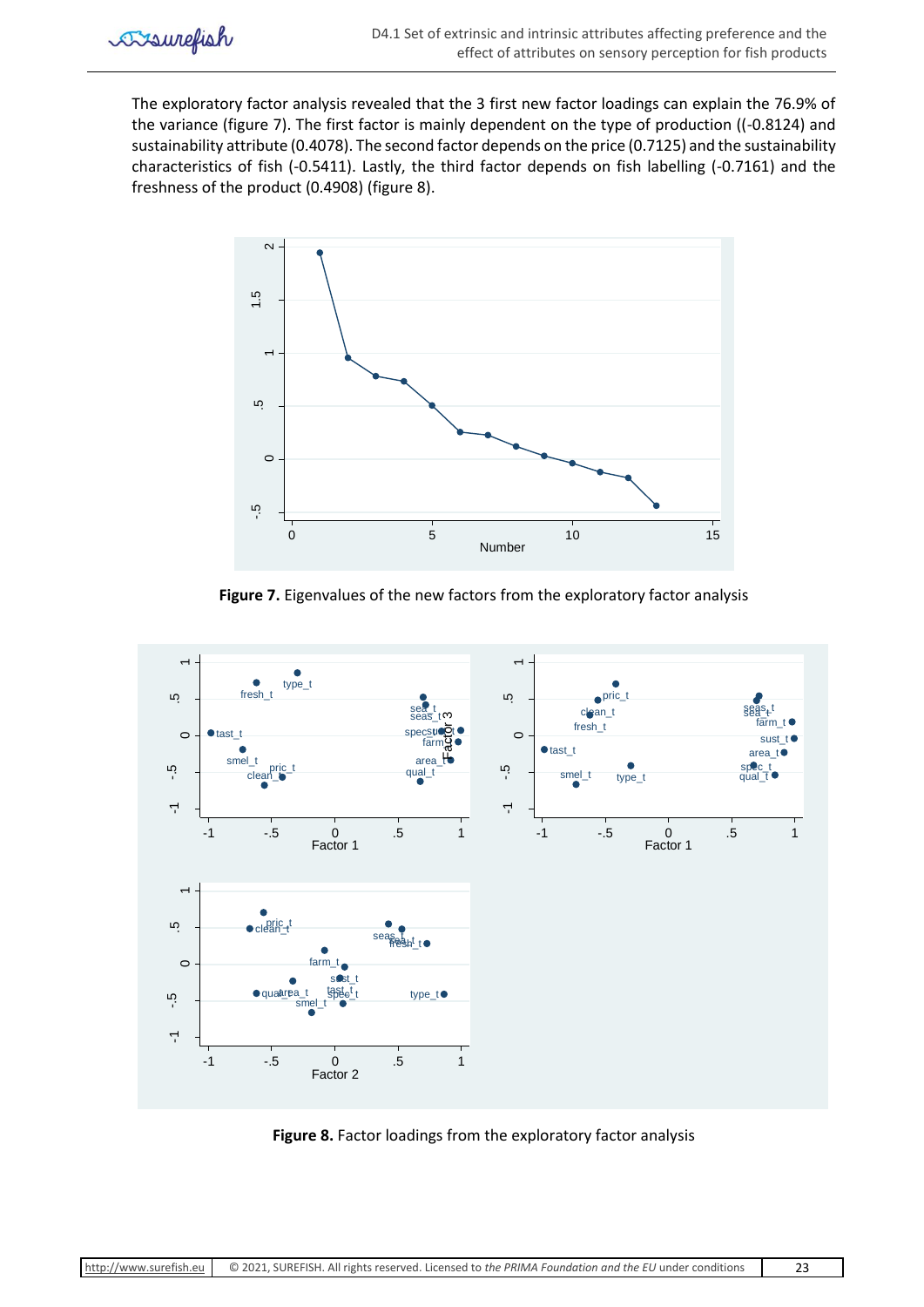We, then, compared the means of each variable between each class to determine the characteristics of each group (table 8, table 9). Overall, the third and fourth clusters are sensitive to the freshness attribute, while the first and second groups are more sensitive to fish labelling. Particularly, the first group (23.4% of the sample), catch area sensitive consumers, valued price in the first place (1.8462), followed by the cleanliness (0.9744), while they are the least interested regarding the catch area (- 0.9231). The consumers in this group are mostly omnivores. The second group of consumers, sensory sensitive consumers (12.1% of the sample), are mostly affected by the smell (3.936709), and taste (1.585443), and are less affected by catch area (-1.955696) and fish species (-1.623418). The consumers in this group are mainly males, younger respondents, and those with the least kids within their households. The third group of consumers, price, and freshness sensitive consumers (14.4% of the sample) are mostly affected by the price (4.0), and whether fish is farmed or not (1.1250) and are the least affected by the freshness characteristic (-4.0) amongst the four groups. The consumers in this group are mostly females, older respondents, with the highest income, and education levels, and mostly respondents with kids. Lastly, the fourth group of consumers, the species sensitive group (50.1% of the sample), are mostly affected by fish species (1.7764), and whether fish is farmed or not cues (0.9162) and are less affected by the price (-2.0998), smell (-2.4351) and taste (-1.4431) during their decision making. The consumers in this group are mostly those who live near the seaside, the lowest income respondents, and with small families.

| <b>Clusters</b>                         | $\mathbf{1}$                  | $\mathbf{2}$               | 3                                         | 4                          |
|-----------------------------------------|-------------------------------|----------------------------|-------------------------------------------|----------------------------|
| Name of the<br>clusters                 | Catch area<br>sensitive group | Sensory sensitive<br>group | Price and<br>freshness<br>sensitive group | Species sensitive<br>group |
| Number of<br>respondents per<br>cluster |                               |                            |                                           |                            |
| $Qual_t$                                | 234<br>$-1.1496$              | 121<br>$-2.2727$           | 144<br>0.4444                             | 501<br>0.5170              |
| $Spec_t$                                | 0.6667                        | 1.2975                     | 0.9097                                    | 1.7764                     |
| Area_t                                  | $-0.9231$                     | $-0.4380$                  | $-0.2847$                                 | $-0.2415$                  |
| Fresh_t                                 | 0.2051                        | 0.0992                     | $-4.0000$                                 | $-3.3293$                  |
| Pric_t                                  | 1.8462                        | 1.8512                     | 4.0000                                    | $-2.0998$                  |
| $Type_t$                                | 0.2650                        | $-0.6860$                  | $-0.6736$                                 | 0.0240                     |
| Sust_t                                  | $-0.7179$                     | $-0.2479$                  | $-0.5833$                                 | 0.0958                     |
| $Sea_t$                                 | $-0.1197$                     | 0.9256                     | 0.0903                                    | 0.4990                     |
| Seas_t                                  | 0.0085                        | 0.5785                     | $-0.3125$                                 | 0.1297                     |
| $Farm_t$                                | 0.5983                        | 1.1074                     | 1.1250                                    | 0.9162                     |
| $Clean_t$                               | 0.9744                        | 0.4545                     | 0.5833                                    | 0.2016                     |
| Tast_t                                  | $-0.3932$                     | $-1.2727$                  | $-1.2222$                                 | $-1.4431$                  |
| Smel_t                                  | 0.5812                        | $-3.9008$                  | $-1.9444$                                 | $-2.4351$                  |

**Table 8.** Description of Spanish consumer clusters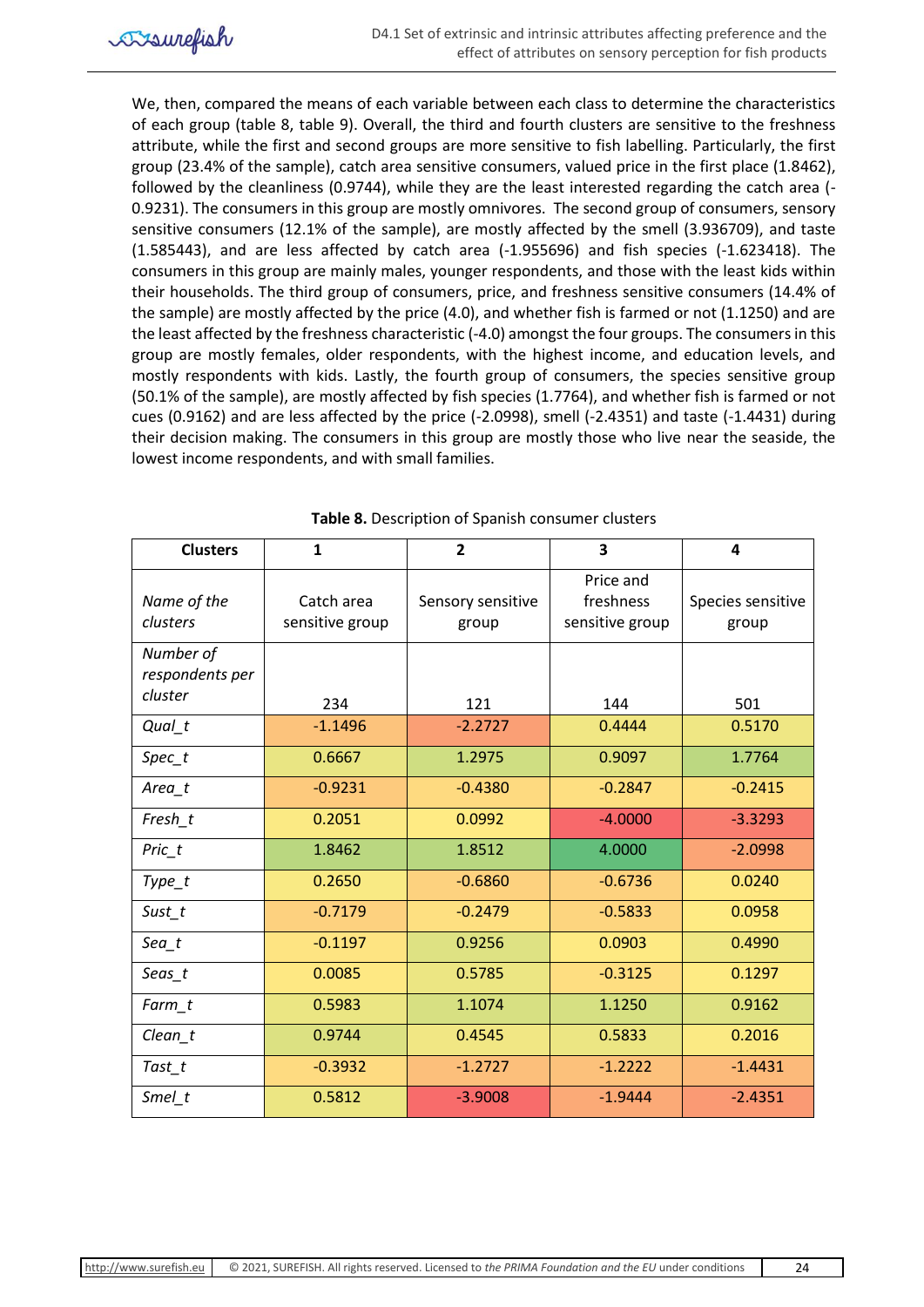| <b>Clusters</b>     | 1               | $\overline{2}$    | 3                   | 4                 |
|---------------------|-----------------|-------------------|---------------------|-------------------|
| Name of<br>the      | Catch area      | Sensory sensitive | Price and freshness | Species sensitive |
| clusters            | sensitive group | group             | sensitive group     | group             |
| of<br><b>Number</b> |                 |                   |                     |                   |
| respondents         |                 |                   |                     |                   |
| per cluster         | 234             | 121               | 144                 | 501               |
| Gender              | 1.470085        | 1.603306          | 1.465278            | 1.50499           |
| Age range           | 2.611111        | 2.024793          | 2.819444            | 2.692615          |
| Geo                 | 2.213675        | 2.239669          | 2.166667            | 2.139721          |
| Education           | 2.5             | 2.413223          | 2.548611            | 2.51497           |
| Job                 | 3.192308        | 3.066116          | 3.305556            | 3.133733          |
| <i>Income</i>       | 2.213675        | 2.504132          | 2.548611            | 2.155689          |
| Family              | 3.115385        | 3.280992          | 2.847222            | 3.057884          |
| Kids                | 1.611111        | 1.595041          | 1.743056            | 1.694611          |
| Diet                | 3.995726        | 3.942149          | 3.9375              | 3.91018           |

### **Table 9.** Sociodemographic description of the clusters

And finally, ANOVA tests were performed to verify the significance of the sociodemographic cues between the different consumers groups (Annex 4). Only age range(F-test=0.0232), and the presence or absence of kids within the households (F-test=0.0081), was found to be significant amongst the different classes.

# <span id="page-25-0"></span>**4. Sensory evaluation**

Based on the Italian questionnaire results, UNINA team has carried out a sensory evaluation with two fish species: red tuna and anchovies, both species caught from the Mediterranean Sea. The specific aim of the experiment was to assess the effect of MSC label information on consumer perception and liking for the fish. A total of 54 fish consumers (38 = female, average age: 37y.o.) have been involved in the sensory evaluation, performed in three different experimental conditions:

- BLIND SESSION. During a first session, consumers performed a blind test, during which they tested the fish samples without any information on them. Samples were served by using three-digit numerical codes.
- EXPECTED SESSION. Secondly, they were asked to only observe the MSC label and score the expected liking of fish samples, red tuna and anchovies, labelled with the MSC certification.
- INFORMED SESSION. Finally, one week later, the same consumers evaluated again the fish samples, as in the first step, but labelled with the MSC certification.

In both first and third sessions, consumers were first asked to score the overall liking, and the liking for smell, and appearance of the raw samples, on 9-point hedonic scales. Secondly, they were asked to indicate the expected price for the raw samples ( $E/kg$ ) and finally they evaluated the cooked samples, scoring the overall liking, and the liking for smell, appearance, taste, and texture properties.

Fish for sensory analysis were bought from local fishmonger. Whole raw anchovies were placed in a plastic dish and served to consumers (more than one anchovy per dish, for simulating the purchase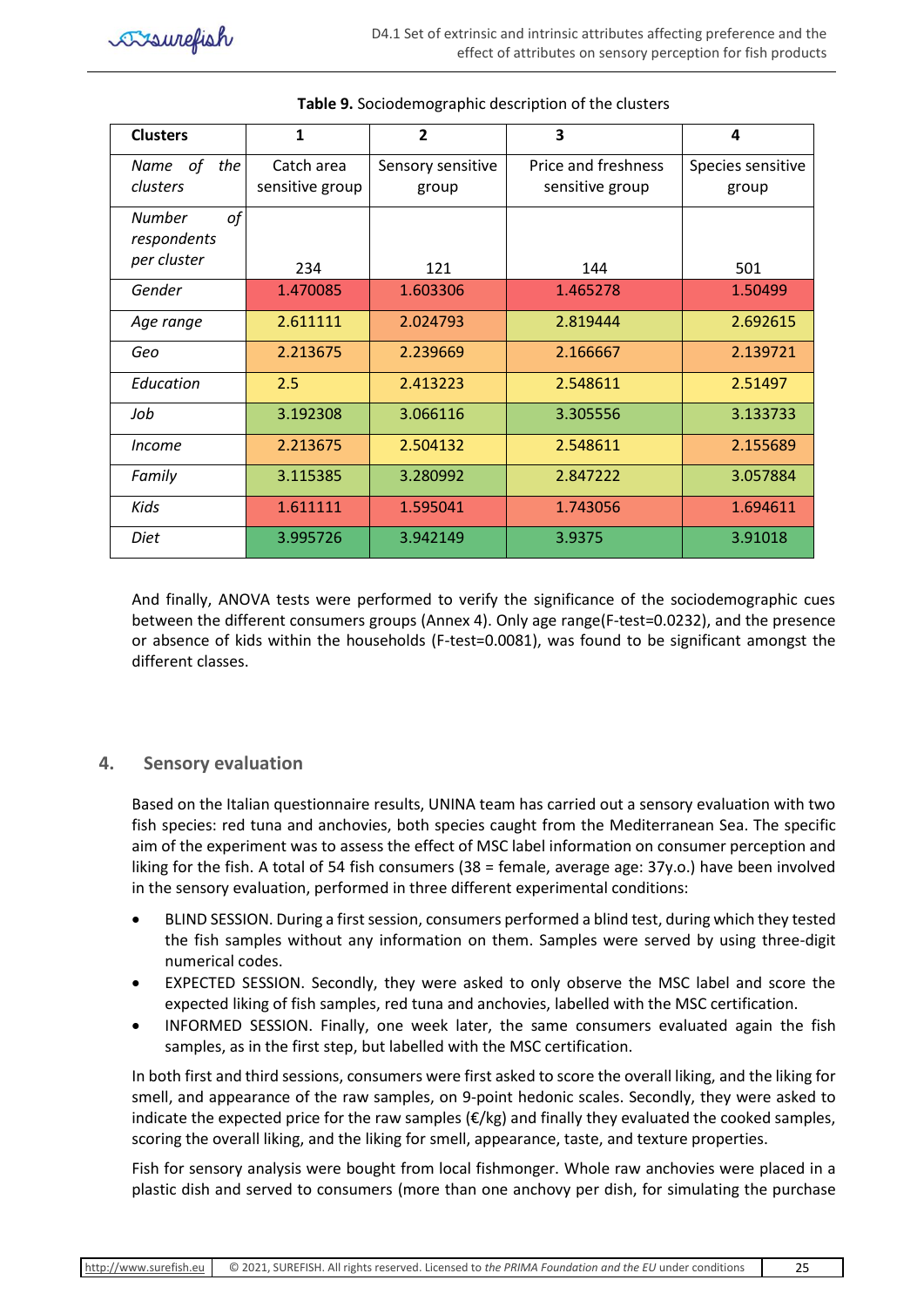moment). After the evaluation of raw samples, they were decapitated, gutted, floured and oven cooked, then placed in a dish for the next step of the test.

Tuna's samples were bought in slices. Each slice was cut in cubes of approximately 4x4x2cm and then placed in a plastic dish for the raw evaluation. After this first step, the cubes were oven cooked and served to the consumers for the next step of the test.

Both anchovies and tuna's cubes were cooked in dry air oven for 5 minutes at 270°C.

Figure 9 shows the comparison of the overall liking for raw anchovies scored in blind and informed sessions. There is a significant difference between the data ( $p = 0.032$ ), in particular the overall liking for raw anchovies was higher in informed condition than in the blind one, it revealing the positive effect of MSC label on consumer perception.



**Figure 9.** Raw anchovy overall liking (average of 54 consumers ± standard deviation): difference between informed and blind evaluations

Also, for the appearance (Figure 10), a significant difference between liking forthe anchovies evaluated in blind and in informed sessions ( $p = 0.025$ ) was found. This result confirmed the previous one.



**Figure 10.** Raw anchovy appearance (average of 54 consumers ± standard deviation): difference between informed and blind evaluations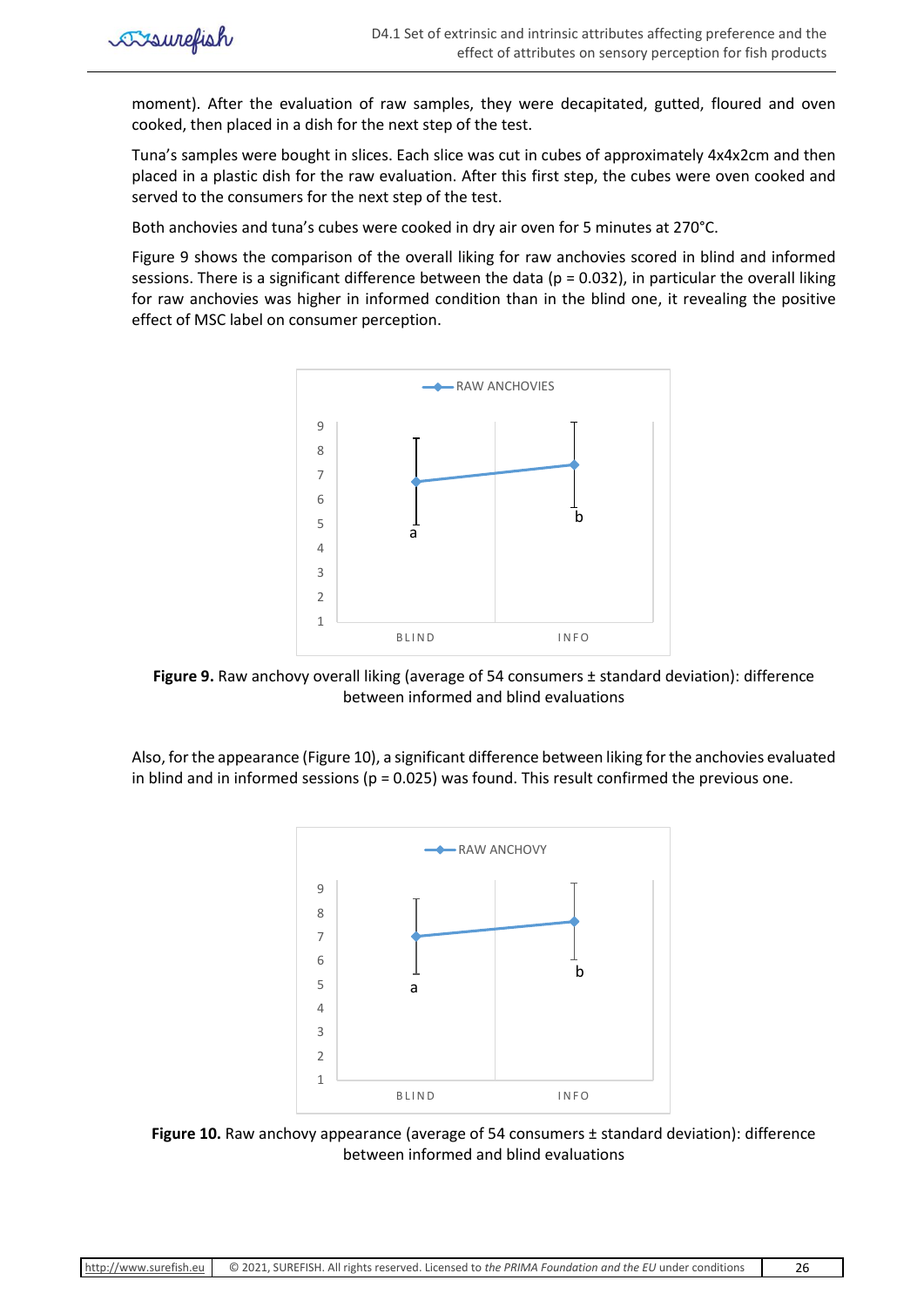Even though the smell in informed condition was more liked than in blind one, we did not find a significant effect of the MSC label on the liking for smell of raw anchovies (table 10), probably because consumers were unable to evaluate in a properly way the smell of anchovies.

| Variable    | <b>Observations</b> | Min | <b>Max</b> | Mean | Std. dev |
|-------------|---------------------|-----|------------|------|----------|
| Smell blind | 54                  | 1.0 | 9.0        | 6.6  | 1.97     |
| Smell info  | 54                  | 1.0 | 9.0        |      | 1.70     |

**Table 10.** Blind and informed smell evaluations of raw anchovies

The results of sensory evaluation of cooked anchovies are shown in table 11. There are not significant differences in terms of all the evaluated variables (overall liking, and liking of smell, taste and texture properties) with except for the appearance ( $p = 0.043$ ). In particular the appearance of MSC certified anchovies was more liked than that of blind anchovies (figure 11).

| Variable      | <b>Observations</b> | <b>Min</b> | <b>Max</b> | <b>Mean</b> | <b>Std. deviation</b> |
|---------------|---------------------|------------|------------|-------------|-----------------------|
| Overall blind | 54                  | 1.0        | 9.0        | 7.4         | 1.48                  |
| Overall_info  | 54                  | 1.0        | 9.0        | 7.9         | 1.47                  |
| Smell blind   | 54                  | 2.0        | 9.0        | 7.6         | 1.27                  |
| Smell info    | 54                  | 1.0        | 9.0        | 7.9         | 1.53                  |
| Taste blind   | 54                  | 1.0        | 9.0        | 7.7         | 1.59                  |
| Taste info    | 54                  | 2.0        | 9.0        | 7.9         | 1.29                  |
| Texture blind | 54                  | 1.0        | 9.0        | 7.4         | 1.66                  |
| Texture info  | 54                  | 3.0        | 9.0        | 7.8         | 1.18                  |

**Table 11.** Blind and informed evaluations of cooked anchovies



**Figure-11.** Cooked anchovy appearance (average of 54 consumers ± standard deviation): difference between informed and blind evaluations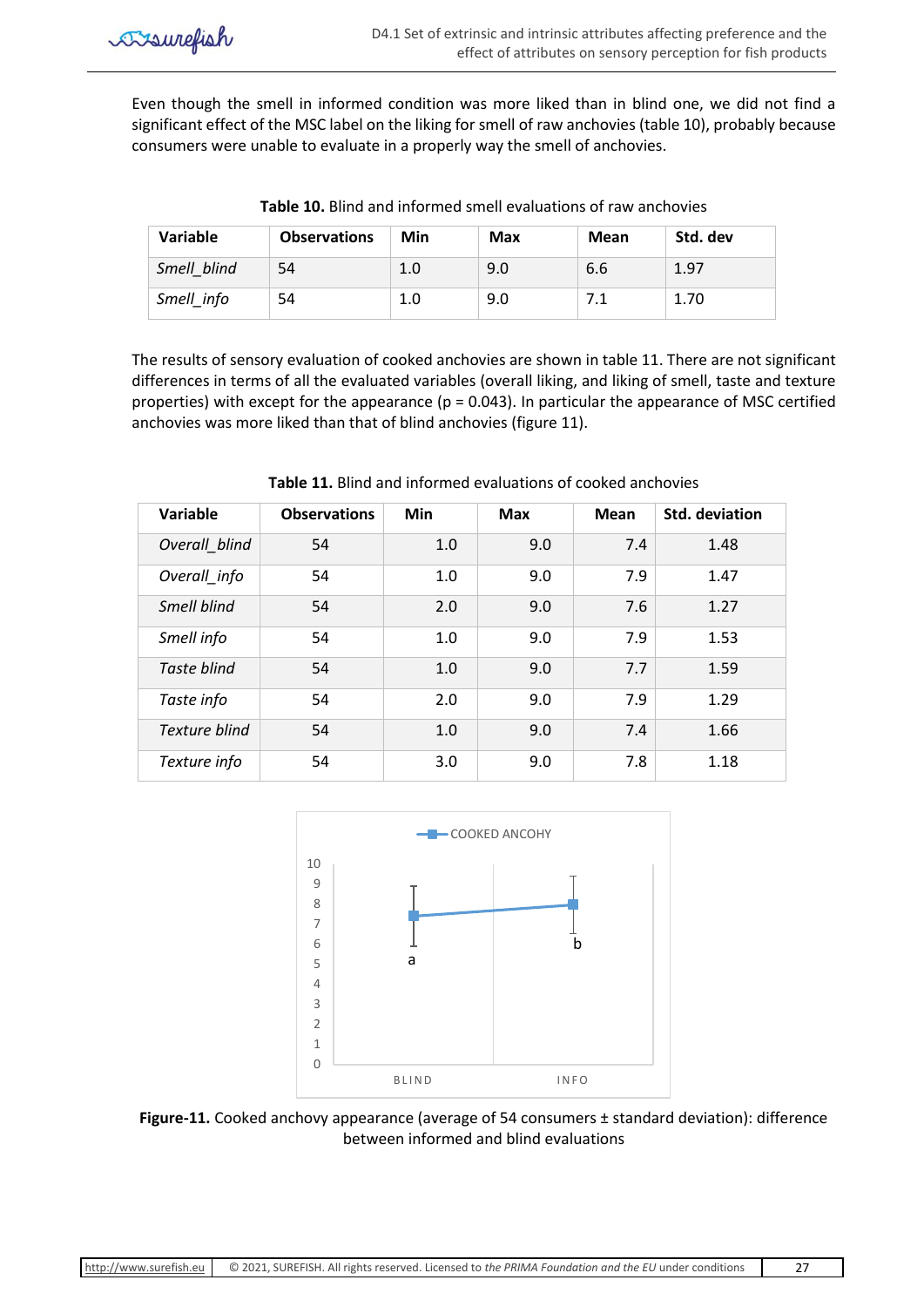Also, for the price, there were no significant differences between the blind and informed sessions, as it is shown in table 12.

Probably this effect may be due to a lack of knowledge about the price for kilograms of fish with certification label, since most of the local specialized shops do not sell fresh fish with a certification label, despite supermarkets which sell packed products.

| Variable    | <b>Observations</b> | Min  | <b>Max</b> | Mean | Std.<br>deviation |
|-------------|---------------------|------|------------|------|-------------------|
| Price blind | 54                  | 2.00 | 18.0       | 6.86 | 3.55              |
| Price_info  | 54                  | 3.00 | 15.0       | 6.90 | 2.54              |

#### **Table 12.** Price evaluations

Even though the liking of raw tuna in informed condition was always higher than in blind one, we did not find any significant effect of the MSC label information (table 13).

|                 | <b>Observations</b> | <b>Min</b> | <b>Max</b> | Mean | Std. deviation |
|-----------------|---------------------|------------|------------|------|----------------|
| Overall blind   | 54                  | 1.0        | 9.0        | 7.1  | 1.43           |
| Overall info    | 54                  | 3.0        | 9.0        | 7.6  | 1.39           |
| Apparence_blind | 54                  | 2.0        | 9.0        | 7.4  | 1.45           |
| Apparence_info  | 54                  | 4.0        | 9.0        | 7.8  | 1.30           |
| Smell blind     | 54                  | 1.0        | 9.0        | 6.8  | 1.52           |
| Smell info      | 54                  | 3.0        | 9.0        | 6.8  | 1.86           |
| Price blind     | 54                  | 2.0        | 75.0       | 16.8 | 18.53          |
| Price_info      | 54                  | 8.0        | 75.0       | 10.9 | 10.52          |

## **Table 13.** Blind and informed evaluations of raw tuna fish

The results of the test on cooked tuna samples show a similar trend of the raw samples, this confirms the trend stemming from the previous experiments (Table 14).

| Variable        | <b>Observations</b> | Min | Max | Mean | <b>Std. deviation</b> |
|-----------------|---------------------|-----|-----|------|-----------------------|
| Overall blind   | 54                  | 2.0 | 9.0 | 6.6  | 1.66                  |
| Overall_info    | 54                  | 3.0 | 9.0 | 7.0  | 1.70                  |
| Apparence blind | 54                  | 1.0 | 9.0 | 6.4  | 1.91                  |
| Apparence info  | 54                  | 2.0 | 9.0 | 6.9  | 1.85                  |
| Smell blind     | 54                  | 3.0 | 9.0 | 6.9  | 1.61                  |
| Smell info      | 54                  | 2.0 | 9.0 | 7.4  | 1.56                  |
| Taste blind     | 54                  | 2.0 | 9.0 | 6.8  | 1.85                  |

**Table 14-** Blind and informed evaluations of cooked tuna fish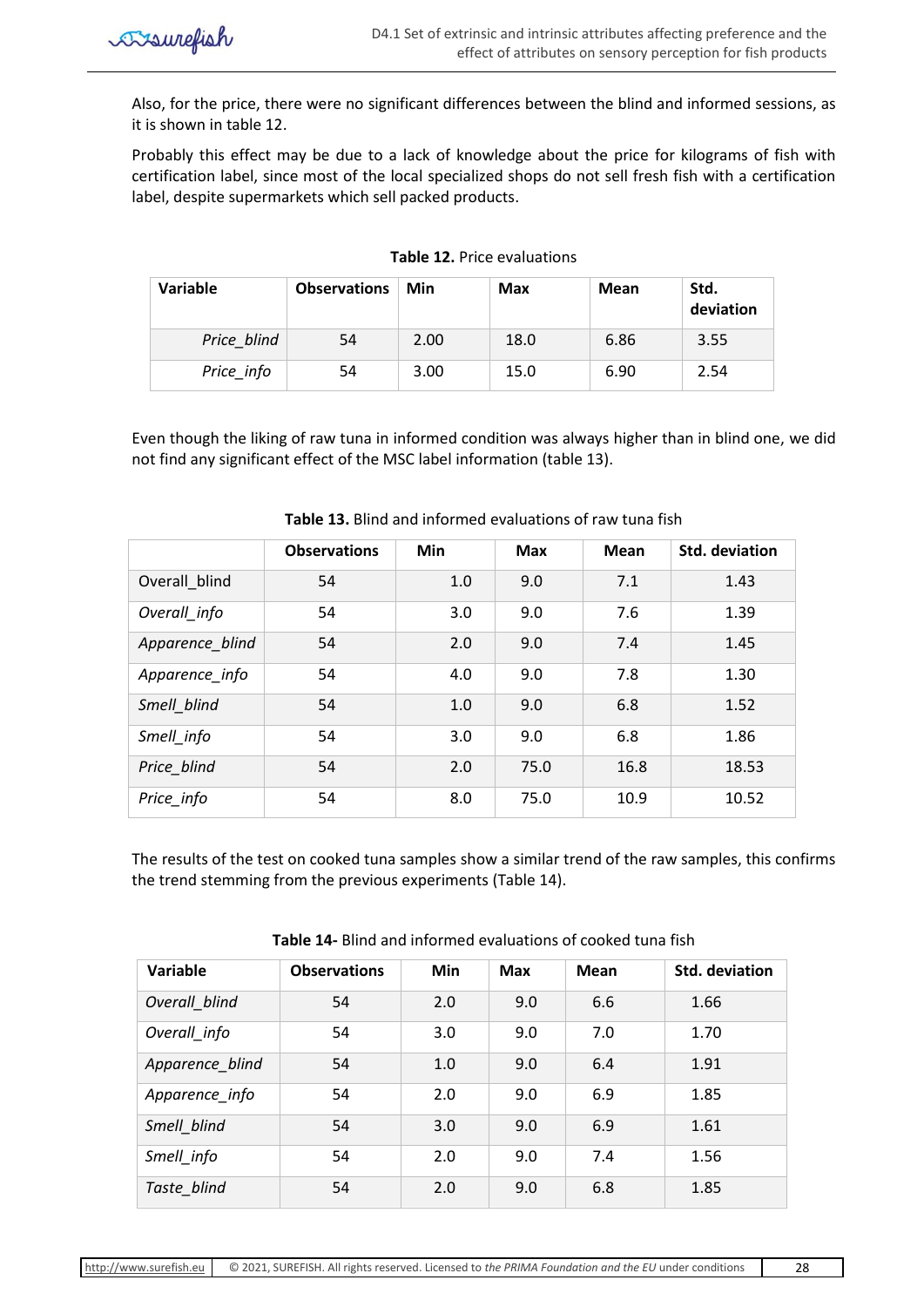

| Taste_info    | 54 | 3.0 | 9.0 | 7.1 | 1.84 |
|---------------|----|-----|-----|-----|------|
| Texture blind | 54 | 2.0 | 9.0 |     | 1.70 |
| Texture_info  | 54 | 2.0 | 9.0 | 6.6 | 2.24 |

# <span id="page-29-0"></span>**5. Conclusions**

By means of FG interviews, differences in fish species appreciation between countries and according to consumers' geographical location (seaside vs internal areas) were noted. A higher fish intake for participants from seaside areas was correlated with product availability, better supply chain, dietary habits, and traditions. Moreover, the behaviour of people living in internal areas was more sensitive to sensory and physical attributes, price, certification, lack of trust and freshness. Besides, knowledge, age, marital status, and number of individuals in a household contributed to a change in consumer's perception of fish.

The economic analysis confirmed the results obtained by FG. Particularly, the best-worst (BW) scaling method was used to reveal the importance of cues that were found relevant in the FG. In particular, the Italian population was classified into four groups, based on the relative importance of each cue: *Label sensitive* group (n=196); *Price sensitive* group (n=200); *Sensory sensitive* group (n=316), and *Wildly caught* sensitive group (n=291). The Spanish population instead was classified into *Catch area sensitive* group (n=234); *Sensory sensitive* group (n=121); *Price and freshness sensitive* group (n=144) and *Species sensitive* group (n=501).

The sensory evaluation performed with Italian consumers on red tuna and anchovies, was useful to assess the effect of MSC label information on hedonic evaluation of fish. Even if the information on certification label was not always significant, that improved the liking of both raw and cooked fish.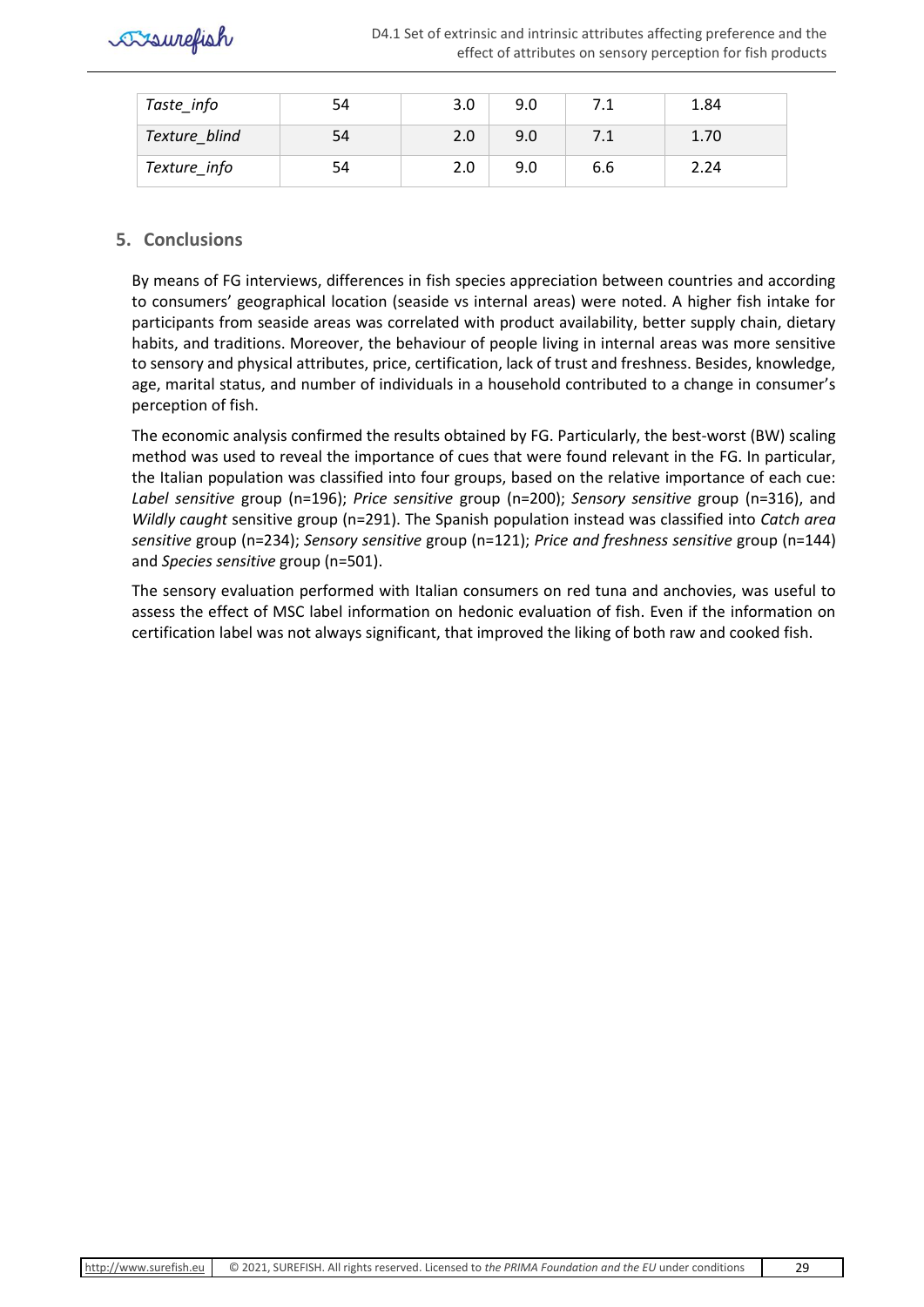

<span id="page-30-0"></span>**Annex 1:** F**ocus group guide**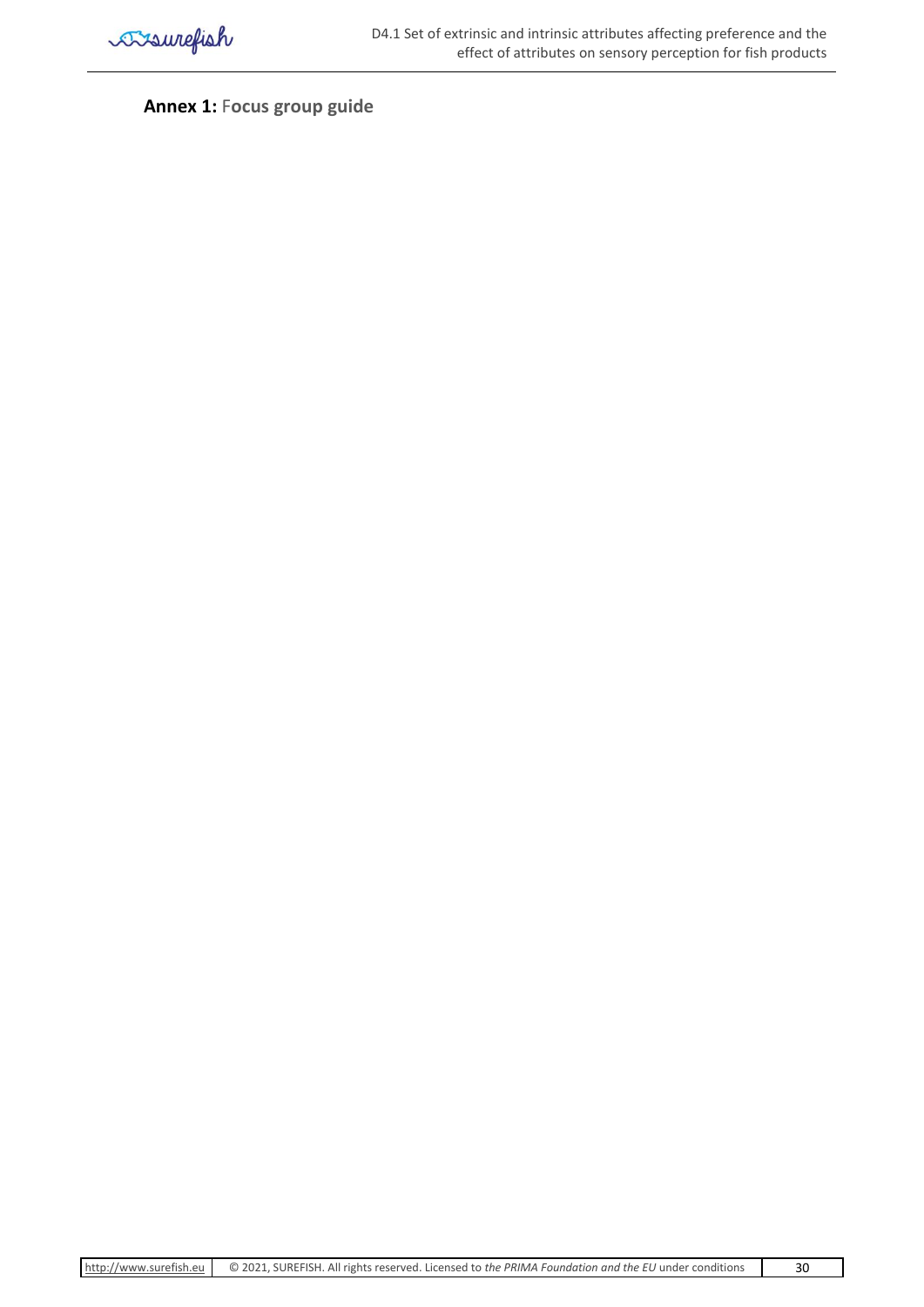

**PS: This focus group guide is to be used only by the moderator and not to be shared with the participants. This is aimed to serve as a guide for the moderator to be able to structure the progress of the focus group.**

| <b>Overall time:</b>                                          |                                                                                                                                                                                                           |                                                                                                                                                                                                                                                                                                                                                                                                                                               |                                                                                                                                                                                                                                                                                                                                              |                                                                                                                                                                                                                                                                                                                                                                                                                                                                                                              |  |  |
|---------------------------------------------------------------|-----------------------------------------------------------------------------------------------------------------------------------------------------------------------------------------------------------|-----------------------------------------------------------------------------------------------------------------------------------------------------------------------------------------------------------------------------------------------------------------------------------------------------------------------------------------------------------------------------------------------------------------------------------------------|----------------------------------------------------------------------------------------------------------------------------------------------------------------------------------------------------------------------------------------------------------------------------------------------------------------------------------------------|--------------------------------------------------------------------------------------------------------------------------------------------------------------------------------------------------------------------------------------------------------------------------------------------------------------------------------------------------------------------------------------------------------------------------------------------------------------------------------------------------------------|--|--|
|                                                               | of<br><b>Theme</b><br><b>Focus</b><br>Group<br>section                                                                                                                                                    | <b>Instructions</b>                                                                                                                                                                                                                                                                                                                                                                                                                           | <b>Questions &amp; Probing</b>                                                                                                                                                                                                                                                                                                               | <b>Objectives</b>                                                                                                                                                                                                                                                                                                                                                                                                                                                                                            |  |  |
| Section 1<br>Time: 5<br>min                                   | <b>Introduction</b><br>of<br>the moderator.<br>Explanation<br>about on-going<br>recording and<br>facilities (food<br>drinks).<br>and<br>Description of<br>the objectives<br>of focus group<br>discussion. | The moderator starts presenting<br>himself and introducing the focus<br>group:<br>Ask<br>to<br>everyone<br>present<br>themselves<br>(name,<br>origin<br>profession interests) After the<br>round<br>of<br>presentations,<br>summarize the information about<br>all participants (Name, origin, and<br>occupation).<br>Use a <b>post it</b> to identify the name of<br>each member of the panel in order<br>to make the discussion friendlier. | Icebreaker:<br>What do you think about<br>the ongoing situation<br>regarding the covid? Do<br>you think it is going to<br>get better any time<br>soon?                                                                                                                                                                                       | Create a relaxed, friendly, and pleasant<br>environment.<br>Let the participants talk; try to<br>establish a contact with them, showing<br>interest in what everyone says.<br>Introduce participants.<br>NB: Notes and recordings of all<br>discussion need to be gathered<br>(Translated Verbatim). Write down the<br>points of dispute and the attitudes<br><b>NB:</b> Ask the participants for their<br>permission to record or write their<br>statements in order to reinforce the<br>trust environment. |  |  |
| <b>Section</b><br>2a<br>Time:<br>$10 - 15$<br>min             | <b>Discussion</b><br>on<br>fish<br>preferences<br>Try<br>to<br>stimulate<br>the<br>discussion<br>on<br>fish.                                                                                              | the<br>Ask<br>participants<br>general<br>information<br>about<br>their<br>perception and appreciation of<br>fish<br>Ask others to comment.<br>Use post it to write the participants<br>ideas on a board in order to be<br>able to visualize the ideas and be<br>able to discuss them with the<br>panel.                                                                                                                                       | What words or phrases<br>come to mind when you<br>think of fish?<br>What<br>situations<br>you<br>associate with fish? (If<br>the question is unclear<br>to the participants, try<br>to give them hints such<br>a s; is there any<br>particular time or event<br>where you prefer to<br>consume fish.<br>What do you like best<br>about fish? | Understand participants' general point<br>views<br>to<br>facilitate<br>of<br>data<br>interpretation and be able to focus<br>their attention on the topic of<br>discussion.                                                                                                                                                                                                                                                                                                                                   |  |  |
| <b>Section</b><br>2 <sub>b</sub><br>Time:<br>$10 - 15$<br>min | <b>Discussion</b><br>on<br>trends<br>and<br>concerns when<br>consuming fish                                                                                                                               | Ask the participants about their<br>opinions on the fish market and<br>their concerns when consuming fish<br>Same as the previous state, the use<br>of post it to write down the ideas is<br>mandatory                                                                                                                                                                                                                                        | What are your problems<br>concerns<br>when<br>or<br>consuming fish?<br>What trends do you see<br>happening in the fish<br>market?                                                                                                                                                                                                            | Advantages/disadvantages/benefits/risk<br>s of fish consumption.<br>Have a general understanding<br>of the main factors influencing<br>consumer' choice and purchase<br>behaviour                                                                                                                                                                                                                                                                                                                            |  |  |
| <b>Section</b><br>3a<br>Time:<br>10-15<br>min                 | <b>Discussion</b><br>on<br>consumer<br>preferences<br>and<br>specific<br>characteristics<br>for each type<br>of fish                                                                                      | Ask the participants about the types<br>of fish that they like to consume and<br>the characteristics.<br>Write in <b>post it</b> those preferences in<br>order to have a support for the<br>discussion later on.                                                                                                                                                                                                                              | What are the types of fish<br>that you prefer to<br>consume the most?<br>What<br>the<br>are<br>characteristics that you<br>like in the type of fish that<br>you like to consume?                                                                                                                                                             | Get an overall understanding of the<br>participant's preferences.                                                                                                                                                                                                                                                                                                                                                                                                                                            |  |  |
| <b>Section</b><br>3b<br>Time:<br>$10 - 15$<br>min             | <b>Focus on intrinsic</b><br><b>attributes</b><br>Focus<br>the<br>discussion<br>on<br>intrinsic<br>the<br>characteristics<br>(sensorial and<br>physical<br>attributes) of<br>the product                  | Explain to the panel what intrinsic<br>cues are and give each member<br>the time to get<br>a full<br>understanding of this section's<br>argument.                                                                                                                                                                                                                                                                                             | What is the impact of the<br>intrinsic characteristics f<br>fish on your purchase<br>behaviour                                                                                                                                                                                                                                               | Explore the most important intrinsic<br>cues of fish for consumers<br>Explore the consumer's preferences<br>regarding the consumption of fresh or<br>frozen, the way they prefer or buy the<br>fish (already cleaned and packaged or<br>in bulk, from local markets or from<br>grand distribution)<br>Explore perceptions of implications on<br>environment, health, market, prices,<br>etc.                                                                                                                 |  |  |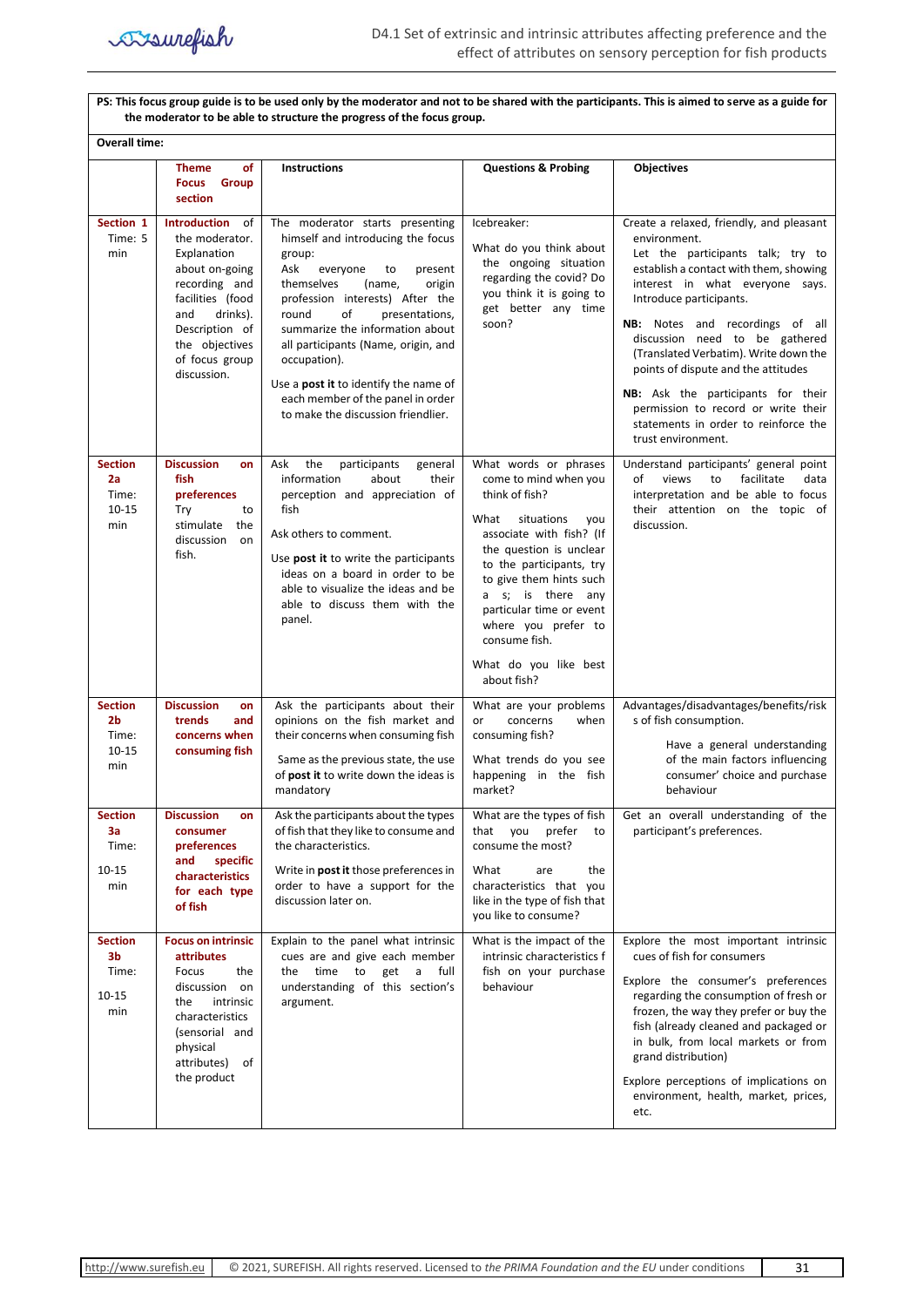

**PS: This focus group guide is to be used only by the moderator and not to be shared with the participants. This is aimed to serve as a guide for the moderator to be able to structure the progress of the focus group. Overall time: Theme of Focus Group section Instructions Questions & Probing Objectives Section 3c** Time: 10-15 min **Relation between intrinsic cues, catch zone and origin**  Focus the discussion on the origin and catch zone for the product. Explain the differences between the two concepts (origin of the product and catch zone) Illustrations can be used in order to ensure a full differentiation of the two concepts Do you accord an importance to the origin and catch zone of fish? According to you, what are the relationships between origin, catch zone and intrinsic cues Where do you consider the fish that you consume in terms of sensorial attributes compared to fish from another country? Explore attitudes and acceptance on fish depending on its origin and catch zone. Explore the relationship between catch zone, origin and intrinsic attributes. Understand the main changes that the consumer notices when changing either the catch zone, origin, or both at the same time. It is important that all participants understand the difference between catch zone and origin **Section 4 Explore the**  Time: 20-25 min **extrinsic attributes of fish**  The moderator is Explain what extrinsic cues are and  $\vert$  1- What are the other  $\vert$  Understand the importance of factors give the panel time to think about what is the most important to them Give everyone the time to speak important factors other than the sensorial and physical attributes that are important to you? such as packaging, brand, pricing, label, trust of the vendor. Understand the dynamics between fish

| Time:<br>$20 - 25$<br>min                     | extrinsic<br>of<br><b>attributes</b><br>fish<br>The moderator is<br>going to guide<br>the discussion<br>order to<br>in<br>the<br>focus<br>discussion<br>about<br>the<br>extrinsic cues<br>related to fish.                                    | give the panel time to think about<br>what is the most important to<br>them<br>Give everyone the time to speak<br>freely, let the panel members<br>interact with each other.<br>A general statement is going to be<br>given to the participant's thinking<br>process (q1) otherwise other<br>questions (q2, q3,q4,q5) can be<br>used to inspire the participants<br>and give them a clear direction of<br>the needed information. | important factors other<br>than the sensorial and<br>physical attributes that<br>are important to you?<br>2-What do you look for<br>packaging wise when<br>buying fish?<br>3-Are<br>there<br>any<br>characteristics<br>when<br>choosing<br>brand<br>one<br>compared to another,<br>what are your motives<br>when choosing? | such as packaging, brand, pricing,<br>label, trust of the vendor.<br>Understand the dynamics between fish<br>and health.                                           |
|-----------------------------------------------|-----------------------------------------------------------------------------------------------------------------------------------------------------------------------------------------------------------------------------------------------|-----------------------------------------------------------------------------------------------------------------------------------------------------------------------------------------------------------------------------------------------------------------------------------------------------------------------------------------------------------------------------------------------------------------------------------|----------------------------------------------------------------------------------------------------------------------------------------------------------------------------------------------------------------------------------------------------------------------------------------------------------------------------|--------------------------------------------------------------------------------------------------------------------------------------------------------------------|
|                                               |                                                                                                                                                                                                                                               |                                                                                                                                                                                                                                                                                                                                                                                                                                   | 4-What do you think<br>about fish price and its<br>impact on your purchase<br>and<br>consumption<br>behaviour?<br>5-What are the main<br>benefits or inconvenient<br>from consuming fish?                                                                                                                                  |                                                                                                                                                                    |
| <b>Section 5</b><br>Time:<br>$10 - 15$<br>min | <b>Explore the links</b><br>between<br><i>intrinsic</i><br>and<br>extrinsic<br>values<br>The moderator is<br>going to tend<br>to recapitulate<br>of<br>the<br>all<br>information<br>collected<br>previously and<br>try to search<br>for links | Use post it to write key information<br>discussed earlier and engage the<br>panel members by trying to find<br>relationships<br>between<br>the<br>different characteristics                                                                                                                                                                                                                                                       | According to you, what<br>the<br>relationship<br>is<br>between<br>price,<br>sensorial<br>attributes,<br>attributes,<br>physical<br>origin<br>catch<br>zone<br>certification<br>and<br>pricing?                                                                                                                             | Get a recapitulative overview of the<br>discussion from the beginning of the<br>focus group<br>Explore attitudes and factors related to<br>the consumer' behaviour |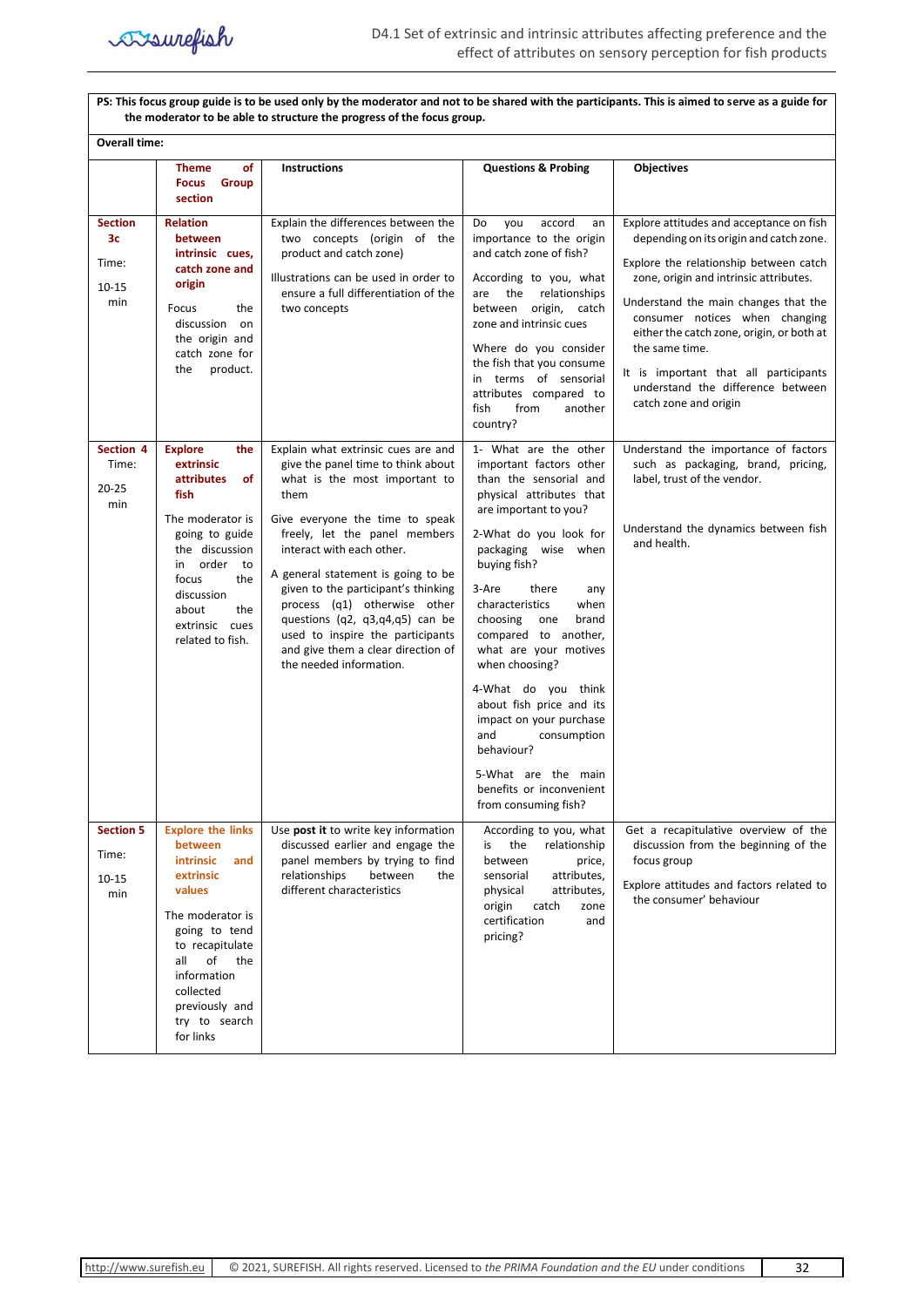

**PS: This focus group guide is to be used only by the moderator and not to be shared with the participants. This is aimed to serve as a guide for the moderator to be able to structure the progress of the focus group.**

| Overall time: |                                                                                              |                                                                                                                                                                                                                  |                                |                                                                                                               |
|---------------|----------------------------------------------------------------------------------------------|------------------------------------------------------------------------------------------------------------------------------------------------------------------------------------------------------------------|--------------------------------|---------------------------------------------------------------------------------------------------------------|
|               | of<br><b>Theme</b><br><b>Group</b><br><b>Focus</b><br>section                                | <b>Instructions</b>                                                                                                                                                                                              | <b>Questions &amp; Probing</b> | <b>Objectives</b>                                                                                             |
| Section 6     | <b>Final</b>                                                                                 | Provide each participant the time to                                                                                                                                                                             |                                | overall<br>Get<br>of<br>the<br>summary<br>an                                                                  |
| Time:         | consideration                                                                                | explain him/herself about the<br>output of the discussion.                                                                                                                                                       |                                | statements made from the beginning<br>to the end of the discussion                                            |
| 5-10 min      | After the end                                                                                |                                                                                                                                                                                                                  |                                |                                                                                                               |
|               | of section 5,<br>the<br>validate<br>information<br>collected<br>throughout the<br>discussion | Make sure only one person speaks at<br>time.<br>a<br>At the end of the focus group<br>provide an oral summary using the<br>board made from the beginning to<br>the end.<br>Thank the participants for attending. |                                | Ask participants for suggestions, general<br>observations to improve the flow of<br>the focus group next time |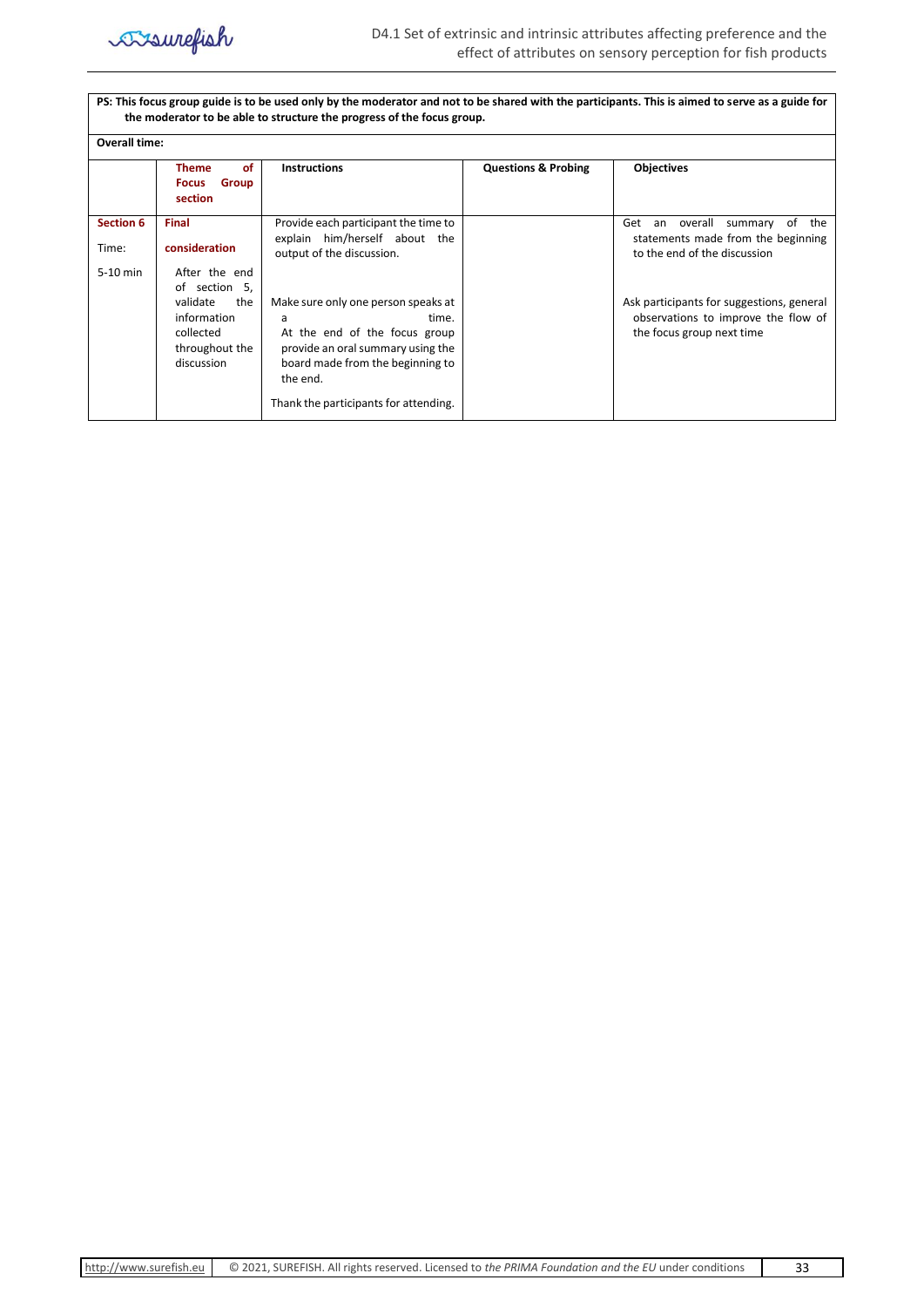# **Annex 2. Abbreviations of the best to worst attributes**

| <b>Abbreviations</b> | <b>Full name</b>   |
|----------------------|--------------------|
| qual_t               | Fish label         |
| spec_t               | Fish species       |
| area_t               | Catch area         |
| fresh_t              | Freshness          |
| pric_t               | Price              |
| type_t               | Type of production |
| sust_t               | Sustainability     |
| sea_t                | Wild caught        |
| seas_t               | seasonal           |
| farm_t               | Farmed             |
| clean_t              | Clean              |
| tast_t               | Taste              |
| smel_t               | smell              |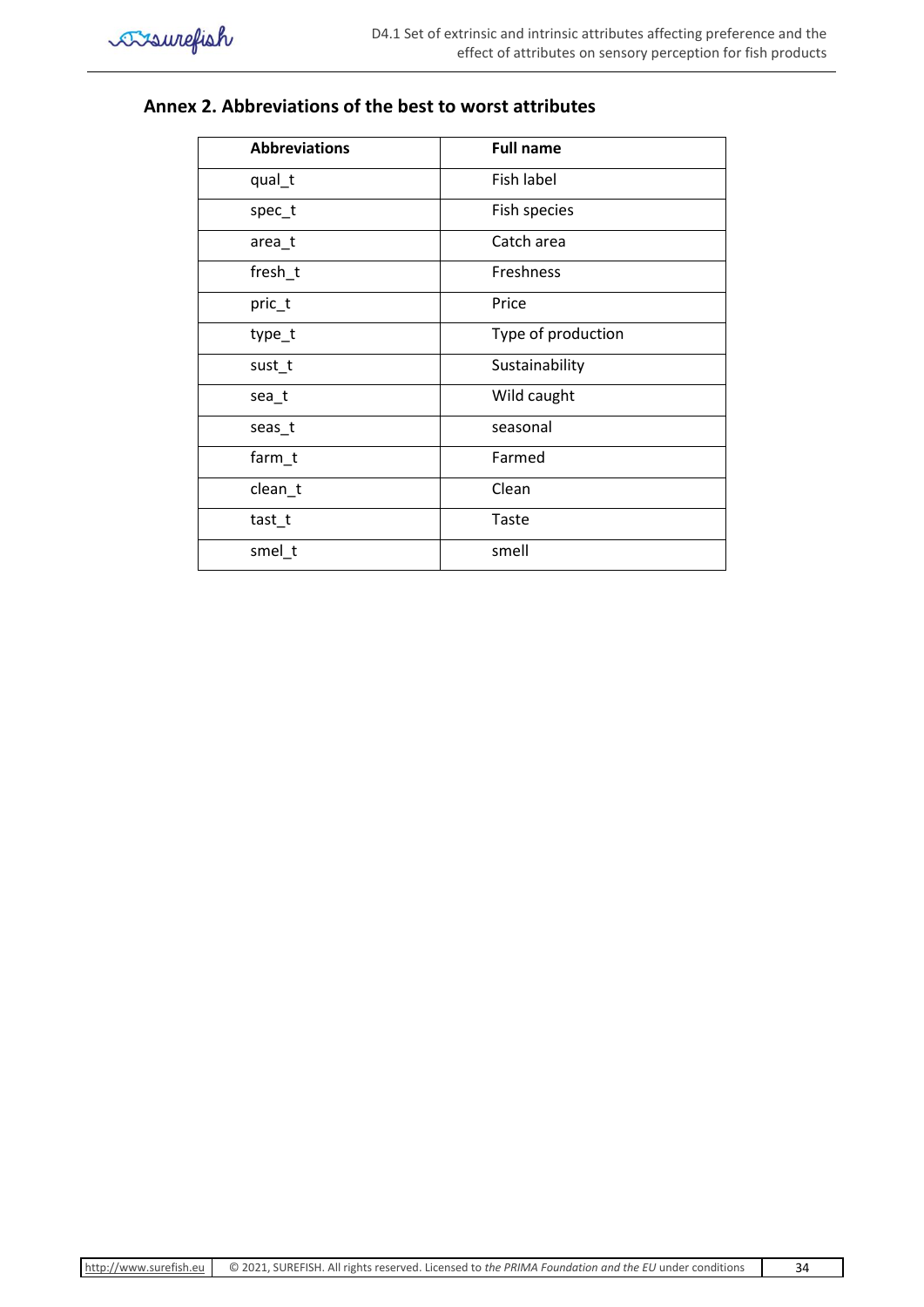# **Annex 3**. **Anova test of clusters according to the sociodemographic characteristics of the population, Italy**

|             |                            |                      | Montany of obs. -<br>Root M2R                                                                                                                                                                                                                                                                                                                                                                                                                                                        | sco.r<br>Series         |                               | R-siquares1 -<br>All) R-siquares1 -                                                                         | 0.0087<br>0.0057                     |
|-------------|----------------------------|----------------------|--------------------------------------------------------------------------------------------------------------------------------------------------------------------------------------------------------------------------------------------------------------------------------------------------------------------------------------------------------------------------------------------------------------------------------------------------------------------------------------|-------------------------|-------------------------------|-------------------------------------------------------------------------------------------------------------|--------------------------------------|
|             |                            | Ziona e cun-         | Partial SS                                                                                                                                                                                                                                                                                                                                                                                                                                                                           | $61\%$                  | per:                          | $\mathcal{F}$                                                                                               | Profit-7                             |
|             |                            | Mainley I            | 2.1789911                                                                                                                                                                                                                                                                                                                                                                                                                                                                            | $\mathcal{R}$           | -72633036                     | $2 - 92$                                                                                                    | $0 - 0.882$                          |
|             |                            | 63,346,6             | 2.1789911                                                                                                                                                                                                                                                                                                                                                                                                                                                                            | $\mathcal{R}$           | -72633036                     |                                                                                                             | 2.92 0.0332                          |
|             |                            |                      |                                                                                                                                                                                                                                                                                                                                                                                                                                                                                      |                         |                               |                                                                                                             |                                      |
|             |                            | No sciedade l        | 248.10082                                                                                                                                                                                                                                                                                                                                                                                                                                                                            | 999                     | $-24879962$                   |                                                                                                             |                                      |
|             |                            | To Call              | 250.72981                                                                                                                                                                                                                                                                                                                                                                                                                                                                            | 1,002                   | .25022935                     |                                                                                                             |                                      |
|             | errange olas               |                      |                                                                                                                                                                                                                                                                                                                                                                                                                                                                                      |                         |                               |                                                                                                             |                                      |
|             |                            |                      | Number F of clien -                                                                                                                                                                                                                                                                                                                                                                                                                                                                  | 1,000                   |                               | 8-лараателі — 0.0060<br>Ad) 8-лараателі — 0.0030                                                            |                                      |
|             |                            |                      | Read F. MIN                                                                                                                                                                                                                                                                                                                                                                                                                                                                          | 1.0837                  |                               |                                                                                                             |                                      |
|             |                            | <b>Ziona monte</b>   | Partial SE                                                                                                                                                                                                                                                                                                                                                                                                                                                                           | 417                     | perc                          | $\mathcal{P}$                                                                                               | Proto-F                              |
|             |                            | Made 1               | 7.1055007                                                                                                                                                                                                                                                                                                                                                                                                                                                                            | $\mathcal{R}$           | 2.3685002                     | 2.02                                                                                                        | 0.1099                               |
|             |                            | $63.3$ islams        | 7.10550027                                                                                                                                                                                                                                                                                                                                                                                                                                                                           | $\mathcal{R}$           | 2.3685002                     |                                                                                                             | $2.02 - 0.1099$                      |
|             |                            | No sciedade l        | 1173.2255                                                                                                                                                                                                                                                                                                                                                                                                                                                                            | 121212                  | 1.1742000                     |                                                                                                             |                                      |
|             |                            | To La L              |                                                                                                                                                                                                                                                                                                                                                                                                                                                                                      |                         |                               |                                                                                                             |                                      |
|             |                            |                      | 1180.331                                                                                                                                                                                                                                                                                                                                                                                                                                                                             | 1,002                   | 1.1779751                     |                                                                                                             |                                      |
|             | No citizen                 |                      |                                                                                                                                                                                                                                                                                                                                                                                                                                                                                      |                         |                               |                                                                                                             |                                      |
|             |                            |                      | Monther F. off, other -                                                                                                                                                                                                                                                                                                                                                                                                                                                              | 1,002                   |                               | $\begin{tabular}{ll} B-saparcol & - & 0.0034 \\ M1 & B-saparcol & - & 0.0034 \end{tabular}$                 |                                      |
|             |                            |                      | Read: MIX                                                                                                                                                                                                                                                                                                                                                                                                                                                                            | .892159                 |                               |                                                                                                             |                                      |
|             |                            | <b>Zelectrician</b>  | Partiel SS                                                                                                                                                                                                                                                                                                                                                                                                                                                                           | $61\%$                  | per:                          | $\mathcal{P}$                                                                                               | Proto-9                              |
|             |                            | Marchet II           | 2.6976674                                                                                                                                                                                                                                                                                                                                                                                                                                                                            | $\mathcal{R}$           | , 89922246                    | $1 - 1.2$                                                                                                   | 0.3889                               |
|             |                            | $65.3$ highly        | 2.6976674                                                                                                                                                                                                                                                                                                                                                                                                                                                                            | $\rightarrow$           | .89822246                     |                                                                                                             | 1.13 0.3339                          |
|             |                            | No sciedade l        | 791.59147                                                                                                                                                                                                                                                                                                                                                                                                                                                                            | 999                     | $-792.8888h$                  |                                                                                                             |                                      |
|             |                            |                      |                                                                                                                                                                                                                                                                                                                                                                                                                                                                                      |                         |                               |                                                                                                             |                                      |
|             |                            | To La 1              | 794.28913                                                                                                                                                                                                                                                                                                                                                                                                                                                                            | 1,002                   | 79270878                      |                                                                                                             |                                      |
|             | esta otan                  |                      |                                                                                                                                                                                                                                                                                                                                                                                                                                                                                      |                         |                               |                                                                                                             |                                      |
|             |                            |                      |                                                                                                                                                                                                                                                                                                                                                                                                                                                                                      | seniver                 |                               | $\begin{tabular}{ll} B-sapaxreal & - & 0.0043 \\ \text{Ad} & B-sapax real & - & 0.0013 \\ \end{tabular}$    |                                      |
|             |                            |                      |                                                                                                                                                                                                                                                                                                                                                                                                                                                                                      |                         |                               |                                                                                                             |                                      |
|             |                            | <b>Zelectricity</b>  | Partial 22                                                                                                                                                                                                                                                                                                                                                                                                                                                                           | $61\%$                  | <b>MEC</b>                    | $\mathcal{H}^{\ast}$                                                                                        | <b>Fredo F</b>                       |
|             |                            | Mainley I.           | 3.0951178                                                                                                                                                                                                                                                                                                                                                                                                                                                                            | $\mathcal{R}$           | 1.0317058                     |                                                                                                             | 1.44 0.2286                          |
|             |                            | $65.3$ highly        | 3.0951173                                                                                                                                                                                                                                                                                                                                                                                                                                                                            | $\rightarrow$           | 1.0317058                     |                                                                                                             | 1.44 0.2286                          |
|             |                            |                      |                                                                                                                                                                                                                                                                                                                                                                                                                                                                                      |                         |                               |                                                                                                             |                                      |
|             |                            | Part in School S.    | 713.97368                                                                                                                                                                                                                                                                                                                                                                                                                                                                            | 121212                  | $-714688866$                  |                                                                                                             |                                      |
|             |                            | To La 1              | 71.7.06879                                                                                                                                                                                                                                                                                                                                                                                                                                                                           | 1,002                   | $-73368752$                   |                                                                                                             |                                      |
|             | Jolly collabs              |                      |                                                                                                                                                                                                                                                                                                                                                                                                                                                                                      |                         |                               |                                                                                                             |                                      |
|             |                            |                      |                                                                                                                                                                                                                                                                                                                                                                                                                                                                                      | 1,002                   | $\mathbb{R}$ – designation of |                                                                                                             |                                      |
|             |                            |                      |                                                                                                                                                                                                                                                                                                                                                                                                                                                                                      | $1 - 49684$             |                               | $\begin{array}{ll} \text{R-saparcol} & = & 0.0028 \\ \text{Ad} & \text{R-saparval} & = -0.0002 \end{array}$ |                                      |
|             |                            | <b>Zonarron</b>      | Partial 22                                                                                                                                                                                                                                                                                                                                                                                                                                                                           | $\alpha$ :              | MF.                           |                                                                                                             | Proto-9                              |
|             |                            | Majadian 2           | 6.2797768                                                                                                                                                                                                                                                                                                                                                                                                                                                                            | $\mathcal{R}$           | 2.0932589                     |                                                                                                             | 0.93 0.4235                          |
|             |                            |                      |                                                                                                                                                                                                                                                                                                                                                                                                                                                                                      |                         | 2. materiales                 |                                                                                                             | 0.93 0.4235                          |
|             |                            | 60.3, 10.6           | 6.2797768                                                                                                                                                                                                                                                                                                                                                                                                                                                                            | - 30                    |                               |                                                                                                             |                                      |
|             |                            | Per relations 1      | 22.38.2805                                                                                                                                                                                                                                                                                                                                                                                                                                                                           | 121212                  | 9.9899211                     |                                                                                                             |                                      |
|             |                            | Tortaut              | 2244.5623                                                                                                                                                                                                                                                                                                                                                                                                                                                                            | 1,002                   | 2.2400802                     |                                                                                                             |                                      |
|             | increase of an             |                      |                                                                                                                                                                                                                                                                                                                                                                                                                                                                                      |                         |                               |                                                                                                             |                                      |
|             |                            |                      |                                                                                                                                                                                                                                                                                                                                                                                                                                                                                      |                         |                               |                                                                                                             |                                      |
|             |                            |                      | $\begin{tabular}{lcccccc} \textbf{MomRes}\; \mathbf{r} & \alpha \, \mathbf{r} & \alpha \, \mathbf{r} \, \text{ } \\ \textbf{RomE} & \textbf{RemE} & \textbf{r} \end{tabular} \begin{tabular}{lcccccc} \multicolumn{2}{c}{} & \multicolumn{2}{c}{} & \multicolumn{2}{c}{} \\ \multicolumn{2}{c}{} & \multicolumn{2}{c}{} & \multicolumn{2}{c}{} \\ \multicolumn{2}{c}{} & \multicolumn{2}{c}{} & \multicolumn{2}{c}{} \\ \multicolumn{2}{c}{} & \multicolumn{2}{c}{} & \multicolumn{$ | 1,003<br>1.63499        |                               | R=sipaared –<br>All) R=sipaared –                                                                           | 0.00%1<br>0.0021                     |
|             |                            |                      | Zonroe Partial ZZ                                                                                                                                                                                                                                                                                                                                                                                                                                                                    | $\alpha$ :              | MF.                           | $\mathcal{H}^{\ast}$                                                                                        | Proto-F                              |
|             |                            | Mainley 1            | 13.598571                                                                                                                                                                                                                                                                                                                                                                                                                                                                            | $\mathcal{R}$           | 4.532857                      |                                                                                                             | 1.70 0.1663                          |
|             |                            |                      |                                                                                                                                                                                                                                                                                                                                                                                                                                                                                      |                         |                               |                                                                                                             |                                      |
|             |                            | 63,3,66,6            | 13.598571                                                                                                                                                                                                                                                                                                                                                                                                                                                                            | $\mathcal{R}$           | 4.532857                      |                                                                                                             | 1.70 0.1663                          |
|             |                            | No sciedade l        | 2670.5071                                                                                                                                                                                                                                                                                                                                                                                                                                                                            | 999                     | 2.6781808                     |                                                                                                             |                                      |
|             |                            | Tortaut              | 2684,1057                                                                                                                                                                                                                                                                                                                                                                                                                                                                            | 1,002                   | 2.6787482                     |                                                                                                             |                                      |
|             | family oles                |                      |                                                                                                                                                                                                                                                                                                                                                                                                                                                                                      |                         |                               |                                                                                                             |                                      |
|             |                            |                      |                                                                                                                                                                                                                                                                                                                                                                                                                                                                                      |                         |                               |                                                                                                             |                                      |
|             |                            |                      |                                                                                                                                                                                                                                                                                                                                                                                                                                                                                      |                         |                               | $R-approx 10002$<br>Adj $R-approx 1 - 0.0002$                                                               |                                      |
|             |                            |                      |                                                                                                                                                                                                                                                                                                                                                                                                                                                                                      | $1,008$<br>$1,10001$    |                               |                                                                                                             |                                      |
|             |                            |                      |                                                                                                                                                                                                                                                                                                                                                                                                                                                                                      |                         |                               |                                                                                                             |                                      |
|             |                            | <b>Zonervon</b>      | Partial SE                                                                                                                                                                                                                                                                                                                                                                                                                                                                           | 400                     | per:                          | $\mathcal{P}^{\ast}$                                                                                        | Proto-F                              |
|             |                            | Made 1               | $-26682865$                                                                                                                                                                                                                                                                                                                                                                                                                                                                          | $\mathcal{R}$           | $-0.98810948$                 | $0 - 0T$                                                                                                    | 0.9766                               |
|             |                            | 633466               | 26022801                                                                                                                                                                                                                                                                                                                                                                                                                                                                             | $\mathcal{R}$           | $-0.8810948$                  |                                                                                                             | $0.07 - 0.9766$                      |
|             |                            |                      | 1209.6998                                                                                                                                                                                                                                                                                                                                                                                                                                                                            | 999                     | 1.2109107                     |                                                                                                             |                                      |
|             |                            | No sciedade l        |                                                                                                                                                                                                                                                                                                                                                                                                                                                                                      |                         |                               |                                                                                                             |                                      |
|             |                            | Tortaut              | 1209.9641                                                                                                                                                                                                                                                                                                                                                                                                                                                                            | 1,002                   | 1.207509                      |                                                                                                             |                                      |
|             | <b>Cam work</b> olien      |                      |                                                                                                                                                                                                                                                                                                                                                                                                                                                                                      |                         |                               |                                                                                                             |                                      |
|             |                            |                      |                                                                                                                                                                                                                                                                                                                                                                                                                                                                                      | 1,008                   | R-separated                   |                                                                                                             | $-0.0021$                            |
|             |                            |                      | $\begin{tabular}{ll} \bf{M} and \bf{e} \, \bf{r} & \bf{a} \, \bf{r} & \bf{c} \, \bf{f} \, \bf{e} \\ \bf{B} \, \bf{a} \, \bf{a} \, \bf{f} & \bf{B} \, \bf{E} \, \bf{E} \\ \end{tabular} \begin{tabular}{ll} \bf{a} & \bf{c} \, \bf{f} \, \bf{e} \\ \bf{a} & \bf{c} \, \bf{e} \\ \bf{b} & \bf{e} \, \bf{e} \end{tabular}$                                                                                                                                                              | .853279                 |                               | A4) R-signs red - - 0.000 9                                                                                 |                                      |
|             |                            |                      | Bourse Partial SE                                                                                                                                                                                                                                                                                                                                                                                                                                                                    | $61\%$                  | per:                          |                                                                                                             | F Proto-F                            |
|             |                            | Mainley I.           | 1.5066578                                                                                                                                                                                                                                                                                                                                                                                                                                                                            | $-26$                   | $-3.032219377$                |                                                                                                             | 0.69 0.5584                          |
|             |                            | six 3 islam.         | 1.5066578                                                                                                                                                                                                                                                                                                                                                                                                                                                                            | $-10$                   | -50221927                     |                                                                                                             | 0.69 0.5584                          |
|             |                            |                      |                                                                                                                                                                                                                                                                                                                                                                                                                                                                                      |                         |                               |                                                                                                             |                                      |
|             |                            | No science 1         | 22.2.35675                                                                                                                                                                                                                                                                                                                                                                                                                                                                           | 999                     | -72808484                     |                                                                                                             |                                      |
|             |                            | To La 1              | 728.86341                                                                                                                                                                                                                                                                                                                                                                                                                                                                            | 1,002                   | -72740859                     |                                                                                                             |                                      |
|             | amora kida olan            |                      |                                                                                                                                                                                                                                                                                                                                                                                                                                                                                      |                         |                               |                                                                                                             |                                      |
|             |                            |                      | Number F off sides -                                                                                                                                                                                                                                                                                                                                                                                                                                                                 | 1,000                   | R-supurved                    |                                                                                                             | 0.0109                               |
|             |                            |                      |                                                                                                                                                                                                                                                                                                                                                                                                                                                                                      | -411682                 | 7433                          |                                                                                                             | $D = DDE D$                          |
|             |                            |                      | Bourse Parties SE                                                                                                                                                                                                                                                                                                                                                                                                                                                                    | 45                      | per:                          |                                                                                                             | F. Proto-F                           |
|             |                            | Marchet 1            | 1.8697449                                                                                                                                                                                                                                                                                                                                                                                                                                                                            | $\mathcal{R}$           | -62324829                     |                                                                                                             | $3.68 - 0.0119$                      |
|             |                            |                      |                                                                                                                                                                                                                                                                                                                                                                                                                                                                                      |                         |                               |                                                                                                             |                                      |
|             |                            | als 3 islam          | 1.8697449                                                                                                                                                                                                                                                                                                                                                                                                                                                                            | $\rightarrow$           | 162324829                     |                                                                                                             | 3.68 0.0119                          |
|             |                            | No náchan 1          | 169.31271                                                                                                                                                                                                                                                                                                                                                                                                                                                                            | 999                     | -16948219                     |                                                                                                             |                                      |
|             |                            | TairCan I            | 171.1824h<br>Ι.                                                                                                                                                                                                                                                                                                                                                                                                                                                                      | 1,002                   | $-1.70840177$                 |                                                                                                             |                                      |
|             |                            |                      |                                                                                                                                                                                                                                                                                                                                                                                                                                                                                      |                         |                               |                                                                                                             |                                      |
|             | - amora - quanti kida olan |                      |                                                                                                                                                                                                                                                                                                                                                                                                                                                                                      |                         |                               |                                                                                                             |                                      |
|             |                            |                      | maker at story<br>Read F. MIN                                                                                                                                                                                                                                                                                                                                                                                                                                                        | 2719<br>$-65/800/2$     |                               | 8-ларактей - 0.0045<br>A4) R-ларактей - -0.0094                                                             |                                      |
|             |                            | <b>Zelegarden</b>    |                                                                                                                                                                                                                                                                                                                                                                                                                                                                                      | $\alpha \in \mathbb{R}$ | <b>BOX</b>                    |                                                                                                             |                                      |
|             |                            |                      | Partial SS                                                                                                                                                                                                                                                                                                                                                                                                                                                                           |                         |                               |                                                                                                             | $\mathcal{P}$ Finally, $\mathcal{P}$ |
|             |                            | Made 1               | 41703026                                                                                                                                                                                                                                                                                                                                                                                                                                                                             | $\mathcal{R}$           | .13901009                     | 0.38                                                                                                        | 0.8066                               |
|             |                            | 49.3 (49.6)          | $-4170.8026$                                                                                                                                                                                                                                                                                                                                                                                                                                                                         | - 30                    | $-1.2951009$                  |                                                                                                             | 0.33 0.8066                          |
|             |                            | Parents in change 1. | 91 - 692559                                                                                                                                                                                                                                                                                                                                                                                                                                                                          | 20126                   | $-4.2647702$                  |                                                                                                             |                                      |
|             |                            | Tortaut              | ı.<br>92.109589                                                                                                                                                                                                                                                                                                                                                                                                                                                                      | 273.80                  |                               |                                                                                                             |                                      |
|             |                            |                      |                                                                                                                                                                                                                                                                                                                                                                                                                                                                                      |                         | -42212101                     |                                                                                                             |                                      |
| a deleterar | diet olas                  |                      |                                                                                                                                                                                                                                                                                                                                                                                                                                                                                      |                         |                               |                                                                                                             |                                      |
|             |                            |                      | Number F. off. often -                                                                                                                                                                                                                                                                                                                                                                                                                                                               | 1,001                   | R-separated                   |                                                                                                             | 0.0029                               |
|             |                            |                      | Resolt: M200                                                                                                                                                                                                                                                                                                                                                                                                                                                                         | -769065                 |                               | R-ларазтов - 0.0029<br>All) R-ларазтов - -0.0001                                                            |                                      |
|             |                            |                      | Zoomeo Partial ZZ                                                                                                                                                                                                                                                                                                                                                                                                                                                                    | $\partial E$            | <b>BOX</b>                    |                                                                                                             | $\mathcal{P}=-\mathbf{P}$ indically  |
|             |                            | Made 1               | 1.7418928                                                                                                                                                                                                                                                                                                                                                                                                                                                                            | $\mathcal{R}$           | 39063092                      | 0.98                                                                                                        | 0.4006                               |
|             |                            | 63466                | 1.7418928                                                                                                                                                                                                                                                                                                                                                                                                                                                                            | $\rightarrow$           | - 3 806 8092                  |                                                                                                             | 0.98 0.4006                          |
|             |                            |                      |                                                                                                                                                                                                                                                                                                                                                                                                                                                                                      |                         |                               |                                                                                                             |                                      |
|             |                            | No science 1         | 190.87027<br>Total 592,61216                                                                                                                                                                                                                                                                                                                                                                                                                                                         | 1,002                   | 999 . 59146173<br>- 5914293   |                                                                                                             |                                      |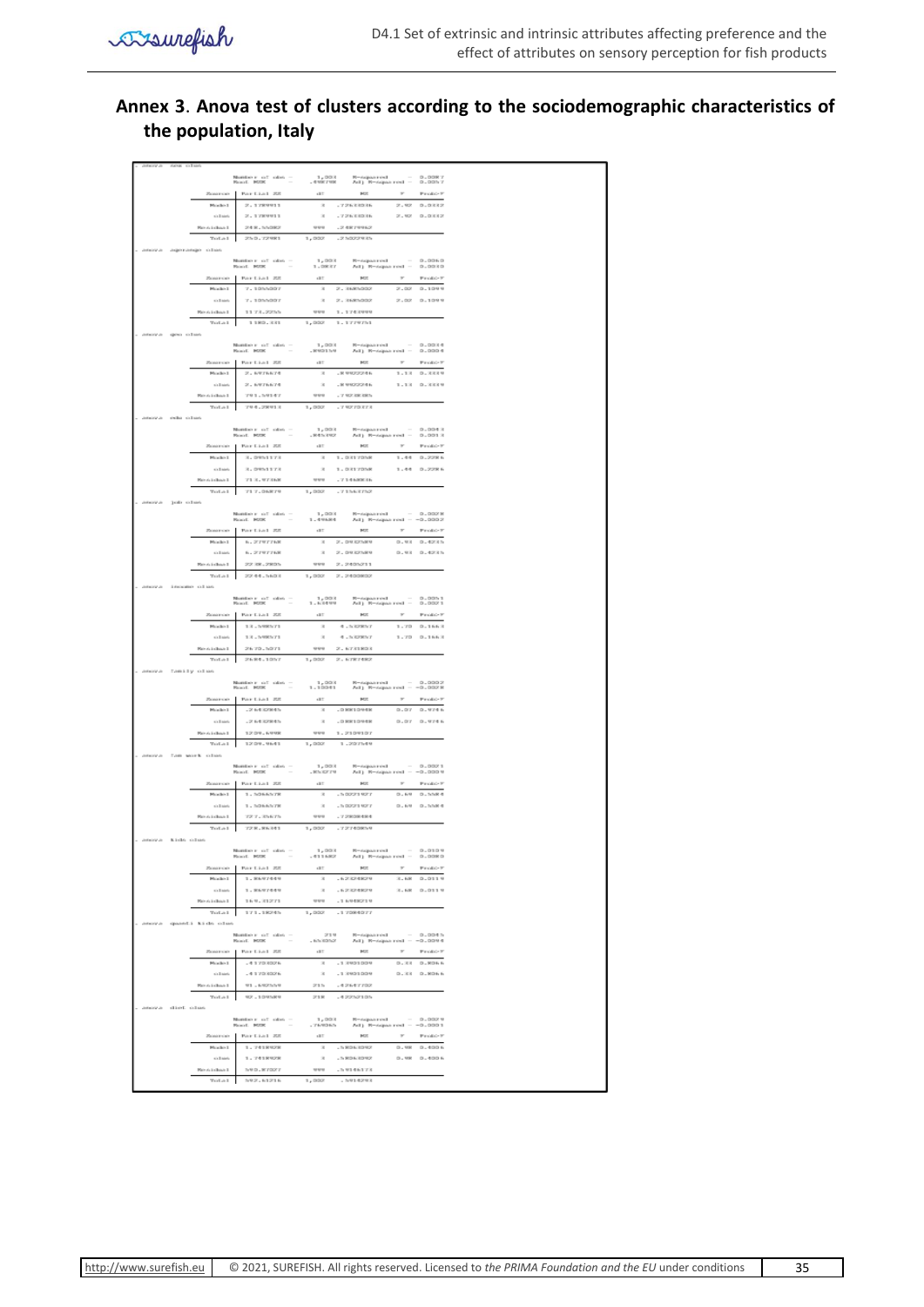# **Annex 4. Anova test of clusters according to the sociodemographic characteristics of the population, Spain**

|                          |                   | $\begin{array}{lll} {\tt Number\ of\ obs} & = \\ {\tt Root\ MSE} & = \\ \end{array}$ | $\begin{smallmatrix} 1,000 \\ 1.24631 \end{smallmatrix}$ | $\begin{tabular}{ll} R-squared & = & 0.0000 \\ \text{Adj R-squared} & = -0.0010 \end{tabular}$                                     |              |                            |
|--------------------------|-------------------|--------------------------------------------------------------------------------------|----------------------------------------------------------|------------------------------------------------------------------------------------------------------------------------------------|--------------|----------------------------|
|                          |                   |                                                                                      |                                                          |                                                                                                                                    |              |                            |
|                          | Source<br>Model   | Partial SS                                                                           | df<br>$\mathbf{1}$                                       | MS                                                                                                                                 | $\mathbb F$  | Prob>F                     |
|                          | sex               | .0727294<br>.0727294                                                                 | $\mathbf{1}$                                             | .0727294<br>.0727294                                                                                                               |              | 0.05 0.8287<br>0.05 0.8287 |
|                          | Residual          | 1550.1833                                                                            | 998                                                      | 1.5532899                                                                                                                          |              |                            |
|                          | Total             | 1550.256                                                                             | 999                                                      | 1.5518078                                                                                                                          |              |                            |
|                          |                   |                                                                                      |                                                          |                                                                                                                                    |              |                            |
| . anova clus agerange    |                   |                                                                                      |                                                          |                                                                                                                                    |              |                            |
|                          |                   | $\begin{array}{lll} {\tt Number\ of\ obs} & = \\ {\tt Root\ MSE} & = \\ \end{array}$ | $\begin{smallmatrix} 1,000 \\ 1.24165 \end{smallmatrix}$ | $\begin{tabular}{ll} R-squared & = \\ \text{Adj R-squared} & = \\ \end{tabular}$                                                   |              | $0.0095$<br>$0.0065$       |
|                          | Source            | Partial SS                                                                           | df                                                       | MS                                                                                                                                 | $\mathbb F$  | Prob>F                     |
|                          | Model             | 14.729993                                                                            | $\overline{3}$                                           | 4.9099977                                                                                                                          | 3.18         | 0.0232                     |
|                          | agerange          | 14.729993                                                                            | $\,$ 3                                                   | 4.9099977                                                                                                                          |              | 3.18 0.0232                |
|                          | Residual          | 1535.526                                                                             | 996                                                      | 1.5416928                                                                                                                          |              |                            |
|                          | Total             | 1550.256                                                                             | 999                                                      | 1.5518078                                                                                                                          |              |                            |
| . anova clus geo         |                   |                                                                                      |                                                          |                                                                                                                                    |              |                            |
|                          |                   | $\begin{array}{lll} {\tt Number\ of\ obs} & = \\ {\tt Root\ MSE} & = \\ \end{array}$ | $1,000$<br>$1.2464$                                      | R-squared                                                                                                                          |              | 0.0019                     |
|                          |                   |                                                                                      |                                                          | Adj R-squared = $-0.0011$                                                                                                          |              |                            |
|                          | Source            | Partial SS                                                                           | df                                                       | MS                                                                                                                                 | $\mathbb F$  | Prob>F                     |
|                          | Model             | 2.9494841                                                                            | $\overline{\mathbf{3}}$                                  | .98316136                                                                                                                          |              | 0.63 0.5939                |
|                          | geo               | 2.9494841                                                                            | $\overline{3}$                                           | .98316136                                                                                                                          |              | 0.63 0.5939                |
|                          | Residual          | 1547.3065                                                                            | 996                                                      | 1.5535206                                                                                                                          |              |                            |
|                          | Total             | 1550.256                                                                             | 999                                                      | 1.5518078                                                                                                                          |              |                            |
| . anova clus edu         |                   |                                                                                      |                                                          |                                                                                                                                    |              |                            |
|                          |                   | $\begin{array}{lll} {\tt Number\ of\ obs} & = \\ {\tt Root\ MSE} & = \\ \end{array}$ | $1,000$<br>1.24274                                       | $\begin{array}{ll} \texttt{R-squared} & = \\ \texttt{Adj R-squared} & = \end{array}$                                               |              | 0.0078<br>0.0048           |
|                          | Source            | Partial SS                                                                           | df                                                       | MS                                                                                                                                 | $\mathbb F$  | Prob>F                     |
|                          | Model             | 12.039299                                                                            | $\mathbf 3$                                              | 4.0130998                                                                                                                          | 2.60         | 0.0510                     |
|                          | edu               | 12.039299                                                                            | $\,$ 3                                                   | 4.0130998                                                                                                                          |              | 2.60 0.0510                |
|                          | Residual          | 1538.2167                                                                            | 996                                                      | 1.5443943                                                                                                                          |              |                            |
|                          |                   | 1550.256                                                                             |                                                          |                                                                                                                                    |              |                            |
|                          | Total             |                                                                                      | 999                                                      | 1.5518078                                                                                                                          |              |                            |
| . anova clus job         |                   |                                                                                      |                                                          |                                                                                                                                    |              |                            |
|                          |                   | $\begin{array}{lll} {\tt Number\ of\ obs} & = \\ {\tt Root\ MSE} & = \\ \end{array}$ | $1,000$<br>$1.24716$                                     | R-squared<br>$x$ -squared = $0.0027$<br>Adj R-squared = $-0.0023$                                                                  |              | 0.0027                     |
|                          | Source            | Partial SS                                                                           | df                                                       | MS                                                                                                                                 | F            | Prob>F                     |
|                          | Model             | 4.192153                                                                             | $\overline{\mathbf{5}}$                                  | .83843059                                                                                                                          |              | 0.54 0.7468                |
|                          | job               | 4.192153                                                                             | $\mathbb S$                                              | .83843059                                                                                                                          |              | 0.54 0.7468                |
|                          | Residual          | 1546.0638                                                                            | 994                                                      | 1.5553962                                                                                                                          |              |                            |
|                          | Total             | 1550.256                                                                             | 999                                                      | 1.5518078                                                                                                                          |              |                            |
| . anova clus income      |                   |                                                                                      |                                                          |                                                                                                                                    |              |                            |
|                          |                   |                                                                                      |                                                          | R-squared                                                                                                                          |              |                            |
|                          |                   | $\begin{array}{lll} {\tt Number\ of\ obs} & = \\ {\tt Root\ MSE} & = \\ \end{array}$ | $1,000$<br>$1.243$                                       | $Adj$ R-squared =                                                                                                                  |              | $0.0093$<br>$0.0044$       |
|                          | Source            | Partial SS                                                                           | df                                                       | MS                                                                                                                                 | $\mathbf{F}$ | Prob>F                     |
|                          | Model             | 14.484562                                                                            | 5                                                        | 2.8969124                                                                                                                          | 1.87         | 0.0961                     |
|                          | income            | 14.484562                                                                            | $\overline{5}$                                           | 2.8969124                                                                                                                          |              | 1.87 0.0961                |
|                          | Residual          | 1535.7714                                                                            | 994                                                      | 1.5450417                                                                                                                          |              |                            |
|                          | Total             | 1550.256                                                                             | 999                                                      | 1.5518078                                                                                                                          |              |                            |
| . anova clus family      |                   |                                                                                      |                                                          |                                                                                                                                    |              |                            |
|                          |                   | $\begin{array}{lll} {\tt Number\ of\ obs} & = \\ {\tt Root\ MSE} & = \\ \end{array}$ | $1,000$<br>1.2468                                        | $\begin{tabular}{ll} R-squared & = & 0.0073 \\ \text{Adj R-squared} & = -0.0017 \\ \end{tabular}$                                  |              |                            |
|                          | Source            |                                                                                      | df                                                       | MS                                                                                                                                 | $\mathbb F$  | Prob>F                     |
|                          |                   | Partial SS                                                                           |                                                          |                                                                                                                                    |              |                            |
|                          | Model             |                                                                                      |                                                          |                                                                                                                                    |              | 0.81 0.6106                |
|                          |                   | 11.279119                                                                            | $_{9}$                                                   | 1.2532355                                                                                                                          |              |                            |
|                          | family            | 11.279119                                                                            | $\overline{9}$                                           | 1.2532355                                                                                                                          |              | $0.81 \t 0.6106$           |
|                          | Residual          | 1538.9769                                                                            | 990                                                      | 1.5545221                                                                                                                          |              |                            |
|                          | Total             | 1550.256                                                                             | 999                                                      | 1.5518078                                                                                                                          |              |                            |
| . anova clus fam_work    |                   |                                                                                      |                                                          |                                                                                                                                    |              |                            |
|                          |                   | $\begin{array}{lll} {\tt Number\ of\ obs} & = \\ {\tt Root\ MSE} & = \\ \end{array}$ | $\begin{smallmatrix} 1,000 \\ 1.24751 \end{smallmatrix}$ | R-squared<br>$R$ -squared = 0.0031<br>Adj $R$ -squared = -0.0029                                                                   |              |                            |
|                          | Source            | Partial SS                                                                           | df                                                       | MS                                                                                                                                 | F            | Prob>F                     |
|                          |                   |                                                                                      | 6                                                        | .81139546                                                                                                                          |              | 0.7924                     |
|                          | Model<br>fam work | 4.8683728<br>4.8683728                                                               |                                                          | 6 .81139546                                                                                                                        | 0.52         | $0.52 \t 0.7924$           |
|                          | Residual          | 1545.3876                                                                            | 993                                                      | 1.5562816                                                                                                                          |              |                            |
|                          |                   | 1550.256                                                                             |                                                          | 999 1.5518078                                                                                                                      |              |                            |
|                          | Total             |                                                                                      |                                                          |                                                                                                                                    |              |                            |
|                          |                   |                                                                                      |                                                          |                                                                                                                                    |              |                            |
|                          |                   | $\begin{array}{lll} {\tt Number\ of\ obs\ =}\\ {\tt Root\ MSE} & = \end{array}$      |                                                          | $\begin{tabular}{lcccc} 1,000 & R-squared & = & 0.0070 \\ 1.24197 & \quad \text{Adj}\ \text{R-squared} & = & 0.0060 \end{tabular}$ |              |                            |
|                          |                   | Source Partial SS                                                                    | df                                                       | MS                                                                                                                                 | $\mathbb{F}$ | Prob>F                     |
|                          | Model             | 10.841617                                                                            |                                                          | 1 10.841617                                                                                                                        |              | $7.03 - 0.0081$            |
|                          | kids              | 10.841617                                                                            |                                                          | 1 10.841617                                                                                                                        |              | 7.03 0.0081                |
| . anova clus kids        | Residual          | 1539.4144                                                                            |                                                          | 998 1.5424994                                                                                                                      |              |                            |
|                          | Total             | 1550.256                                                                             | 999                                                      | 1.5518078                                                                                                                          |              |                            |
|                          |                   |                                                                                      |                                                          |                                                                                                                                    |              |                            |
| . anova clus quanti kids |                   |                                                                                      |                                                          |                                                                                                                                    |              |                            |
|                          |                   | $\begin{array}{lll} {\tt Number\ of\ obs\ =}\\ {\tt Root\ MSE} & = \end{array}$      |                                                          | 330 $R$ -squared = 0.0138<br>1.291 Adj $R$ -squared = -0.0014                                                                      |              |                            |
|                          |                   | Source Partial SS                                                                    | df                                                       | MS                                                                                                                                 | F            | Prob>F                     |
|                          | Model             | 7.5578477                                                                            | $\sim$                                                   | 1.5115695                                                                                                                          |              | 0.91 0.4767                |
|                          | quanti_kids       | 7.5578477                                                                            |                                                          | 5 1.5115695                                                                                                                        |              | 0.91 0.4767                |
|                          | Residual          | 540.00579                                                                            |                                                          | 324 1.6666845                                                                                                                      |              |                            |
|                          |                   | Total 547.56364                                                                      |                                                          | 329 1.6643272                                                                                                                      |              |                            |
| . anova clus diet        |                   |                                                                                      |                                                          |                                                                                                                                    |              |                            |
|                          |                   |                                                                                      |                                                          |                                                                                                                                    |              |                            |
|                          |                   | $\begin{array}{lll} {\tt Number\ of\ obs\ =}\\ {\tt Root\ MSE} & = \end{array}$      |                                                          | $\begin{tabular}{lcccc} 1,000 & R-squared & = & 0.0232 \\ 1.23429 & \text{Adj R-squared} & = & 0.0183 \end{tabular}$               |              |                            |
|                          |                   | Source Partial SS                                                                    | df                                                       | $_{\rm MS}$                                                                                                                        | $\mathbb{F}$ | Prob > F                   |
|                          | Model             | 35.932946                                                                            | $-5$                                                     | 7.1865892                                                                                                                          |              | 4.72 0.0003                |
|                          | $_{\text{dist}}$  | 35.932946                                                                            |                                                          | 5 7.1865892                                                                                                                        |              | $4.72 - 0.0003$            |
|                          | Residual          | 1514.3231<br>Total 1550.256                                                          | 999                                                      | 994 1.5234638<br>1.5518078                                                                                                         |              |                            |